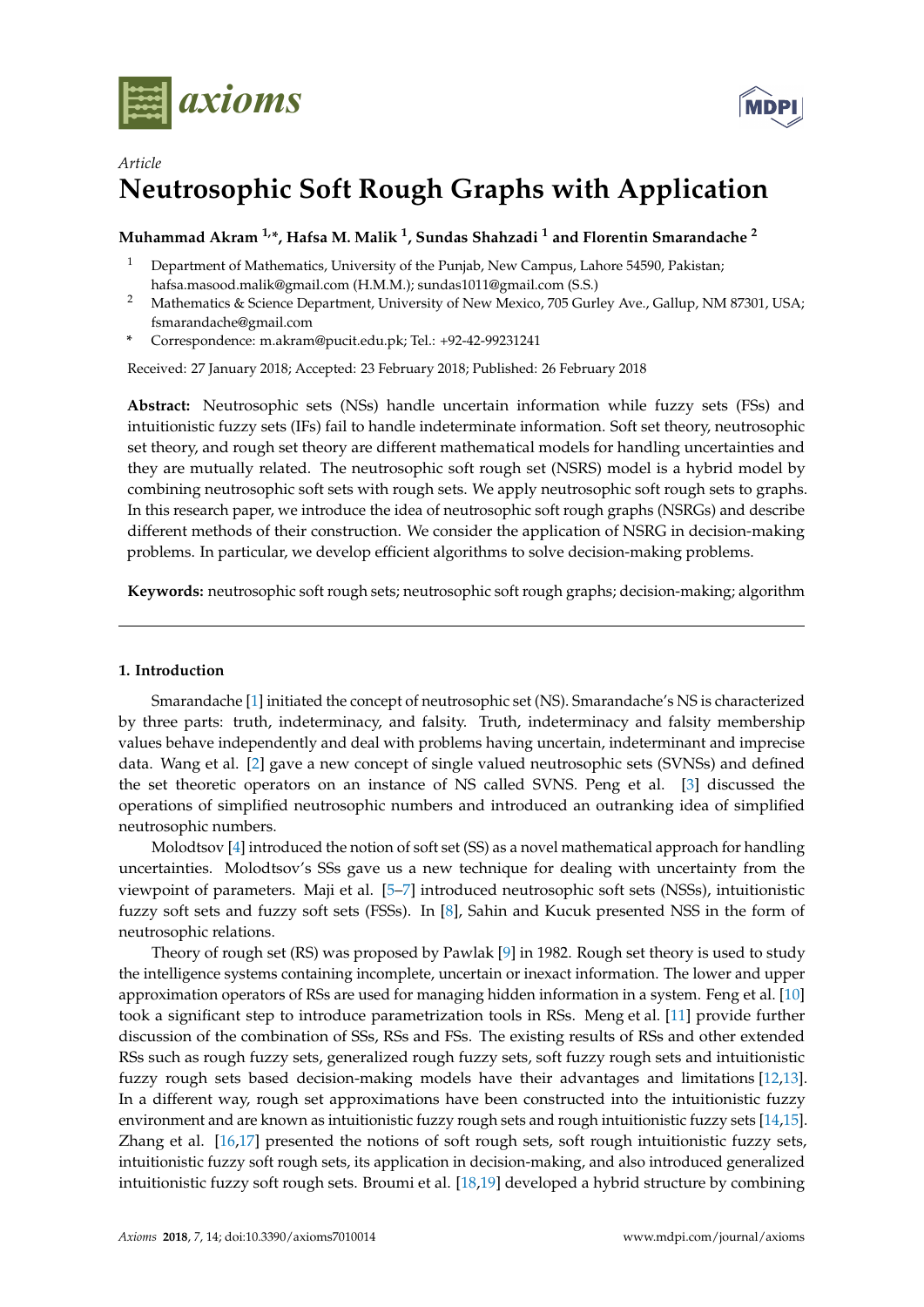RSs and NSs, called RNSs, they also presented interval valued neutrosophic soft rough sets by combining interval valued neutrosophic soft sets and RSs. Yang et al. [\[20\]](#page-26-4) proposed single valued neutrosophic rough sets (SVNRSs) by combining SVNSs and RSs and defined SVNRSs on two universes and established an algorithm for a decision-making problem based on SVNRSs on two universes. Akram and Nawaz [\[21\]](#page-26-5) have introduced the concept of soft graphs and some operation on soft graphs. Certain concepts of fuzzy soft graphs and intuitionistic fuzzy soft graphs are discussed in [\[22–](#page-26-6)[24\]](#page-26-7). Akram and Shahzadi [\[25\]](#page-26-8) have introduced neutrosophic soft graphs. Zafar and Akram [\[26\]](#page-26-9) introduced a rough fuzzy digraph and several basic notions concerning rough fuzzy digraphs. In this research paper, a neutrosophic soft rough set is a generalization of a neutrosophic rough set, and we introduce the idea of neutrosophic soft rough graphs (NSRGs) that are made by combining NSRSs with graphs and describe different methods of their construction. We consider the application of NSRG in decision-making problems and resolve the problem. In particular, we develop efficient algorithms to solve decision-making problems.

For other notations, terminologies and applications not mentioned in the paper, the readers are referred to [\[27–](#page-26-10)[35\]](#page-26-11).

#### **2. Neutrosophic Soft Rough Information**

In this section, we will introduce the notions of neutrosophic soft rough relation (NSRR), and NSRGs.

<span id="page-1-0"></span>**Definition 1.** Let *Y* be an initial universal set,  $\mathbb P$  a universal set of parameters and  $\mathbb M \subseteq \mathbb P$ . For an arbitrary *neutrosophic soft relation Q over*  $Y \times M$ *,*  $(Y, M, Q)$  *is called neutrosophic soft approximation space (NSAS).* 

*For any NS*  $A \in \mathcal{N}(\mathbb{M})$ , *we define the upper neutrosophic soft rough approximation (UNSRA) and the lower neutrosophic soft rough approximation (LNSRA) operators of A with respect to*  $(Y, M, Q)$  denoted by  $Q(A)$  and  $Q(A)$ , respectively as follows:

$$
\overline{Q}(A) = \{ (u, T_{\overline{Q}(A)}(u), I_{\overline{Q}(A)}(u), F_{\overline{Q}(A)}(u)) \mid u \in Y \},\
$$
  

$$
\underline{Q}(A) = \{ (u, T_{\underline{Q}(A)}(u), I_{\underline{Q}(A)}(u), F_{\underline{Q}(A)}(u)) \mid u \in Y \},\
$$

*where*

$$
T_{\overline{Q}(A)}(u) = \bigvee_{e \in \mathbb{M}} (T_{Q(A)}(u,e) \wedge T_A(e)), \quad I_{\overline{Q}(A)}(u) = \bigwedge_{e \in \mathbb{M}} (I_{Q(A)}(u,e) \vee I_A(e)),
$$
  
\n
$$
F_{\overline{Q}(A)}(u) = \bigwedge_{e \in \mathbb{M}} (F_{Q(A)}(u,e) \vee F_A(e)); \quad T_{\underline{Q}(A)}(u) = \bigwedge_{e \in \mathbb{M}} (F_{Q(A)}(u,e) \vee T_A(e)),
$$
  
\n
$$
I_{\underline{Q}(A)}(u) = \bigvee_{e \in \mathbb{M}} ((1 - I_{Q(A)}(u,e)) \wedge I_A(e)), F_{\underline{Q}(A)}(u) = \bigvee_{e \in \mathbb{M}} (T_{Q(A)}(u,e) \wedge F_A(e)).
$$

*The pair*  $(Q(A), \overline{Q}(A))$  *is called NSRS of A* w.r.t  $(Y, M, Q)$ , *Q and*  $\overline{Q}$  *are referred to as the LNSRA and the UNSRA operators, respectively.*

**Example 1.** *Suppose that*  $Y = \{w_1, w_2, w_3, w_4\}$  *is the set of careers under consideration, and Mr. X wants to select the best suitable career.*  $\mathbb{M} = \{e_1, e_2, e_3\}$  *is a set of decision parameters. Mr. X describes the "most suitable career" by defining a neutrosophic soft set*  $(Q, M)$  *on*  $Y$  *that is a neutrosophic relation from*  $Y$  *to*  $M$  *as shown in Table [1.](#page-5-0)*

**Table 1.** Neutrosophic soft relation *Q*.

| Q              | w1              | w               | $w_3$           | $w_4$           |
|----------------|-----------------|-----------------|-----------------|-----------------|
| e <sub>1</sub> | (0.3, 0.4, 0.5) | (0.4, 0.2, 0.3) | (0.1, 0.5, 0.4) | (0.2, 0.3, 0.4) |
| e <sub>2</sub> | (0.1, 0.5, 0.4) | (0.3, 0.4, 0.6) | (0.4, 0.4, 0.3) | (0.5, 0.3, 0.8) |
| $e_3$          | (0.3, 0.4, 0.4) | (0.4, 0.6, 0.7) | (0.3, 0.5, 0.4) | (0.5, 0.4, 0.6) |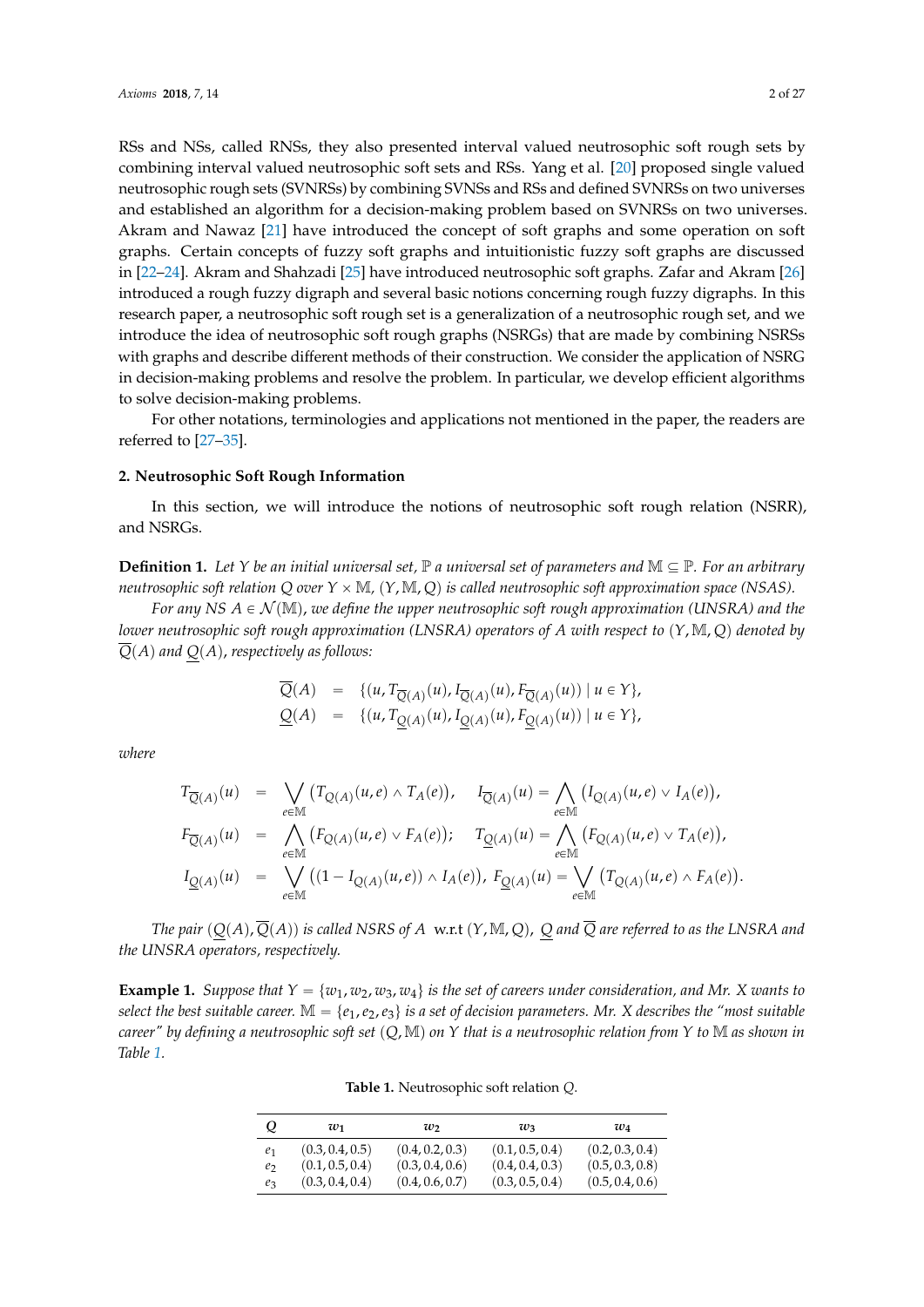*Now, Mr. X gives the most favorable decision object A, which is an NS on*  $M$  *defined as follows:*  $A =$ tp*e*1, 0.5, 0.2, 0.4q,p*e*2, 0.2, 0.3, 0.1q,p*e*3, 0.2, 0.4, 0.6qu*. By Definition [1,](#page-1-0) we have*

$$
T_{\overline{Q}(A)}(w_1) = 0.3, \quad I_{\overline{Q}(A)}(w_1) = 0.4, \quad F_{\overline{Q}(A)}(w_1) = 0.4,
$$
  
\n
$$
T_{\overline{Q}(A)}(w_2) = 0.4, \quad I_{\overline{Q}(A)}(w_2) = 0.2, \quad F_{\overline{Q}(A)}(w_2) = 0.4,
$$
  
\n
$$
T_{\overline{Q}(A)}(w_3) = 0.2, \quad I_{\overline{Q}(A)}(w_3) = 0.4, \quad F_{\overline{Q}(A)}(w_3) = 0.3,
$$
  
\n
$$
T_{\overline{Q}(A)}(w_4) = 0.2, \quad I_{\overline{Q}(A)}(w_4) = 0.3, \quad F_{\overline{Q}(A)}(w_4) = 0.4.
$$

*Similarly,*

$$
T_{\underline{Q}(A)}(w_1) = 0.4, \quad I_{\underline{Q}(A)}(w_1) = 0.4, \quad F_{\underline{Q}(A)}(w_1) = 0.3,
$$
  
\n
$$
T_{\underline{Q}(A)}(w_2) = 0.5, \quad I_{\underline{Q}(A)}(w_2) = 0.4, \quad F_{\underline{Q}(A)}(w_2) = 0.4,
$$
  
\n
$$
T_{\underline{Q}(A)}(w_3) = 0.4, \quad I_{\underline{Q}(A)}(w_3) = 0.4, \quad F_{\underline{Q}(A)}(w_3) = 0.3,
$$
  
\n
$$
T_{\underline{Q}(A)}(w_4) = 0.5, \quad I_{\underline{Q}(A)}(w_4) = 0.4, \quad F_{\underline{Q}(A)}(w_4) = 0.5.
$$

*Thus, we obtain*

$$
Q(A) = \{(w_1, 0.3, 0.4, 0.4), (w_2, 0.4, 0.2, 0.4), (w_3, 0.2, 0.4, 0.3), (w_4, 0.2, 0.3, 0.4)\},\
$$
  

$$
Q(A) = \{(w_1, 0.4, 0.4, 0.3), (w_2, 0.5, 0.4, 0.4), (w_3, 0.4, 0.4, 0.3), (w_4, 0.5, 0.4, 0.5)\}.
$$

*Hence,*  $(Q(A), \overline{Q}(A))$  *is an NSRS of A.* 

The conventional neutrosophic soft set is a mapping from a parameter to the neutrosophic subset of the universe and letting  $(Q, M)$  be neutrosophic soft set. Now, we present the constructive definition of neutrosophic soft rough relation by using a neutrosphic soft relation *S* from  $M \times M = \hat{M}$ to  $\mathcal{N}(Y \times Y = \hat{Y})$ , where *Y* is a universal set and M be a set of parameters.

**Definition 2.** A neutrosophic soft rough relation  $(S(B), \overline{S}(B))$  on *Y* is an NSRS, *S* : M  $\rightarrow$  N(Y) is a *neutrosophic soft relation on Y defined by*

$$
S(e_i e_j) = \{u_i u_j | \exists u_i \in Q(e_i), u_j \in Q(e_j)\}, u_i u_j \in \hat{Y}, \text{ such that}
$$
  
\n
$$
T_S(u_i u_j, e_i e_j) \leq \min\{T_Q(u_i, e_i), T_Q(u_j, e_j)\}
$$
  
\n
$$
I_S(u_i u_j, e_i e_j) \leq \max\{I_Q(u_i, e_i), I_Q(u_j, e_j)\}
$$
  
\n
$$
F_S(u_i u_j, e_i e_j) \leq \max\{F_Q(u_i, e_i), F_Q(u_j, e_j)\}.
$$
  
\nFor any  $B \in \mathcal{N}(\hat{M})$ ,  $B = \{(e_i e_j, T_B(e_i e_j), I_B(e_i e_j), F_B(e_i e_j)) u_i u_j \in \hat{M}\},$   
\n
$$
T_B(e_i e_j) \leq \min\{T_A(e_i), T_A(e_j)\},
$$
  
\n
$$
I_B(e_i e_j) \leq \max\{I_A(e_i), I_A(e_j)\}.
$$
  
\n
$$
F_B(e_i e_j) \leq \max\{F_A(e_i), F_A(e_j)\}.
$$

*The UNSA and the LNSA of B w.r.t (Ý, M
, S) are defined as follows:* 

 $\overline{S}(B) = \{ (u_iu_j, T_{\overline{S}(B)}(u_iu_j), I_{\overline{S}(B)}(u_iu_j), F_{\overline{S}(B)}(u_iu_j)) | u_iu_j \in \acute{Y} \},\$  $\underline{S}(B) = \{ (u_i u_j, T_{\underline{S}(B)}(u_i u_j), I_{\underline{S}(B)}(u_i u_j), F_{\underline{S}(B)}(u_i u_j)) | u_i u_j \in \acute{Y} \},$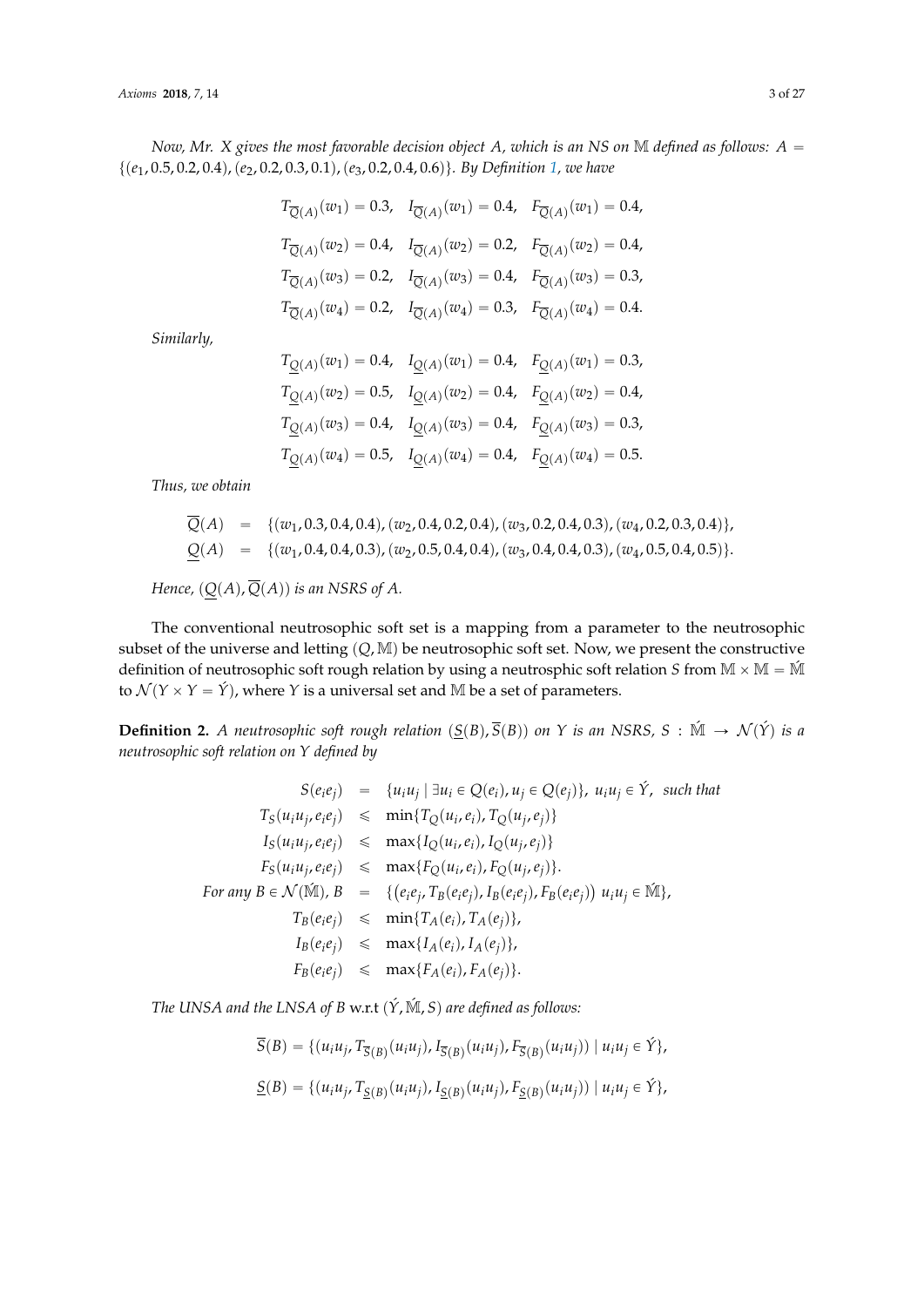*where*

$$
T_{\overline{S}(B)}(u_iu_j) = \bigvee_{e_ie_j \in \overline{M}} (T_S(u_iu_j, e_ie_j) \wedge T_B(e_ie_j)),
$$
  
\n
$$
I_{\overline{S}(B)}(u_iu_j) = \bigwedge_{e_ie_j \in \overline{M}} (I_S(u_iu_j, e_ie_j) \vee I_B(e_ie_j)),
$$
  
\n
$$
F_{\overline{S}(B)}(u_iu_j) = \bigwedge_{e_ie_j \in \overline{M}} (F_S(u_iu_j, e_ie_j) \vee F_B(e_ie_j));
$$

$$
T_{\underline{S}(B)}(u_i u_j) = \bigwedge_{e_i e_j \in \widetilde{M}} (F_S(u_i u_j, e_i e_j) \vee T_B(e_i e_j)),
$$
  
\n
$$
I_{\underline{S}(B)}(u_i u_j) = \bigvee_{e_i e_j \in \widetilde{M}} ((1 - I_S(u_i u_j, e_i e_j)) \wedge I_B(e_i e_j)),
$$
  
\n
$$
F_{\underline{S}(B)}(u_i u_j) = \bigvee_{e_i e_j \in \widetilde{M}} (T_S(u_i u_j, e_i e_j) \wedge F_B(e_i e_j)).
$$

*The pair*  $(S(B), \overline{S}(B))$  *is called NSRR and*  $S, \overline{S}: \mathcal{N}(\mathbb{M}) \to \mathcal{N}(\hat{Y})$  *are called the LNSRA and the UNSRA operators, respectively.*

**Remark 1.** *Consider an NS B on* M´ *and an NS A on* M*, according to the definition of NSRR, we get*

$$
T_{\overline{S}(B)}(u_i u_j) \leq \min\{T_{\overline{S}(A)}(u_i), T_{\overline{S}(A)}(u_j)\},
$$
  
\n
$$
I_{\overline{S}(B)}(u_i u_j) \leq \max\{I_{\overline{S}(A)}(u_i), I_{\overline{S}(A)}(u_j)\},
$$
  
\n
$$
F_{\overline{S}(B)}(u_i u_j) \leq \max\{F_{\overline{S}(A)}(u_i), F_{\overline{S}(A)}(u_j)\}.
$$

*Similarly, for LNSRA operator*  $S(B)$ *,* 

|  | $T_{\underline{S}(B)}(u_iu_j) \leq \min\{T_{\underline{S}(A)}(u_i), T_{\underline{S}(A)}(u_j)\},$ |
|--|---------------------------------------------------------------------------------------------------|
|  | $I_{\underline{S}(B)}(u_iu_j) \leq \max\{I_{\underline{S}(A)}(u_i), I_{\underline{S}(A)}(u_j)\},$ |
|  | $F_{\underline{S}(B)}(u_iu_j) \leq \max\{F_{\underline{S}(A)}(u_i).F_{\underline{S}(A)}(u_j)\}.$  |

<span id="page-3-0"></span>**Example 2.** Let  $Y = \{u_1, u_2, u_3\}$  be a universal set and  $\mathbb{M} = \{e_1, e_2, e_3\}$  a set of parameters. A neutrosophic *soft set*  $(Q, M)$  *on Y can be defined in tabular form in Table [2](#page-3-0) as follows:* 

**Table 2.** Neutrosophic soft set  $(Q, M)$ .

| Q     | $u_1$           | u,              | uз              |
|-------|-----------------|-----------------|-----------------|
| $e_1$ | (0.4, 0.5, 0.6) | (0.7, 0.3, 0.2) | (0.6, 0.3, 0.4) |
| e     | (0.5, 0.3, 0.6) | (0.3, 0.4, 0.3) | (0.7, 0.2, 0.3) |
| ez    | (0.7, 0.2, 0.3) | (0.6, 0.5, 0.4) | (0.7, 0.2, 0.4) |

*Let*  $E = \{u_1u_2, u_2u_3, u_2u_2, u_3u_2\} \subseteq \hat{Y}$  and  $L = \{e_1e_3, e_2e_1, e_3e_2\} \subseteq \hat{M}$ . *Then, a soft relation S on E (from L to E) can be defined in Table [3](#page-4-0) as follows:*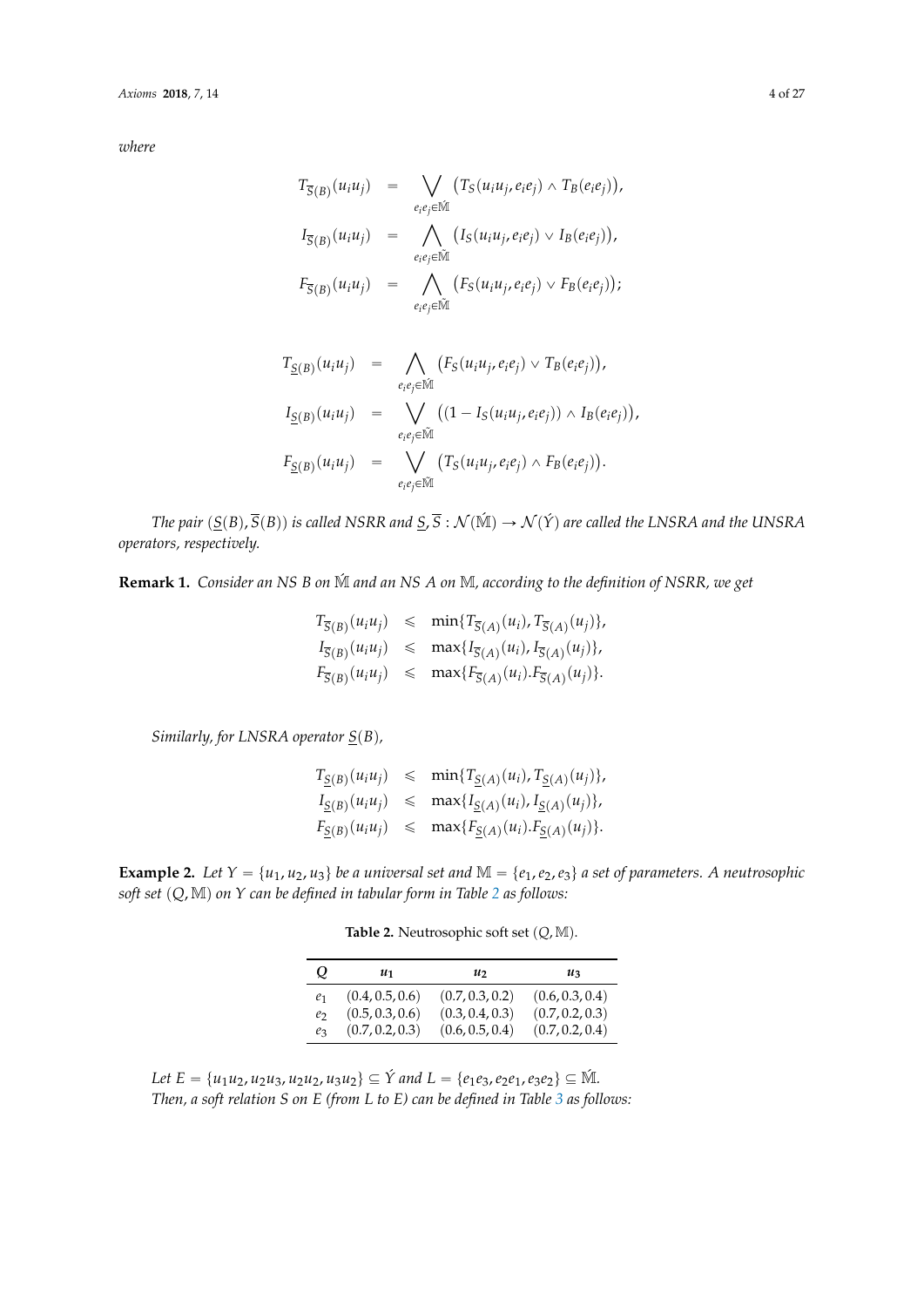**Table 3.** Neutrosophic soft relation *S*.

<span id="page-4-0"></span>

|          | $u_1u_2$        | $u_2u_3$        | $u_2u_2$        | $u_3u_2$        |
|----------|-----------------|-----------------|-----------------|-----------------|
| $e_1e_3$ | (0.4, 0.4, 0.5) | (0.6, 0.3, 0.4) | (0.5, 0.4, 0.2) | (0.5, 0.4, 0.3) |
| $e_2e_1$ | (0.3, 0.3, 0.4) | (0.3, 0.2, 0.3) | (0.2, 0.3, 0.3) | (0.7, 0.2, 0.2) |
| $e_3e_2$ | (0.3, 0.3, 0.2) | (0.5, 0.3, 0.2) | (0.2, 0.4, 0.4) | (0.3, 0.4, 0.4) |

*Let*  $A = \{(e_1, 0.2, 0.4, 0.6), (e_2, 0.4, 0.5, 0.2), (e_3, 0.1, 0.2, 0.4)\}$  *be an NS on* M*, then*  $\overline{S}(A) = \{(u_1, 0.4, 0.2, 0.4), (u_2, 0.3, 0.4, 0.3), (u_3, 0.4, 0.2, 0.3)\},\$  $\underline{S}(A) = \{(u_1, 0.3, 0.5, 0.4), (u_2, 0.2, 0.5, 0.6), (u_3, 0.4, 0.5, 0.6)\}.$ *Let*  $B = \{(e_1e_3, 0.1, 0.3, 0.5), (e_2e_1, 0.2, 0.4, 0.3), (e_3e_2, 0.1, 0.2, 0.3)\}\$  *be an NS on L, then*  $\overline{S}(B) = \{(u_1u_2, 0.2, 0.3, 0.3), (u_2u_3, 0.2, 0.3, 0.3), (u_2u_2, 0.2, 0.4, 0.3), (u_3u_2, 0.2, 0.4, 0.3)\},\}$  $S(B) = \{(u_1u_2, 0.2, 0.4, 0.4), (u_2u_3, 0.2, 0.4, 0.5), (u_2u_2, 0.3, 0.4, 0.5), (u_3u_2, 0.2, 0.4, 0.5)\}.$ *Hence,*  $S(B) = (S(B), \overline{S}(B))$  *is NSRR.* 

**Definition 3.** *A neutrosophic soft rough graph (NSRG) on a non-empty V is an 4-ordered tuple*  $(V, M, Q(A), S(B))$  *such that* 

- (i) M *is a set of parameters,*
- (ii)  $Q$  is an arbitrary neutrosophic soft relation over  $V \times M$ ,
- (iii) *S* is an arbitrary neutrosophic soft relation over  $\acute{V} \times \acute{M}$ ,
- (vi)  $Q(A) = (QA, \overline{QA})$  *is an NSRS of A,*
- $\widetilde{S(B)} = (\widetilde{SB}, \widetilde{SB})$  *is an NSRR on*  $\widetilde{V} \subset V \times V$ ,
- (iv)  $G = (Q(A), S(B))$  is a neutrosophic soft rough graph, where  $G = (QA, SB)$  and  $\overline{G} = (\overline{Q}A, \overline{S}B)$  are lower *neutrosophic approximate graph (LNAG) and upper neutrosophic approximate graph (UNAG), respectively of neutrosophic soft rough graph (NSRG)*  $G = (Q(A), S(B))$ .

<span id="page-4-1"></span>**Example 3.** Let  $V = \{v_1, v_2, v_3, v_4, v_5, v_6\}$  be a vertex set and  $\mathbb{M} = \{e_1, e_2, e_3\}$  a set of parameters. A neutrosophic *soft relation over*  $V \times M$  *can be defined in tabular form in Table [4](#page-4-1) as follows:* 

**Table 4.** Neutrosophic soft relation *Q*.

|                | $v_1$           | v               | $v_3$           | $v_4$           | $v_{5}$         | V6              |
|----------------|-----------------|-----------------|-----------------|-----------------|-----------------|-----------------|
| e <sub>1</sub> | (0.4, 0.5, 0.6) | (0.7, 0.3, 0.5) | (0.6, 0.2, 0.3) | (0.4, 0.4, 0.2) | (0.5, 0.5, 0.6) | (0.4, 0.5, 0.6) |
| e              | (0.5, 0.4, 0.2) | (0.6, 0.4, 0.5) | (0.7, 0.3, 0.4) | (0.5, 0.3, 0.2) | (0.4, 0.5, 0.4) | (0.6, 0.5, 0.4) |
| eз             | (0.5, 0.4, 0.1) | (0.6, 0.3, 0.2) | (0.5, 0.4, 0.3) | (0.6, 0.2, 0.3) | (0.5, 0.4, 0.4) | (0.7, 0.3, 0.5) |

*Let*  $A = \{(e_1, 0.5, 0.4, 0.6), (e_2, 0.7, 0.4, 0.5), (e_3, 0.6, 0.2, 0.5)\}$  be an NS on M, then

- $\overline{S}(A) = \{(v_1, 0.5, 0.4, 0.5), (v_2, 0.6, 0.3, 0.5), (v_3, 0.7, 0.4, 0.5), (v_4, 0.6, 0.2, 0.5), (v_5, 0.5, 0.4, 0.5)\}$  $(0.4, 0.5), (v_6, 0.6, 0.3, 0.5)\},$
- $S(A) = \{ (v_1, 0.6, 0.4, 0.5), (v_2, 0.5, 0.4, 0.6), (v_3, 0.5, 0.4, 0.6), (v_4, 0.5, 0.4, 0.5), (v_5, 0.6, 0.4, 0.5, 0.4, 0.5, 0.4, 0.5, 0.4, 0.5, 0.4, 0.5, 0.4, 0.5, 0.4, 0.5, 0.4, 0.5, 0.4, 0.5, 0.4, 0.5, 0.4, 0.5, 0.4, 0.5, 0.4$  $(0.4, 0.5), (v_6, 0.6, 0.4, 0.5)\}.$

<span id="page-4-2"></span>Let  $E = \{v_1v_1, v_1v_2, v_2v_1, v_2v_3, v_4v_5, v_3v_4, v_5v_2, v_5v_6\} \subseteq \hat{V}$  and  $L = \{e_1e_3, e_2e_1, e_3e_2\} \subseteq \hat{M}$ . *Then, a neutrosophic soft relation S on E (from L to E) can be defined in Tables [5](#page-4-2) and [6](#page-5-1) as follows:*

|                                  | $v_1v_1$                                              | $v_1v_2$                                              | $v_2v_1$                                              | $v_2v_3$                                              |
|----------------------------------|-------------------------------------------------------|-------------------------------------------------------|-------------------------------------------------------|-------------------------------------------------------|
| $e_1e_2$<br>$e_2e_3$<br>$e_1e_3$ | (0.4, 0.4, 0.2)<br>(0.5, 0.4, 0.1)<br>(0.4, 0.4, 0.1) | (0.4, 0.4, 0.5)<br>(0.4, 0.3, 0.2)<br>(0.4, 0.2, 0.2) | (0.4, 0.4, 0.5)<br>(0.4, 0.3, 0.2)<br>(0.4, 0.2, 0.2) | (0.6, 0.3, 0.4)<br>(0.5, 0.3, 0.2)<br>(0.5, 0.3, 0.3) |

**Table 5.** Neutrosophic soft relation *S*.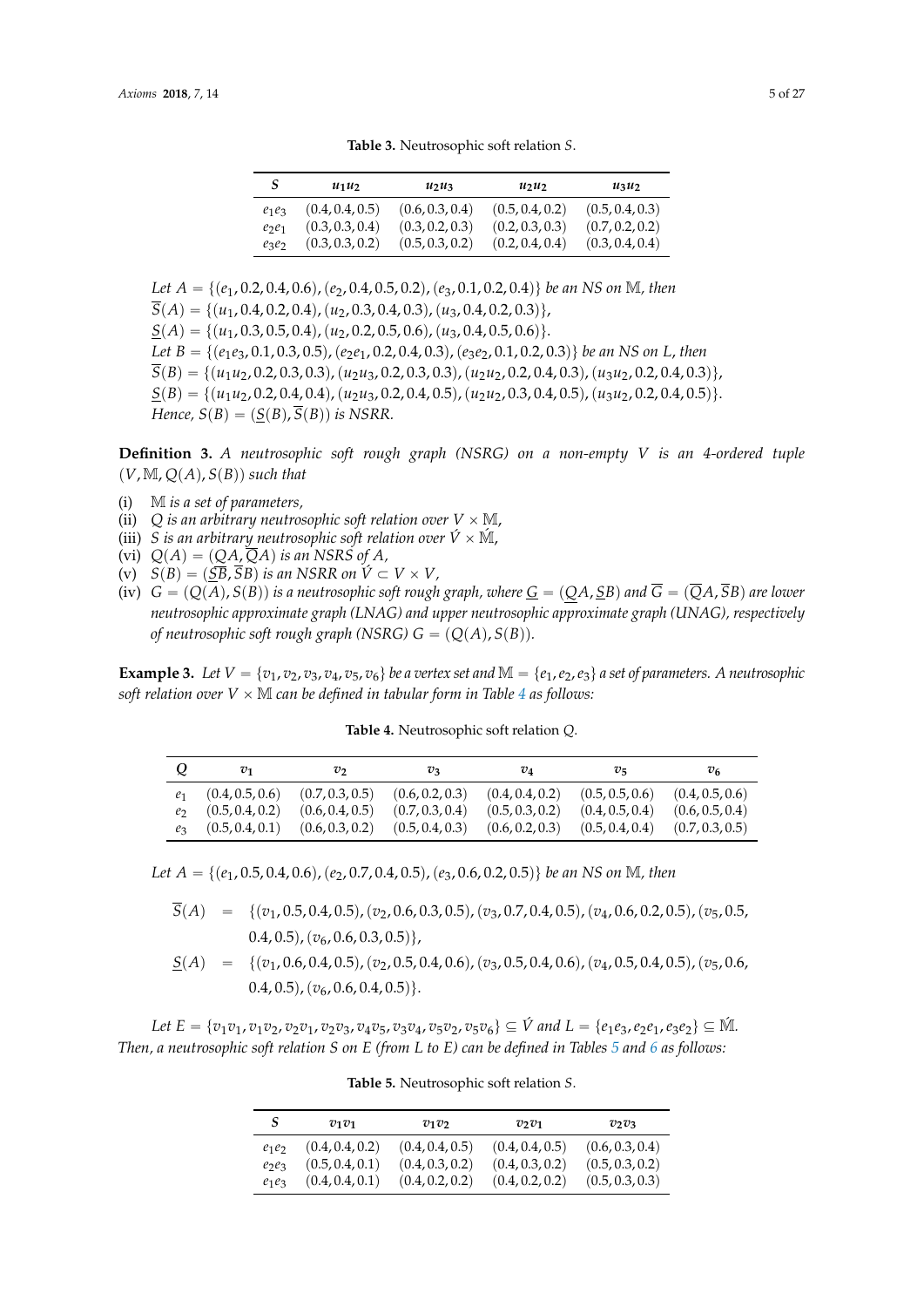**Table 6.** Neutrosophic soft relation *S*.

<span id="page-5-1"></span>

|          | $v_3v_4$        | $v_4v_5$        | $v_5v_2$        | $v_5v_6$        |
|----------|-----------------|-----------------|-----------------|-----------------|
| $e_1e_2$ | (0.4, 0.2, 0.2) | (0.4, 0.4, 0.2) | (0.4, 0.3, 0.4) | (0.3, 0.2, 0.3) |
| $e_2e_3$ | (0.6, 0.2, 0.4) | (0.3, 0.2, 0.1) | (0.4, 0.3, 0.2) | (0.4, 0.3, 0.4) |
| $e_1e_3$ | (0.4, 0.2, 0.3) | (0.4, 0.3, 0.1) | (0.5, 0.3, 0.2) | (0.5, 0.3, 0.5) |

Let 
$$
B = \{(e_1e_2, 0.4, 0.4, 0.5), (e_2e_3, 0.5, 0.4, 0.5), (e_1e_3, 0.5, 0.2, 0.5)\}
$$
 be an NS on L, then  
\n $\overline{SB} = \{(v_1v_1, 0.5, 0.4, 0.5), (v_1v_2, 0.4, 0.2, 0.5), (v_2v_1, 0.4, 0.2, 0.5), (v_2v_3, 0.5, 0.3, 0.5), (v_3v_4, 0.5, 0.2, 0.5), (v_4v_5, 0.4, 0.3, 0.5), (v_5v_2, 0.5, 0.3, 0.5), (v_5v_6, 0.5, 0.3, 0.5)\}$ ,

$$
\underline{SB} = \{(v_1v_1, 0.4, 0.4, 0.5)(v_1v_2, 0.5, 0.4, 0.4), (v_2v_1, 0.5, 0.4, 0.4), (v_2v_3, 0.4, 0.4, 0.5), (v_3v_4, 0.4, 0.4, 0.5), (v_4v_5, 0.4, 0.4, 0.4), (v_5v_2, 0.4, 0.4, 0.5), (v_5v_6, 0.4, 0.4, 0.5)\}
$$
\nHence,  $S(B) = (\underline{SB}, \overline{SB})$  is NSRR on  $\hat{V}$ .

<span id="page-5-0"></span>Thus,  $\underline{G}=(QA,\underline{S}B)$  and  $\overline{G}=(\overline{Q}A,\overline{S}B)$  are LNAG and UNAG, respectively, are shown in Figure [1.](#page-5-0)  $\frac{\sum_{i=1}^{n} \sum_{j=1}^{n} y_{ij}}{n}$ 



**Figure 1.** Neutrosophic soft rough graph  $G = (\underline{G}, G)$ 

 $Hence, G = (\underline{G}, \overline{G})$  is NSRG.

**Definition 4.** Let  $G = (V, M, Q, S)$  be a neutrosophic soft rough graph on a non-empty set  $V$ . The order of  $G$ can be denoted by  $\mathbf{O}(G)$ , defined by

$$
\mathbf{O}(G) = \mathbf{O}(\overline{G}) + \mathbf{O}(\underline{G}), \text{ where}
$$

$$
\mathbf{O}(\overline{G}) = \sum_{v \in V} \overline{Q}A(v), \mathbf{O}(\underline{G}) = \sum_{v \in V} \underline{Q}A(v).
$$

 $\overline{G}$  =  $\overline{G}$  =  $\overline{G}$  $\mathbb{F}^n$  $\begin{bmatrix} 1 & 1 & 1 & 0 \\ 0 & 1 & 0 & 0 \\ 0 & 0 & 0 & 0 \\ 0 & 0 & 0 & 0 \\ 0 & 0 & 0 & 0 \\ 0 & 0 & 0 & 0 \\ 0 & 0 & 0 & 0 \\ 0 & 0 & 0 & 0 \\ 0 & 0 & 0 & 0 \\ 0 & 0 & 0 & 0 \\ 0 & 0 & 0 & 0 & 0 \\ 0 & 0 & 0 & 0 & 0 \\ 0 & 0 & 0 & 0 & 0 \\ 0 & 0 & 0 & 0 & 0 & 0 \\ 0 & 0 & 0 & 0 & 0 & 0 \\ 0 & 0 & 0 & 0 &$  $\mathcal{L}$ SB(uv). *The size of neutrosophic soft rough graph G, denoted by* **S**p*G*q, *defined by*

$$
\begin{array}{rcl}\n\mathbf{S}(G) & = & (\mathbf{S}\overline{G} + \mathbf{S}\underline{G}), \ \text{where} \\
\mathbf{S}(\overline{G}) & = & \sum_{uv \in E} \overline{S}B(uv), \mathbf{S}(\underline{G}) = \sum_{uv \in E} \underline{S}B(uv).\n\end{array}
$$

**Example 4.** *Let G be a neutrosophic soft rough graph as shown in Figure [1.](#page-5-0) Then,*

$$
O(\overline{G}) = (3.5, 2.0, 3.0), O(\underline{G}) = (3.3, 2.4, 3.2),
$$
  
\n
$$
O(G) = O(\overline{G}) + O(\underline{G}) = (6.8, 4.4, 6.2), and
$$
  
\n
$$
S(\overline{G}) = (3.2, 1.8, 3.0) S(\underline{G}) = (2.5, 2.4, 2.8)
$$
  
\n
$$
S(G) = S(\overline{G}) + S(\underline{G}) = (5.7, 4.2, 5.8).
$$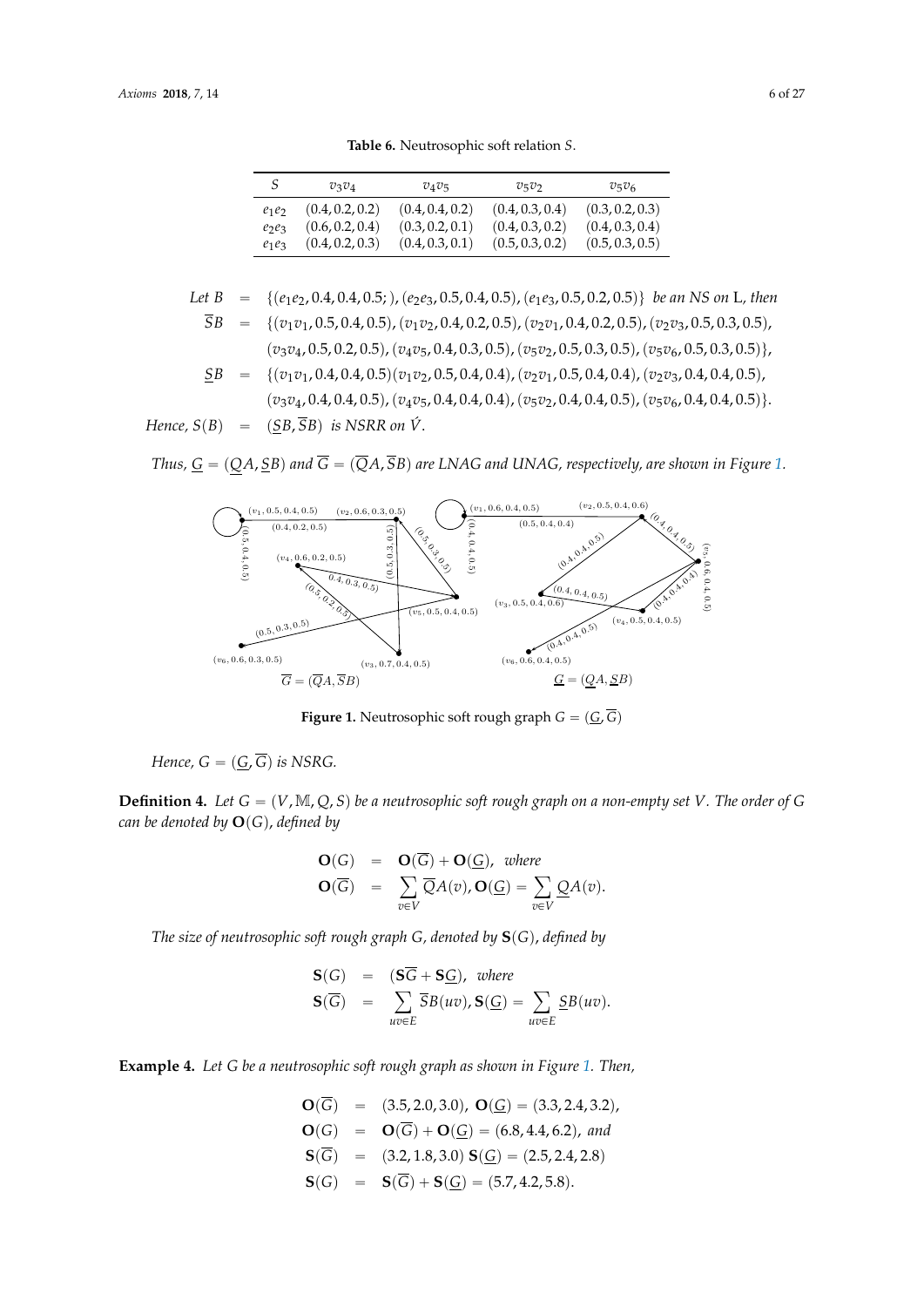**Definition 5.** Let  $G_1 = (\underline{G}_1, G_1)$  and  $G_2 = (\underline{G}_2, G_2)$  be two neutrosophic soft rough graphs on *V*. The union *of*  $G_1$  and  $G_2$  *is a neutrosophic soft rough graph*  $G = G_1 \cup G_2 = (\underline{G}_1 \cup \underline{G}_2, G_1 \cup G_2)$ , where  $\underline{G}_1 \cup \underline{G}_2 =$  $p_{\overline{Q}A_1} \cup \underline{Q}A_2$ ,  $\underline{S}B_1 \cup \underline{S}B_2$  and  $\overline{G}_1 \cup \overline{G}_2 = (\overline{Q}A_1 \cup \overline{Q}A_2, \overline{S}B_1 \cup \overline{S}B_2)$  are neutrosophic graphs, such that

*(i)*  $\forall v \in QA_1 \; but \; v \notin QA_2.$ 

$$
T_{\overline{Q}A_1 \cup \overline{Q}A_2}(v) = T_{\overline{Q}A_1}(v), T_{\underline{Q}A_1 \cup \underline{Q}A_2}(v) = T_{\underline{Q}A_1}(v),
$$
  
\n
$$
I_{\overline{Q}A_1 \cup \overline{Q}A_2}(v) = I_{\overline{Q}A_1}(v), I_{\underline{Q}A_1 \cup \underline{Q}A_2}(v) = I_{\underline{Q}A_1}(v),
$$
  
\n
$$
F_{\overline{Q}A_1 \cup \overline{Q}A_2}(v) = F_{\overline{Q}A_1}(v), F_{\underline{Q}A_1 \cup \underline{Q}A_2}(v) = F_{\underline{Q}A_1}(v).
$$

*(ii)*  $\forall v \notin QA_1$  *but*  $v \in QA_2$ .

$$
T_{\overline{Q}A_1 \cup \overline{Q}A_2}(v) = T_{\overline{Q}A_2}(v), T_{\underline{Q}A_1 \cup \underline{Q}A_2}(v) = T_{\underline{Q}A_2}(v),
$$
  
\n
$$
I_{\overline{Q}A_1 \cup \overline{Q}A_2}(v) = I_{\overline{Q}A_2}(v), I_{\underline{Q}A_1 \cup \underline{Q}A_2}(v) = I_{\underline{Q}A_2}(v),
$$
  
\n
$$
F_{\overline{Q}A_1 \cup \overline{Q}A_2}(v) = F_{\overline{Q}A_2}(v), F_{\underline{Q}A_1 \cup \underline{Q}A_2}(v) = F_{\underline{Q}A_2}(v).
$$

 $(iii)$   $\forall v \in QA_1 \cap QA_2$ 

$$
T_{\overline{Q}A_1 \cup \overline{Q}A_2}(v) = \max\{T_{\overline{Q}A_1}(v), T_{\overline{Q}A_2}(v)\}, T_{\underline{Q}A_1 \cup \underline{Q}A_2}(v) = \max\{T_{\underline{Q}A_1}(v), T_{\underline{Q}A_2}(v)\},
$$
  
\n
$$
I_{\overline{Q}A_1 \cup \overline{Q}A_2}(v) = \min\{I_{\overline{Q}A_1}(v), I_{\overline{Q}A_2}(v)\}, I_{\underline{Q}A_1 \cup \underline{Q}A_2}(v) = \min\{I_{\underline{Q}A_1}(v), I_{\underline{Q}A_2}(v)\},
$$
  
\n
$$
F_{\overline{Q}A_1 \cup \overline{Q}A_2}(v) = \min\{F_{\overline{Q}A_1}(v), F_{\overline{Q}A_2}(v)\}, F_{\underline{Q}A_1 \cup \underline{Q}A_2}(v) = \min\{F_{\underline{Q}A_1}(v), F_{\underline{Q}A_2}(v)\}.
$$

*(iv)*  $\forall vu \in SB_1$  *but vu*  $\notin SB_2$ *.* 

$$
T_{\overline{S}B_1 \cup \overline{S}B_2}(vu) = T_{\overline{S}B_1}(vu), T_{\underline{S}B_1 \cup \underline{S}B_2}(vu) = T_{\underline{S}B_1}(vu),
$$
  
\n
$$
I_{\overline{S}B_1 \cup \overline{S}B_2}(vu) = I_{\overline{S}B_1}(vu), I_{\underline{S}B_1 \cup \underline{S}B_2}(vu) = I_{\underline{S}B_1}(vu),
$$
  
\n
$$
F_{\overline{S}B_1 \cup \overline{S}B_2}(vu) = F_{\overline{S}B_1}(vu), F_{\underline{S}B_1 \cup \underline{S}B_2}(vu) = F_{\underline{S}B_1}(vu).
$$

*(v)*  $\forall vu \notin SB_1$  *but vu*  $\in SB_2$ 

$$
T_{\overline{S}B_1 \cup \overline{S}B_2}(vu) = T_{\overline{S}B_2}(vu), T_{\underline{S}B_1 \cup \underline{S}B_2}(vu) = T_{\underline{S}B_2}(vu),
$$
  
\n
$$
I_{\overline{S}B_1 \cup \overline{S}B_2}(vu) = I_{\overline{S}B_2}(vu), I_{\underline{S}B_1 \cup \underline{S}B_2}(vu) = I_{\underline{S}B_2}(vu),
$$
  
\n
$$
F_{\overline{S}B_1 \cup \overline{S}B_2}(vu) = F_{\overline{S}B_2}(vu), F_{\underline{S}B_1 \cup \underline{S}B_2}(vu) = F_{\underline{S}B_2}(vu).
$$

*(vi)*  $\forall vu \in SB_1 \cap SB_2$ 

$$
T_{\overline{S}B_1 \cup \overline{S}B_2}(vu) = \max\{T_{\overline{S}B_1}(vu), T_{\overline{S}B_2}(vu)\}, T_{\underline{S}B_1 \cup \underline{S}B_2}(vu) = \max\{T_{\underline{S}}B_1(vu), T_{\underline{S}B_2}(vu)\},
$$
  
\n
$$
I_{\overline{S}B_1 \cup \overline{S}B_2}(vu) = \min\{I_{\overline{S}B_1}(vu), I_{\overline{S}B_2}(vu)\}, I_{\underline{S}B_1 \cup \underline{S}B_2}(vu) = \min\{I_{\underline{S}B_1}(vu), I_{\underline{S}B_2}(vu)\},
$$
  
\n
$$
F_{\overline{S}B_1 \cup \overline{S}B_2}(vu) = \min\{F_{\overline{S}B_1}(vu), F_{\overline{S}B_2}(vu)\}, F_{\underline{S}B_1 \cup \underline{S}B_2}(vu) = \min\{F_{\underline{S}B_1}(vu), F_{\underline{S}B_2}(vu)\}.
$$

<span id="page-6-0"></span>**Example 5.** Let  $V = \{v_1, v_2, v_3, v_4\}$  be a set of universes, and  $M = \{e_1, e_2, e_3\}$  a set of parameters. Then, *a neutrosophic soft relation over*  $V \times M$  *can be written as in Table [7.](#page-6-0)* 

| Q              | $v_1$           | $v_{2}$         | $v_{3}$         | $v_4$           |
|----------------|-----------------|-----------------|-----------------|-----------------|
| e <sub>1</sub> | (0.5, 0.4, 0.3) | (0.7, 0.6, 0.5) | (0.7, 0.6, 0.4) | (0.5, 0.7, 0.4) |
| e <sub>2</sub> | (0.3, 0.5, 0.6) | (0.4, 0.5, 0.1) | (0.3, 0.6, 0.5) | (0.4, 0.8, 0.2) |
| $e_3$          | (0.7, 0.5, 0.8) | (0.2, 0.3, 0.8) | (0.7, 0.3, 0.5) | (0.6, 0.4, 0.3) |

**Table 7.** Neutrosophic soft relation *Q*.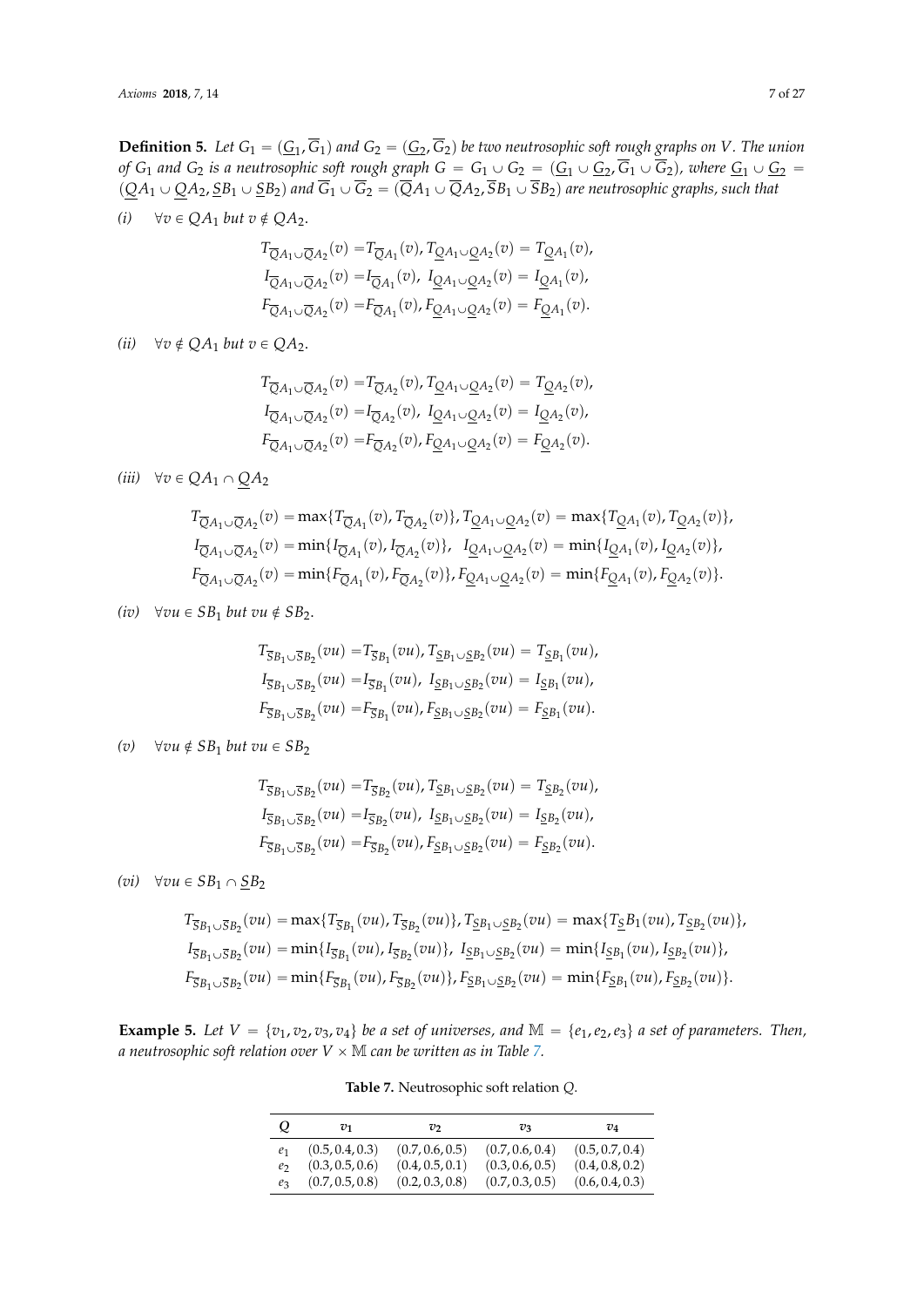*Let*  $A_1 = \{(e_1, 0.5, 0.7, 0.8), (e_2, 0.7, 0.5, 0.3), (e_3, 0.4, 0.5, 0.3)\}$ , and  $A_2 = \{(e_1, 0.6, 0.3, 0.5), (e_2, 0.7, 0.5, 0.3), (e_3, 0.4, 0.5, 0.3)\}$  $p(e_2, 0.5, 0.8, 0.2), (e_3, 0.5, 0.7, 0.2)$  are two neutrosophic sets on M, Then,  $Q(A_1) = (Q(A_1), \overline{Q}(A_1))$  and  $Q(A_2) = (Q(A_2), \overline{Q}(A_2))$  are NSRSs, where

|  | $Q(A_1) = \{(v_1, 0.5, 0.6, 0.5), (v_2, 0.5, 0.5, 0.7), (v_3, 0.5, 0.5, 0.7), (v_4, 0.4, 0.5, 0.5)\},\$            |
|--|--------------------------------------------------------------------------------------------------------------------|
|  | $\overline{Q}(A_1) = \{(v_1, 0.5, 0.5, 0.6), (v_2, 0.5, 0.5, 0.3), (v_3, 0.5, 0.5, 0.5), (v_4, 0.5, 0.5, 0.3)\},\$ |
|  | $Q(A_2) = \{(v_1, 0.6, 0.5, 0.5), (v_2, 0.5, 0.7, 0.5), (v_3, 0.5, 0.7, 0.5), (v_4, 0.5, 0.6, 0.5)\},\$            |
|  | $\overline{Q}(A_2) = \{(v_1, 0.5, 0.4, 0.5), (v_2, 0.6, 0.6, 0.2), (v_3, 0.6, 0.6, 0.5), (v_4, 0.5, 0.7, 0.2)\}.$  |

<span id="page-7-0"></span>Let  $E = \{v_1v_2, v_1v_4, v_2v_2, v_2v_3, v_3v_3, v_3v_4\} \subseteq V \times V$ , and  $L = \{e_1e_2, e_1e_3, e_2e_3\} \subset M$ . Then, *a neutrosophic soft relation on E can be written as in Table [8.](#page-7-0)*

|  | Table 8. Neutrosophic soft relation S. |
|--|----------------------------------------|
|--|----------------------------------------|

|          | $v_1v_2$        | $v_1v_4$        | $v_2v_2$        | $v_2v_3$        | $v_3v_3$        | $v_3v_4$        |
|----------|-----------------|-----------------|-----------------|-----------------|-----------------|-----------------|
| $e_1e_2$ | (0.3, 0.4, 0.1) | (0.4, 0.4, 0.2) | (0.4, 0.5, 0.1) | (0.3, 0.5, 0.4) | (0.3, 0.4, 0.4) | (0.4, 0.5, 0.2) |
| $e_1e_3$ | (0.2, 0.3, 0.3) | (0.4, 0.3, 0.2) | (0.2, 0.3, 0.5) | (0.4, 0.3, 0.3) | (0.5, 0.3, 0.3) | (0.5, 0.4, 0.3) |
| $e_2e_3$ | (0.2, 0.3, 0.5) | (0.3, 0.3, 0.3) | (0.2, 0.3, 0.1) | (0.4, 0.3, 0.1) | (0.3, 0.3, 0.5) | (0.3, 0.4, 0.3) |

*Let*  $B_1 = \{(e_1e_2, 0.5, 0.4, 0.5), (e_1e_3, 0.3, 0.4, 0.5), (e_2e_3, 0.4, 0.4, 0.3)\},$  and  $B_2 = \{(e_1e_2, 0.5, 0.3, 0.2), (e_2e_3, 0.4, 0.4, 0.3)\}$  $(e_1e_3, 0.4, 0.3, 0.3), (e_2e_3, 0.4, 0.6, 0.2)$  *are two neutrosophic sets on L*, *Then,*  $S(B_1) = (S(B_1), \overline{S}(B_1))$  *and*  $S(B_2) = (\underline{S}(B_2), \overline{S}(B_2))$  are NSRRs, where

- $S(B_1) = \{(v_1v_2, 0.3, 0.4, 0.3), (v_1v_4, 0.3, 0.4, 0.4), (v_2v_2, 0.4, 0.4, 0.4), (v_2v_3, 0.3, 0.4, 0.4),$  $(v_3v_3, 0.3, 0.4, 0.5), (v_3v_4, 0.3, 0.4, 0.5)\},$
- $\overline{S}(B_1) = \{(v_1v_2, 0.3, 0.4, 0.5), (v_1v_4, 0.4, 0.4, 0.3), (v_2v_2, 0.4, 0.4, 0.3), (v_2v_3, 0.4, 0.4, 0.3), (v_2v_4, 0.4, 0.4, 0.4, 0.3), (v_2v_3, 0.4, 0.4, 0.3), (v_2v_4, 0.4, 0.4, 0.4), (v_2v_4, 0.4, 0.4), (v_2v_4, 0.4, 0.4), (v_2v_$  $(v_3v_3, 0.3, 0.4, 0.5), (v_3v_4, 0.4, 0.4, 0.3)\};$

$$
\underline{S}(B_2) = \{ (v_1v_2, 0.4, 0.6, 0.2), (v_1v_4, 0.4, 0.6, 0.3), (v_2v_2, 0.4, 0.6, 0.2), (v_2v_3, 0.4, 0.6, 0.3), (v_3v_3, 0.4, 0.6, 0.3), (v_3v_4, 0.4, 0.6, 0.3) \}
$$

$$
\overline{S}(B_2) = \{ (v_1v_2, 0.3, 0.3, 0.2), (v_1v_4, 0.4, 0.3, 0.2), (v_2v_2, 0.4, 0.3, 0.2), (v_2v_3, 0.4, 0.3, 0.2), (v_3v_3, 0.4, 0.3, 0.3), (v_3v_4, 0.4, 0.4, 0.2) \}.
$$

<span id="page-7-1"></span>*Thus,*  $G_1 = (\underline{G}_1, G_1)$  and  $G_2 = (\underline{G}_2, G_2)$  are NSRGs, where  $\underline{G}_1 = (\underline{Q}(A_1), \underline{S}(B_1))$ ,  $G_1 =$  $(\overline{Q}(A_1), \overline{S}(B_1))$  as shown in Figure [2.](#page-7-1)



**Figure 2.** Neutrosophic soft rough graph  $G_1 = (\underline{G}_1, G_1)$ 

 $\underline{G}_2 = (\underline{Q}(A_2), \underline{S}(B_2)), \overline{G}_2 = (\overline{Q}(A_2), \overline{S}(B_2))$  as shown in Figure [3.](#page-8-0)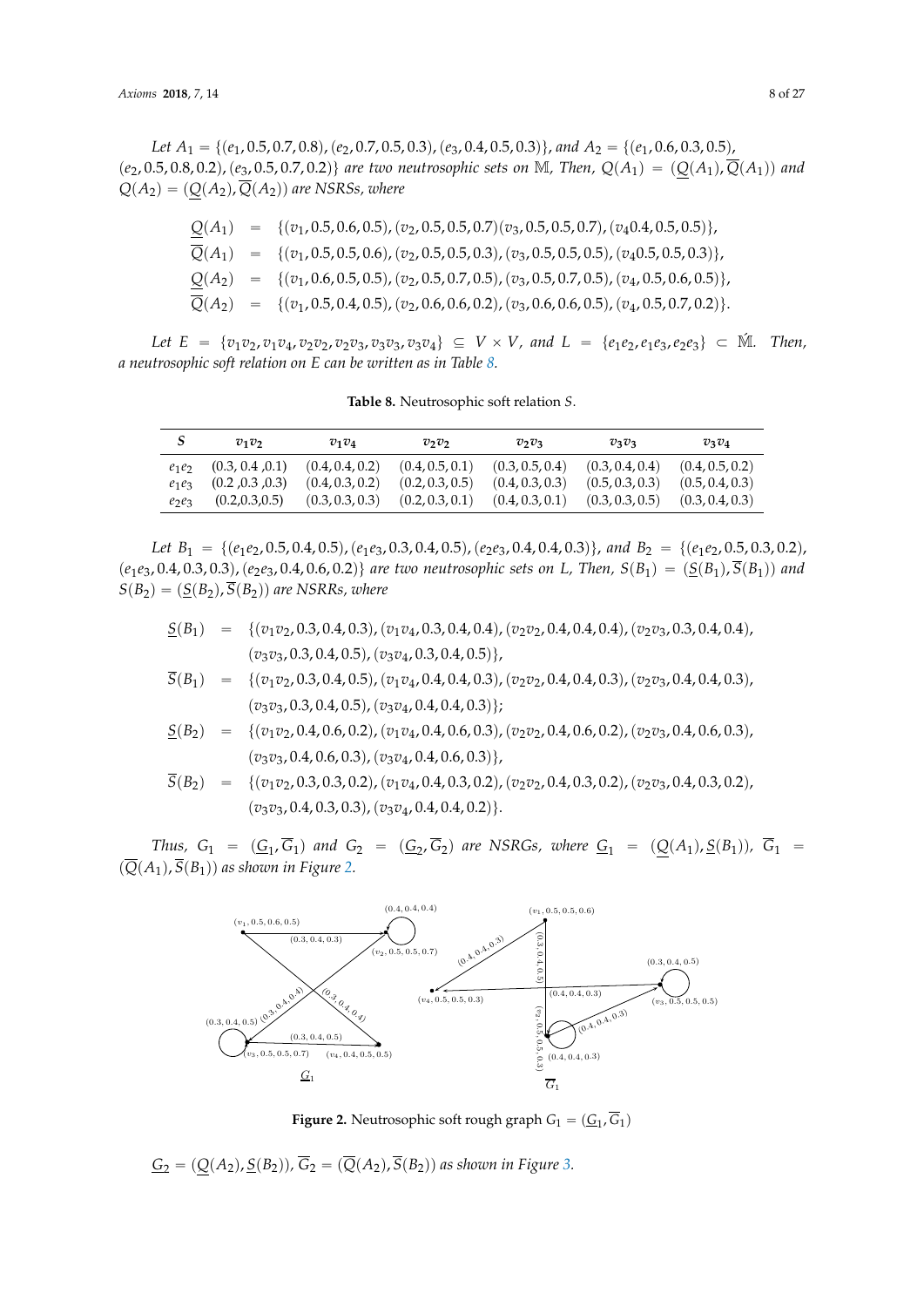<span id="page-8-0"></span>

**Figure 3.** Neutrosophic soft rough graph  $G_2 = (G_2, G_2)$ 

<span id="page-8-1"></span>The union of  $G_1 = (\underline{G}_1, \overline{G}_1)$  and  $G_2 = (\underline{G}_2, \overline{G}_2)$  is NSRG  $G = G_1 \cup G_2 = (\underline{G}_1 \cup \underline{G}_2, \overline{G}_1 \cup \overline{G}_2)$  as shown in Figure 4. *in Figure [4.](#page-8-1)* in Figure 4.



Figure 4. Neutrosophic soft rough graph  $G_1 \cup G_2 = (\underline{G}_1 \cup \underline{G}_2, \overline{G}_1 \cup \overline{G}_2)$ 

**Definition 6.** Let  $G_1 = (G_1, \overline{G}_1)$  and  $G_2 = (G_2, \overline{G}_2)$  be two NSRGs on V. The intersection of  $G_1$  and  $G_2$  is a Definition 6. Let  $G_1 = (\underline{G_1}, G_1)$  and  $G_2 = (\underline{G_2}, G_2)$  be two NSNCs on v. The intersection of  $G_1$  and  $G_2$  is a<br>neutrosophic soft rough graph  $G = G_1 \cap G_2 = (\underline{G_1} \cap \underline{G_2}, \overline{G_1} \cap \overline{G_2})$ , where  $\underline{G_1} \cap \underline{G_2}$  $\langle \underline{S}B_2\rangle$  and  $G_1 \cap G_2 = (QA_1 \cap QA_2, SB_1 \cap SB_2)$  are neutrosophic graphs, respectively, such that

*(i)*  $\forall v \in QA_1 \text{ but } v \notin QA_2.$ 

$$
T_{\overline{Q}A_1 \cap \overline{Q}A_2}(v) = T_{\overline{Q}A_1}(v), T_{\underline{Q}A_1 \cap \underline{Q}A_2}(v) = T_{\underline{Q}A_1}(v),
$$
  
\n
$$
I_{\overline{Q}A_1 \cap \overline{Q}A_2}(v) = I_{\overline{Q}A_1}(v), I_{\underline{Q}A_1 \cap \underline{Q}A_2}(v) = I_{\underline{Q}A_1}(v),
$$
  
\n
$$
F_{\overline{Q}A_1 \cap \overline{Q}A_2}(v) = F_{\overline{Q}A_1}(v), F_{\underline{Q}A_1 \cap \underline{Q}A_2}(v) = F_{\underline{Q}A_1}(v).
$$

### *(ii)*  $\forall v \notin QA_1$  *but*  $v \in QA_2$ .

$$
T_{\overline{Q}A_1 \cap \overline{Q}A_2}(v) = T_{\overline{Q}A_2}(v), T_{\underline{Q}A_1 \cap \underline{Q}A_2}(v) = T_{\underline{Q}A_2}(v),
$$
  
\n
$$
I_{\overline{Q}A_1 \cap \overline{Q}A_2}(v) = I_{\overline{Q}A_2}(v), I_{\underline{Q}A_1 \cap \underline{Q}A_2}(v) = I_{\underline{Q}A_2}(v),
$$
  
\n
$$
F_{\overline{Q}A_1 \cap \overline{Q}A_2}(v) = F_{\overline{Q}A_2}(v), F_{\underline{Q}A_1 \cap \underline{Q}A_2}(v) = F_{\underline{Q}A_2}(v).
$$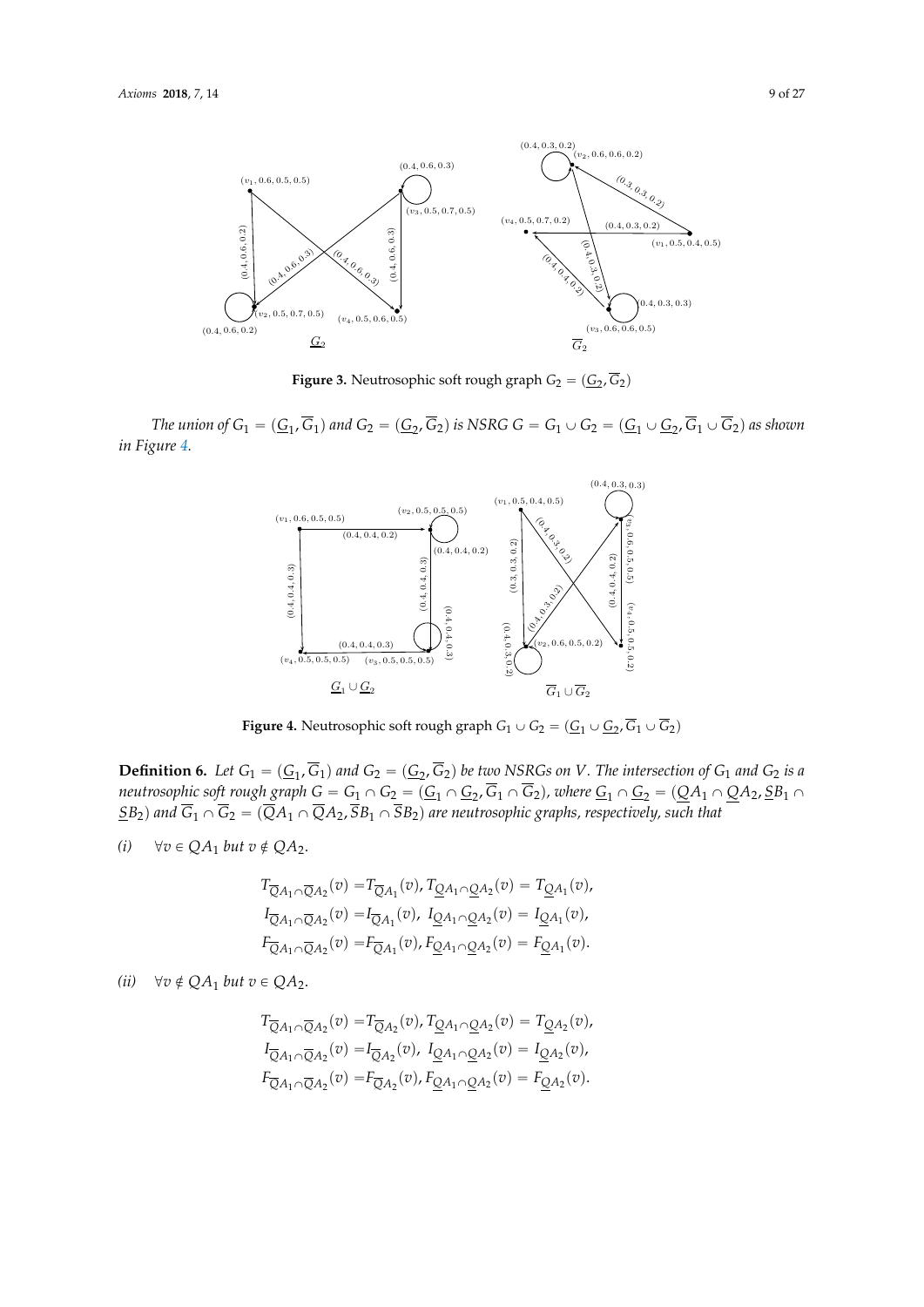$$
T_{\overline{Q}A_1 \cap \overline{Q}A_2}(v) = \min\{T_{\overline{Q}A_1}(v), T_{\overline{Q}A_2}(v)\}, T_{\underline{Q}A_1 \cap \underline{Q}A_2}(v) = \min\{T_{\underline{Q}A_1}(v), T_{\underline{Q}A_2}(v)\},
$$
  
\n
$$
I_{\overline{Q}A_1 \cap \overline{Q}A_2}(v) = \max\{I_{\overline{Q}A_1}(v), I_{\overline{Q}A_2}(v)\}, I_{\underline{Q}A_1 \cap \underline{Q}A_2}(v) = \max\{I_{\underline{Q}A_1}(v), I_{\underline{Q}A_2}(v)\},
$$
  
\n
$$
F_{\overline{Q}A_1 \cap \overline{Q}A_2}(v) = \max\{F_{\overline{Q}A_1}(v), F_{\overline{Q}A_2}(v)\}, F_{\underline{Q}A_1 \cap \underline{Q}A_2}(v) = \max\{F_{\underline{Q}A_1}(v), F_{\underline{Q}A_2}(v)\}.
$$

*(iv)*  $\forall vu \in SB_1$  *but vu*  $\notin SB_2$ .

$$
T_{\overline{S}B_1 \cap \overline{S}B_2}(vu) = T_{\overline{S}B_1}(vu), T_{\underline{S}B_1 \cap \underline{S}B_2}(vu) = T_{\underline{S}B_1}(vu),
$$
  
\n
$$
I_{\overline{S}B_1 \cap \overline{S}B_2}(vu) = I_{\overline{S}B_1}(vu), I_{\underline{S}B_1 \cap \underline{S}B_2}(vu) = I_{\underline{S}B_1}(vu),
$$
  
\n
$$
F_{\overline{S}B_1 \cap \overline{S}B_2}(vu) = F_{\overline{S}B_1}(vu), F_{\underline{S}B_1 \cap \underline{S}B_2}(vu) = F_{\underline{S}B_1}(vu).
$$

*(v)*  $\forall vu \notin SB_1$  *but vu*  $\in SB_2$ 

$$
T_{\overline{S}B_1 \cap \overline{S}B_2}(vu) = T_{\overline{S}B_2}(vu), T_{\underline{S}B_1 \cap \underline{S}B_2}(vu) = T_{\underline{S}B_2}(vu),
$$
  
\n
$$
I_{\overline{S}B_1 \cap \overline{S}B_2}(vu) = I_{\overline{S}B_2}(vu), I_{\underline{S}B_1 \cap \underline{S}B_2}(vu) = I_{\underline{S}B_2}(vu),
$$
  
\n
$$
F_{\overline{S}B_1 \cap \overline{S}B_2}(vu) = F_{\overline{S}B_2}(vu), F_{\underline{S}B_1 \cap \underline{S}B_2}(vu) = F_{\underline{S}B_2}(vu).
$$

*(vi)*  $\forall vu \in SB_1 \cap SB_2$ 

$$
T_{\overline{S}B_1 \cap \overline{S}B_2}(vu) = \min\{T_{\overline{S}B_1}(vu), T_{\overline{S}B_2}(vu)\}, T_{\underline{S}B_1 \cap \underline{S}B_2}(vu) = \min\{T_{\underline{S}}B_1(vu), T_{\underline{S}B_2}(vu)\},
$$
  
\n
$$
I_{\overline{S}B_1 \cap \overline{S}B_2}(vu) = \max\{I_{\overline{S}B_1}(vu), I_{\overline{S}B_2}(vu)\}, I_{\underline{S}B_1 \cap \underline{S}B_2}(vu) = \max\{I_{\underline{S}B_1}(vu), I_{\underline{S}B_2}(vu)\},
$$
  
\n
$$
F_{\overline{S}B_1 \cap \overline{S}B_2}(vu) = \max\{F_{\overline{S}B_1}(vu), F_{\overline{S}B_2}(vu)\}, F_{\underline{S}B_1 \cap \underline{S}B_2}(vu) = \max\{F_{\underline{S}B_1}(vu), F_{\underline{S}B_2}(vu)\}.
$$

**Definition 7.** Let  $G_1 = (\underline{G}_1, G_1)$  and  $G_2 = (\underline{G}_2, G_2)$  be two neutrosophic soft rough graphs on *V*. The join *of*  $G_1$  and  $G_2$  *is a neutrosophic soft rough graph*  $G = G_1 + G_2 = (\underline{G_1} + \underline{G_2}, G_1 + G_2)$ , where  $\underline{G_1} + \underline{G_2} =$  $\overline{Q}(A_1 + \overline{Q}A_2, \overline{S}B_1 + \overline{S}B_2)$  and  $G_1 + G_2 = (QA_1 + QA_2, SB_1 + SB_2)$  are neutrosophic graph, respectively, *such that*

*(i)*  $\forall v \in QA_1 \; but \; v \notin QA_2.$ 

$$
T_{\overline{Q}A_1 + \overline{Q}A_2}(v) = T_{\overline{Q}A_1}(v), T_{\underline{Q}A_1 + \underline{Q}A_2}(v) = T_{\underline{Q}A_1}(v),
$$
  
\n
$$
I_{\overline{Q}A_1 + \overline{Q}A_2}(v) = I_{\overline{Q}A_1}(v), I_{\underline{Q}A_1 + \underline{Q}A_2}(v) = I_{\underline{Q}A_1}(v),
$$
  
\n
$$
F_{\overline{Q}A_1 + \overline{Q}A_2}(v) = F_{\overline{Q}A_1}(v), F_{\underline{Q}A_1 + \underline{Q}A_2}(v) = F_{\underline{Q}A_1}(v).
$$

*(ii)*  $\forall v \notin QA_1$  *but*  $v \in QA_2$ .

$$
T_{\overline{Q}A_1 + \overline{Q}A_2}(v) = T_{\overline{Q}A_2}(v), T_{\underline{Q}A_1 + \underline{Q}A_2}(v) = T_{\underline{Q}A_2}(v),
$$
  
\n
$$
I_{\overline{Q}A_1 + \overline{Q}A_2}(v) = I_{\overline{Q}A_2}(v), I_{\underline{Q}A_1 + \underline{Q}A_2}(v) = I_{\underline{Q}A_2}(v),
$$
  
\n
$$
F_{\overline{Q}A_1 + \overline{Q}A_2}(v) = F_{\overline{Q}A_2}(v), F_{\underline{Q}A_1 + \underline{Q}A_2}(v) = F_{\underline{Q}A_2}(v).
$$

*(iii)*  $\forall v \in QA_1 \cap QA_2$ 

$$
T_{\overline{Q}A_1+\overline{Q}A_2}(v) = \max\{T_{\overline{Q}A_1}(v), T_{\overline{Q}A_2}(v)\}, T_{\underline{Q}A_1+\underline{Q}A_2}(v) = \max\{T_{\underline{Q}A_1}(v), T_{\underline{Q}A_2}(v)\},
$$
  
\n
$$
I_{\overline{Q}A_1+\overline{Q}A_2}(v) = \min\{I_{\overline{Q}A_1}(v), I_{\overline{Q}A_2}(v)\}, I_{\underline{Q}A_1+\underline{Q}A_2}(v) = \min\{I_{\underline{Q}A_1}(v), I_{\underline{Q}A_2}(v)\},
$$
  
\n
$$
F_{\overline{Q}A_1+\overline{Q}A_2}(v) = \min\{F_{\overline{Q}A_1}(v), F_{\overline{Q}A_2}(v)\}, F_{\underline{Q}A_1+\underline{Q}A_2}(v) = \min\{F_{\underline{Q}A_1}(v), F_{\underline{Q}A_2}(v)\}.
$$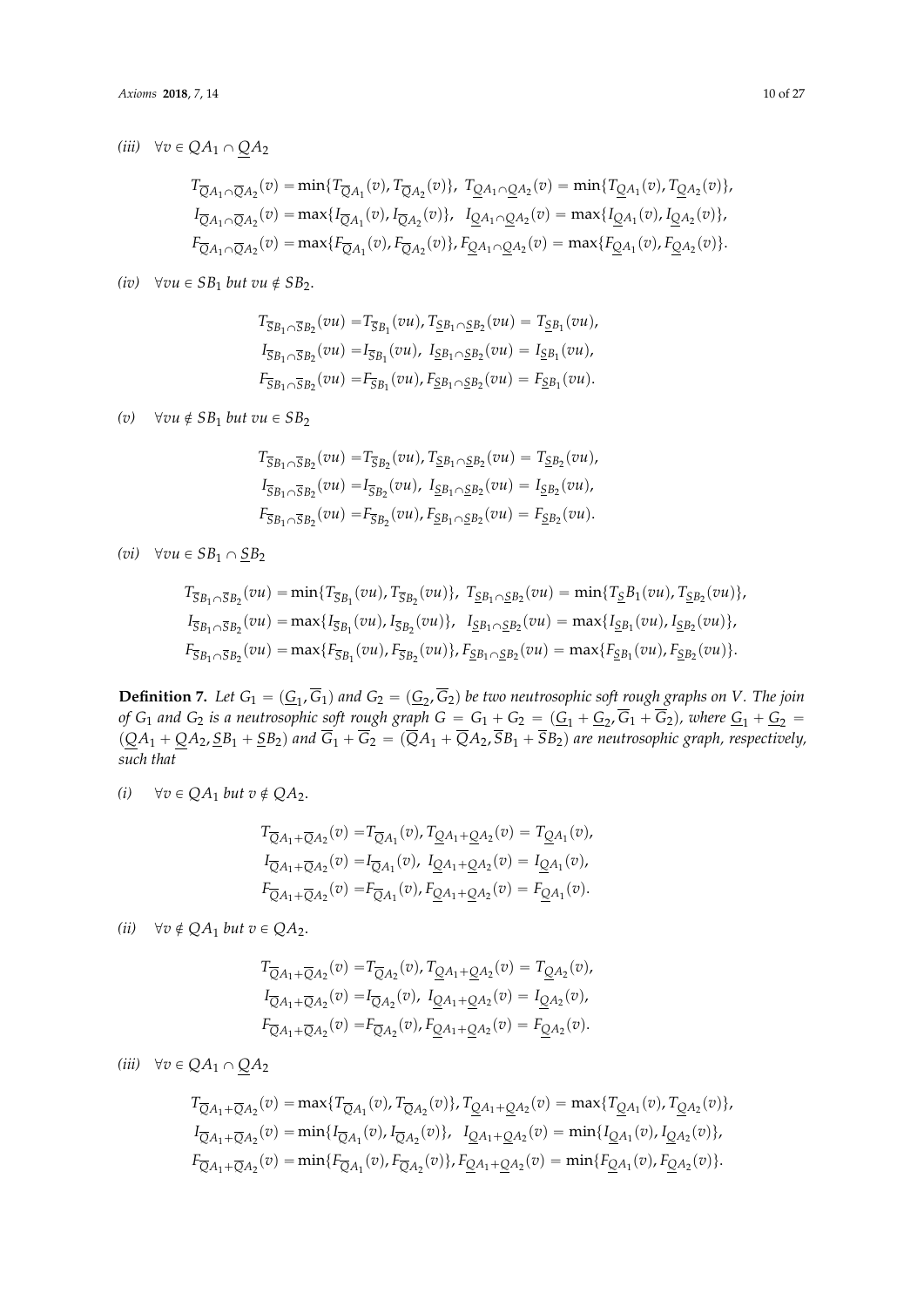*(iv)*  $\forall vu \in SB_1$  *but vu*  $\notin SB_2$ .

$$
T_{\overline{S}B_1 + \overline{S}B_2}(vu) = T_{\overline{S}B_1}(vu), T_{\underline{S}B_1 + \underline{S}B_2}(vu) = T_{\underline{S}B_1}(vu),
$$
  
\n
$$
I_{\overline{S}B_1 + \overline{S}B_2}(vu) = I_{\overline{S}B_1}(vu), I_{\underline{S}B_1 + \underline{S}B_2}(vu) = I_{\underline{S}B_1}(vu),
$$
  
\n
$$
F_{\overline{S}B_1 + \overline{S}B_2}(vu) = F_{\overline{S}B_1}(vu), F_{\underline{S}B_1 + \underline{S}B_2}(vu) = F_{\underline{S}B_1}(vu).
$$

*(v)*  $\forall vu \notin SB_1$  *but vu*  $\in SB_2$ 

$$
T_{\overline{S}B_1 + \overline{S}B_2}(vu) = T_{\overline{S}B_2}(vu), T_{\underline{S}B_1 + \underline{S}B_2}(vu) = T_{\underline{S}B_2}(vu),
$$
  
\n
$$
I_{\overline{S}B_1 + \overline{S}B_2}(vu) = I_{\overline{S}B_2}(vu), I_{\underline{S}B_1 + \underline{S}B_2}(vu) = I_{\underline{S}B_2}(vu),
$$
  
\n
$$
F_{\overline{S}B_1 + \overline{S}B_2}(vu) = F_{\overline{S}B_2}(vu), F_{\underline{S}B_1 + \underline{S}B_2}(vu) = F_{\underline{S}B_2}(vu).
$$

*(vi)*  $\forall vu \in SB_1 \cap \underline{SB}_2$ 

$$
T_{\overline{S}B_1 + \overline{S}B_2}(vu) = \max\{T_{\overline{S}B_1}(vu), T_{\overline{S}B_2}(vu)\}, T_{\underline{S}B_1 + \underline{S}B_2}(vu) = \max\{T_{\underline{S}}B_1(vu), T_{\underline{S}B_2}(vu)\},
$$
  
\n
$$
I_{\overline{S}B_1 + \overline{S}B_2}(vu) = \min\{I_{\overline{S}B_1}(vu), I_{\overline{S}B_2}(vu)\}, I_{\underline{S}B_1 + \underline{S}B_2}(vu) = \min\{I_{\underline{S}B_1}(vu), I_{\underline{S}B_2}(vu)\},
$$
  
\n
$$
F_{\overline{S}B_1 + \overline{S}B_2}(vu) = \min\{F_{\overline{S}B_1}(vu), F_{\overline{S}B_2}(vu)\}, F_{\underline{S}B_1 + \underline{S}B_2}(vu) = \min\{F_{\underline{S}B_1}(vu), F_{\underline{S}B_2}(vu)\}.
$$

(vii)  $\forall vu \in \tilde{E}$ , where  $\tilde{E}$  is the set of edges joining vertices of  $QA_1$  and  $QA_2$ .

$$
T_{\overline{S}B_1 + \overline{S}B_2}(vu) = \min\{T_{\overline{Q}A_1}(v), T_{\overline{Q}A_2}(u)\}, T_{\underline{S}B_1 + \underline{S}B_2}(vu) = \min\{T_{\underline{Q}A_1}(v), T_{\underline{Q}A_2}(u)\},
$$
  
\n
$$
I_{\overline{S}B_1 + \overline{S}B_2}(vu) = \max\{I_{\overline{Q}A_1}(v), I_{\overline{Q}A_2}(u)\}, T_{\underline{S}B_1 + \underline{S}B_2}(vu) = \max\{I_{\underline{Q}A_1}(v), I_{\underline{Q}A_2}(u)\},
$$
  
\n
$$
F_{\overline{S}B_1 + \overline{S}B_2}(vu) = \max\{F_{\overline{Q}A_1}(v), F_{\overline{Q}A_2}(u)\}, F_{\underline{S}B_1 + \underline{S}B_2}(vu) = \max\{F_{\underline{Q}A_1}(v), F_{\underline{Q}A_2}(u)\}.
$$

**Definition 8.** The Cartesian product of  $G_1$  and  $G_2$  is a  $G = G_1 \ltimes G_2 = (\underline{G_1} \ltimes \underline{G_2}, G_1 \ltimes G_2)$ , where  $\underline{G_1} \ltimes \underline{G_2} =$  $p_p(QA_1 \ltimes QA_2, SB_1 \ltimes SB_2)$  and  $G_1 \ltimes G_2 = (QA_1 \ltimes QA_2, SB_1 \ltimes SB_2)$  are neutrosophic digraph, such that

 $(i)$   $\forall$   $(v_1, v_2) \in QA_1 \times QA_2$ .

$$
T_{(\overline{Q}A_1 \ltimes \overline{Q}A_2)}(v_1, v_2) = \min\{T_{\overline{Q}A_1}(v_1), T_{\overline{Q}A_2}(v_1)\}, T_{(\underline{Q}A_1 \ltimes \underline{Q}A_2)}(v_1, v_2) = \min\{T_{\underline{Q}A_1}(v_1), T_{\underline{Q}A_2}(v_1)\},
$$
  
\n
$$
I_{(\overline{Q}A_1 \ltimes \overline{Q}A_2)}(v_1, v_2) = \max\{I_{\overline{Q}A_1}(v_1), I_{\overline{Q}A_2}(v_1)\}, I_{(\underline{Q}A_1 \ltimes \underline{Q}A_2)}(v_1, v_2) = \max\{I_{\underline{Q}A_1}(v_1), I_{\underline{Q}A_2}(v_1)\},
$$
  
\n
$$
F_{(\overline{Q}A_1 \ltimes \overline{Q}A_2)}(v_1, v_2) = \max\{F_{\overline{Q}A_1}(v_1), F_{\overline{Q}A_2}(v_1)\}, F_{(\underline{Q}A_1 \ltimes \underline{Q}A_2)}(v_1, v_2) = \max\{F_{\underline{Q}A_1}(v_1), F_{\underline{Q}A_2}(v_1)\}.
$$

 $\langle ii \rangle \quad \forall v_1 v_2 \in SB_2, v \in QA_1.$ 

$$
T_{(\overline{S}B_1 \ltimes \overline{S}B_2)}((v, v_1)(v, v_2)) = \min\{T_{\overline{Q}A_1}(v), T_{\overline{S}B_2}(v_1v_2)\},
$$
  
\n
$$
T_{(\underline{S}B_1 \ltimes \underline{S}B_2)}((v, v_1)(v, v_2)) = \min\{T_{\underline{Q}A_1}(v), T_{\underline{S}B_2}(v_1v_2)\},
$$
  
\n
$$
I_{(\overline{S}B_1 \ltimes \overline{S}B_2)}((v, v_1)(v, v_2)) = \max\{I_{\overline{Q}A_1}(v), I_{\overline{S}B_2}(v_1v_2)\},
$$
  
\n
$$
I_{(\underline{S}B_1 \ltimes \underline{S}B_2)}((v, v_1)(v, v_2)) = \max\{I_{\underline{Q}A_1}(v), I_{\underline{S}B_2}(v_1v_2)\},
$$
  
\n
$$
F_{(\overline{S}B_1 \ltimes \overline{S}B_2)}((v, v_1)(v, v_2)) = \max\{F_{\overline{Q}A_1}(v), F_{\overline{S}B_2}(v_1v_2)\},
$$
  
\n
$$
F_{(\underline{S}B_1 \ltimes \underline{S}B_2)}((v, v_1)(v, v_2)) = \max\{F_{\underline{Q}A_1}(v), F_{\underline{S}B_2}(v_1v_2)\}.
$$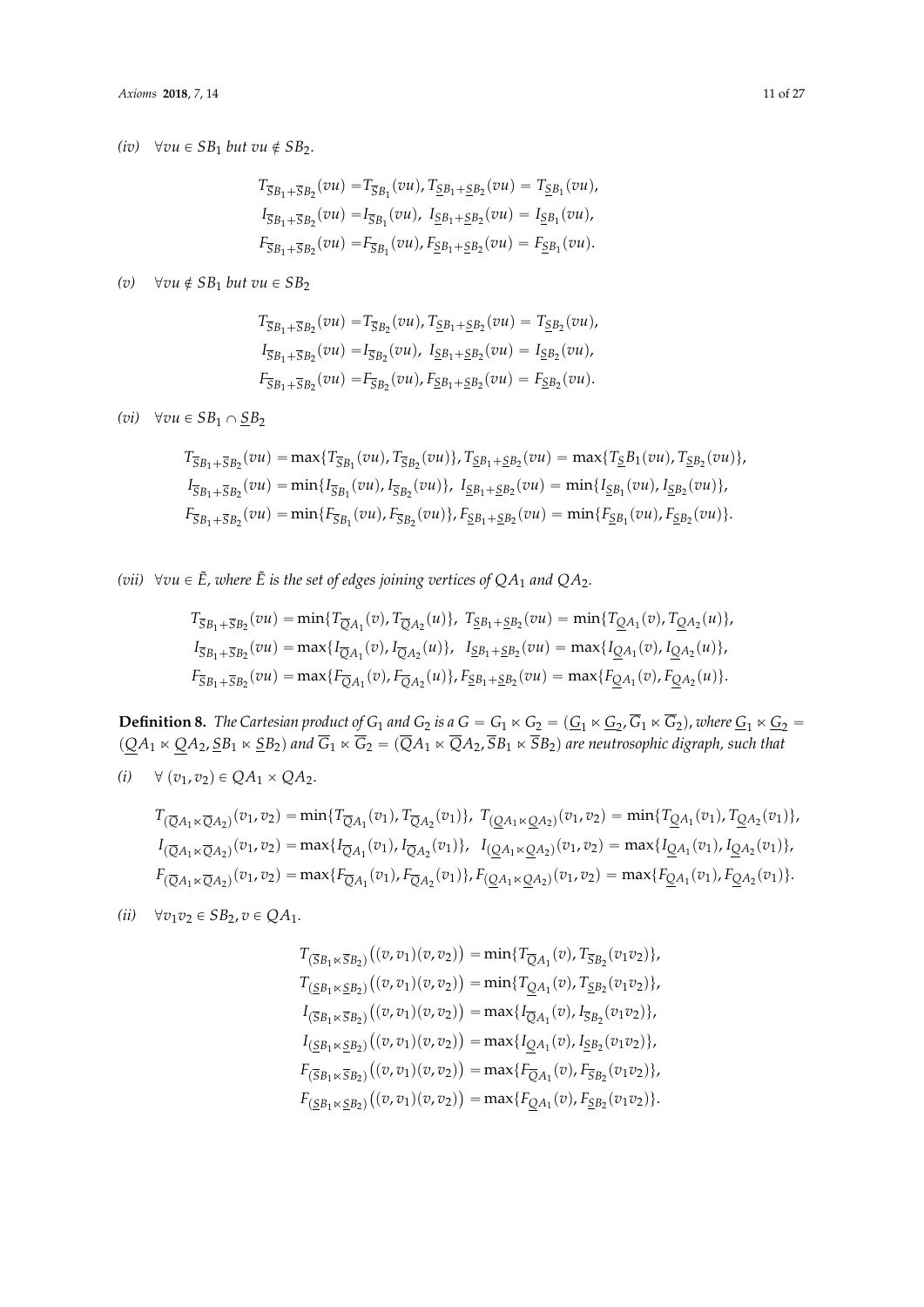### $\langle iii\rangle\quad\forall v_1v_2\in SB_1, v\in QA_2.$

$$
T_{(\underline{S}B_1 \ltimes \underline{S}B_2)}((v_1, v)(v_2, v)) = \min\{T_{\underline{S}B_1}(v_1v_2), T_{\underline{Q}A_2}(v)\},
$$
  
\n
$$
T_{(\overline{S}B_1 \ltimes \overline{S}B_2)}((v_1, v)(v_2, v)) = \min\{T_{\overline{S}B_1}(v_1v_2), T_{\overline{Q}A_2}(v)\},
$$
  
\n
$$
I_{(\overline{S}B_1 \ltimes \overline{S}B_2)}((v_1, v)(v_2, v)) = \max\{I_{\overline{S}B_1}(v_1v_2), I_{\overline{Q}A_2}(v)\},
$$
  
\n
$$
I_{(\underline{S}B_1 \ltimes \underline{S}B_2)}((v_1, v)(v_2, v)) = \max\{I_{\underline{S}B_1}(v_1v_2), I_{\underline{Q}A_2}(v)\},
$$
  
\n
$$
F_{(\overline{S}B_1 \ltimes \overline{S}B_2)}((v_1, v)(v_2, v)) = \max\{F_{\overline{S}B_1}(v_1v_2), F_{\overline{Q}A_2}(v)\},
$$
  
\n
$$
F_{(\underline{S}B_1 \ltimes \underline{S}B_2)}((v_1, v)(v_2, v)) = \max\{F_{\underline{S}B_1}(v_1v_2), F_{\underline{Q}A_2}(v)\}.
$$

**Definition 9.** The cross product of  $G_1$  and  $G_2$  is a neutrosophic soft rough graph  $G = G_1 \odot G_2 = (\underline{G_1} \odot G_1)$  $G_2$ ,  $G_1 \odot G_2$ ), where  $G_1 \odot G_2 = (\underline{Q}A_1 \odot \underline{Q}A_2$ ,  $\underline{S}B_1 \odot \underline{S}B_2)$  and  $G_1 \odot G_2 = (QA_1 \odot QA_2, SB_1 \odot SB_2)$  are *neutrosophic graphs, respectively, such that*

$$
(i) \quad \forall (v_1, v_2) \in QA_1 \times QA_2.
$$

$$
T_{(\overline{Q}A_1 \odot \overline{Q}A_2)}(v_1, v_2) = \min\{T_{\overline{Q}A_1}(v_1), T_{\overline{Q}A_2}(v_1)\}, T_{(\underline{Q}A_1 \odot \underline{Q}A_2)}(v_1, v_2) = \min\{T_{\underline{Q}A_1}(v_1), T_{\underline{Q}A_2}(v_1)\},
$$
  
\n
$$
I_{(\overline{Q}A_1 \odot \overline{Q}A_2)}(v_1, v_2) = \max\{I_{\overline{Q}A_1}(v_1), I_{\overline{Q}A_2}(v_1)\}, I_{(\underline{Q}A_1 \odot \underline{Q}A_2)}(v_1, v_2) = \max\{I_{\underline{Q}A_1}(v_1), I_{\underline{Q}A_2}(v_1)\},
$$
  
\n
$$
F_{(\overline{Q}A_1 \odot \overline{Q}A_2)}(v_1, v_2) = \max\{F_{\overline{Q}A_1}(v_1), F_{\overline{Q}A_2}(v_1)\}, F_{(\underline{Q}A_1 \odot \underline{Q}A_2)}(v_1, v_2) = \max\{F_{\underline{Q}A_1}(v_1), F_{\underline{Q}A_2}(v_1)\}.
$$

*(ii)*  $\forall v_1 u_1 \in SB_1, v_2 u_2 \in SB_2.$ 

$$
T_{(\overline{S}B_1 \odot \overline{S}B_2)}((v_1, v_2)(u_1, u_2)) = \min\{T_{\overline{S}B_1}(v_1u_1), T_{\overline{S}B_2}(v_1u_2)\},
$$
  
\n
$$
T_{(\underline{S}B_1 \odot \underline{S}B_2)}((v_1, v_2)(u_1, u_2)) = \min\{T_{\underline{S}B_1}(v_1u_1), T_{\underline{S}B_2}(v_1u_2)\},
$$
  
\n
$$
I_{(\overline{S}B_1 \odot \overline{S}B_2)}((v_1, v_2)(u_1, u_2)) = \max\{I_{\overline{S}B_1}(v_1u_1), I_{\overline{S}B_2}(v_1u_2)\},
$$
  
\n
$$
I_{(\underline{S}B_1 \odot \underline{S}B_2)}((v_1, v_2)(u_1, u_2)) = \max\{I_{\underline{S}B_1}(v_1u_1), I_{\underline{S}B_2}(v_1u_2)\},
$$
  
\n
$$
F_{(\overline{S}B_1 \odot \overline{S}B_2)}((v_1, v_2)(u_1, u_2)) = \max\{F_{\overline{S}B_1}(v_1u_1), F_{\overline{S}B_2}(v_1u_2)\},
$$
  
\n
$$
F_{(\underline{S}B_1 \odot \underline{S}B_2)}((v_1, v_2)(u_1, u_2)) = \max\{F_{\underline{S}B_1}(v_1u_1), F_{\underline{S}B_2}(v_1u_2)\}.
$$

**Definition 10.** The rejection of  $G_1$  and  $G_2$  is a neutrosophic soft rough graph  $G = G_1|G_2 = (\underline{G_1}|G_2, G_1|G_2)$ ,  $w$ here  $\underline{G_1}|\underline{G_2}=(\underline{S}A_1|\underline{S}A_2,\underline{S}B_1|\underline{S}B_2)$  and  $G_1|G_2=(SA_1|SA_2,SB_1|SB_2)$  are neutrosophic graphs such that

$$
(i) \quad \forall (v_1, v_2) \in QA_1 \times QA_2.
$$

$$
T_{(\overline{Q}A_1|\overline{Q}A_2)}(v_1, v_2) = \min\{T_{\overline{Q}A_1}(v_1), T_{\overline{Q}A_2}(v_2)\}, T_{(\underline{Q}A_1|\underline{Q}A_2)}(v_1, v_2) = \min\{T_{\underline{Q}A_1}(v_1), T_{\underline{Q}A_2}(v_2)\},
$$
  
\n
$$
I_{(\overline{Q}A_1|\overline{Q}A_2)}(v_1, v_2) = \max\{I_{\overline{Q}A_1}(v_1), I_{\overline{Q}A_2}(v_2)\}, I_{(\underline{Q}A_1|\underline{Q}A_2)}(v_1, v_2) = \max\{I_{\underline{Q}A_1}(v_1), I_{\underline{Q}A_2}(v_2)\},
$$
  
\n
$$
F_{(\overline{Q}A_1|\overline{Q}A_2)}(v_1, v_2) = \max\{F_{\overline{Q}A_1}(v_1), F_{\overline{Q}A_2}(v_2)\}, F_{(\underline{Q}A_1|\underline{Q}A_2)}(v_1, v_2) = \max\{F_{\underline{Q}A_1}(v_1), F_{\underline{Q}A_2}(v_2)\}.
$$

$$
(ii) \quad \forall v_2 u_2 \notin SB_2, \ v \in QA_1.
$$

$$
T_{(\overline{S}B_1|\overline{S}B_2)}((v, v_2)(v, u_2)) = \min\{T_{\overline{Q}A_1}(v), T_{\overline{Q}A_2}(v_2), T_{\overline{Q}A_2}(u_2)\},
$$
  
\n
$$
T_{(\underline{S}B_1|\underline{Q}B_2)}((v, v_2)(v, u_2)) = \min\{T_{\underline{Q}A_1}(v), T_{\underline{Q}A_2}(v_2), T_{\underline{Q}A_2}(u_2)\},
$$
  
\n
$$
(I_{\overline{S}B_1|\overline{S}B_2)}((v, v_2)(v, u_2)) = \max\{I_{\overline{Q}A_1}(v), I_{\overline{Q}A_2}(v_2), I_{\overline{Q}A_2}(u_2)\},
$$
  
\n
$$
(I_{\underline{S}B_1|\underline{S}B_2)}((v, v_2)(v, u_2)) = \max\{I_{\underline{Q}A_1}(v), I_{\underline{Q}A_2}(v_2), I_{\underline{Q}A_2}(u_2)\},
$$
  
\n
$$
(F_{\overline{S}B_1|\overline{S}B_2)}((v, v_2)(v, u_2)) = \max\{F_{\overline{Q}A_1}(v), F_{\overline{Q}A_2}(v_2), F_{\overline{Q}A_2}(u_2)\},
$$
  
\n
$$
(F_{\underline{S}B_1|\underline{S}B_2)}((v, v_2)(v, u_2)) = \max\{F_{\underline{Q}A_1}(v), F_{\underline{Q}A_2}(v_2), F_{\underline{Q}A_2}(u_2)\}.
$$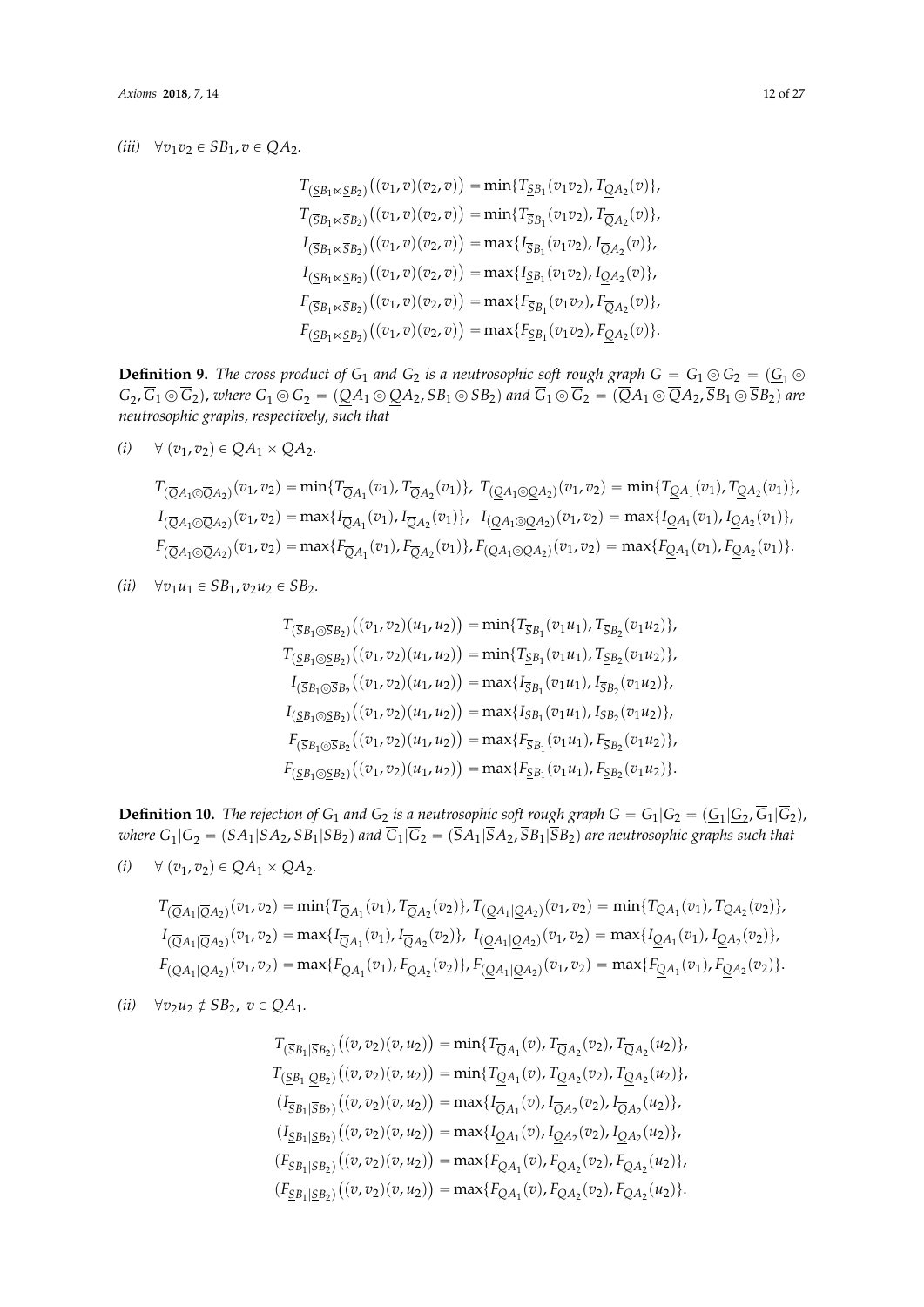# $(iii) \quad \forall v_1u_1\notin SB_1, \ v\in QA_2,$

$$
T_{(\underline{S}B_1|\underline{S}B_2)}((v_1,v)(u_1,v)) = \min\{T_{\underline{Q}A_1}(v_1), T_{\underline{Q}A_1}(u_1), T_{\underline{Q}A_2}(v)\},
$$
  
\n
$$
I_{(\underline{S}B_1|\underline{S}B_2)}((v_1,v)(u_1,v)) = \max\{I_{\underline{Q}A_1}(v_1), I_{\underline{Q}A_1}(u_1), I_{\underline{Q}A_2}(v)\},
$$
  
\n
$$
F_{(\underline{S}B_1|\underline{S}B_2)}((v_1,v)(u_1,v)) = \max\{F_{\underline{Q}A_1}(v_1), F_{\underline{Q}A_1}(u_1), F_{\underline{Q}A_2}(v)\},
$$
  
\n
$$
T_{(\overline{S}B_1|\overline{S}B_2)}((v_1,v)(u_1,v)) = \min\{T_{\overline{Q}A_1}(v_1), T_{\overline{Q}A_1}(u_1), T_{\overline{Q}A_2}(v)\},
$$
  
\n
$$
I_{(\overline{S}B_1|\overline{S}B_2)}((v_1,v)(u_1,v)) = \max\{I_{\overline{Q}A_1}(v_1), I_{\overline{Q}A_1}(u_1), I_{\overline{Q}A_2}(v)\},
$$
  
\n
$$
F_{(\overline{S}B_1|\overline{S}B_2)}((v_1,v)(u_1,v)) = \max\{F_{\overline{Q}A_1}(v_1), F_{\overline{Q}A_1}(u_1), F_{\overline{Q}A_2}(v)\}.
$$

*(iv)*  $\forall v_1 u_1 \notin \overline{S}B_1$ ,  $v_2 u_2 \notin \overline{S}B_2$ ,  $v_1 = u_1$ .

$$
T_{(\underline{S}B_1|\underline{S}B_2)}((v_1, v_2)(u_1, u_2)) = \min\{T_{\underline{Q}A_1}(v_1), T_{\underline{Q}A_1}(u_1), T_{\underline{Q}A_2}(v_2), T_{\underline{Q}A_2}(u_2)\},
$$
  
\n
$$
I_{(\underline{S}B_1|\underline{S}B_2)}((v_1, v_2)(u_1, u_2)) = \max\{I_{\underline{Q}A_1}(v_1), I_{\underline{Q}A_1}(u_1), I_{\underline{Q}A_2}(v_2), I_{\underline{Q}A_2}(u_2)\},
$$
  
\n
$$
F_{(\underline{S}B_1|\underline{S}B_2)}((v_1, v_2)(u_1, u_2)) = \max\{F_{\underline{Q}A_1}(v_1), F_{\underline{Q}A_1}(u_1), F_{\underline{Q}A_2}(v_2), F_{\underline{Q}A_2}(u_2)\},
$$
  
\n
$$
T_{(\overline{S}B_1|\overline{S}B_2)}((v_1, v_2)(u_1, u_2)) = \min\{T_{\overline{Q}A_1}(v_1), T_{\overline{Q}A_1}(u_1), T_{\overline{Q}A_2}(v_2), T_{\overline{Q}A_2}(u_2)\},
$$
  
\n
$$
I_{(\overline{S}B_1|\overline{S}B_2)}((v_1, v_2)(u_1, u_2)) = \max\{I_{\overline{Q}A_1}(v_1), I_{\overline{Q}A_1}(u_1), I_{\overline{Q}A_2}(v_2), I_{\overline{Q}A_2}(u_2)\},
$$
  
\n
$$
F_{(\overline{S}B_1|\overline{S}B_2)}((v_1, v_2)(u_1, u_2)) = \max\{F_{\overline{Q}A_1}(v_1), F_{\overline{Q}A_1}(u_1), F_{\overline{Q}A_2}(v_2), F_{\overline{Q}A_2}(u_2)\},
$$

**Example 6.** Let  $G_1 = (G_1, G_1)$  and  $G_2 = (G_2, G_2)$  be two neutrosophic soft rough graphs on *V*, where  $G_1 = (QA_1, \underline{SB}_1)$  and  $\overline{G}_1 = (\overline{Q}A_1, \overline{SB}_1)$  are neutrosophic graphs as shown in Figure [2](#page-7-1) and  $G_2 = (QA_2, \underline{SB}_2)$ *and*  $G_2 = (QA_2, SB_2)$  are neutrosophic graphs as shown in Figure [3.](#page-8-0) The Cartesian product of  $G_1 = (\underline{G}_1, G_1)$ and  $G_2 = (\underline{G}_2, G_2)$  is NSRG  $G = G_1 \times G_2 = (\underline{G}_1 \times \underline{G}_2, G_1 \times G_2)$  as shown in Figure [5.](#page-13-0)



**Figure 5.** *Cont.*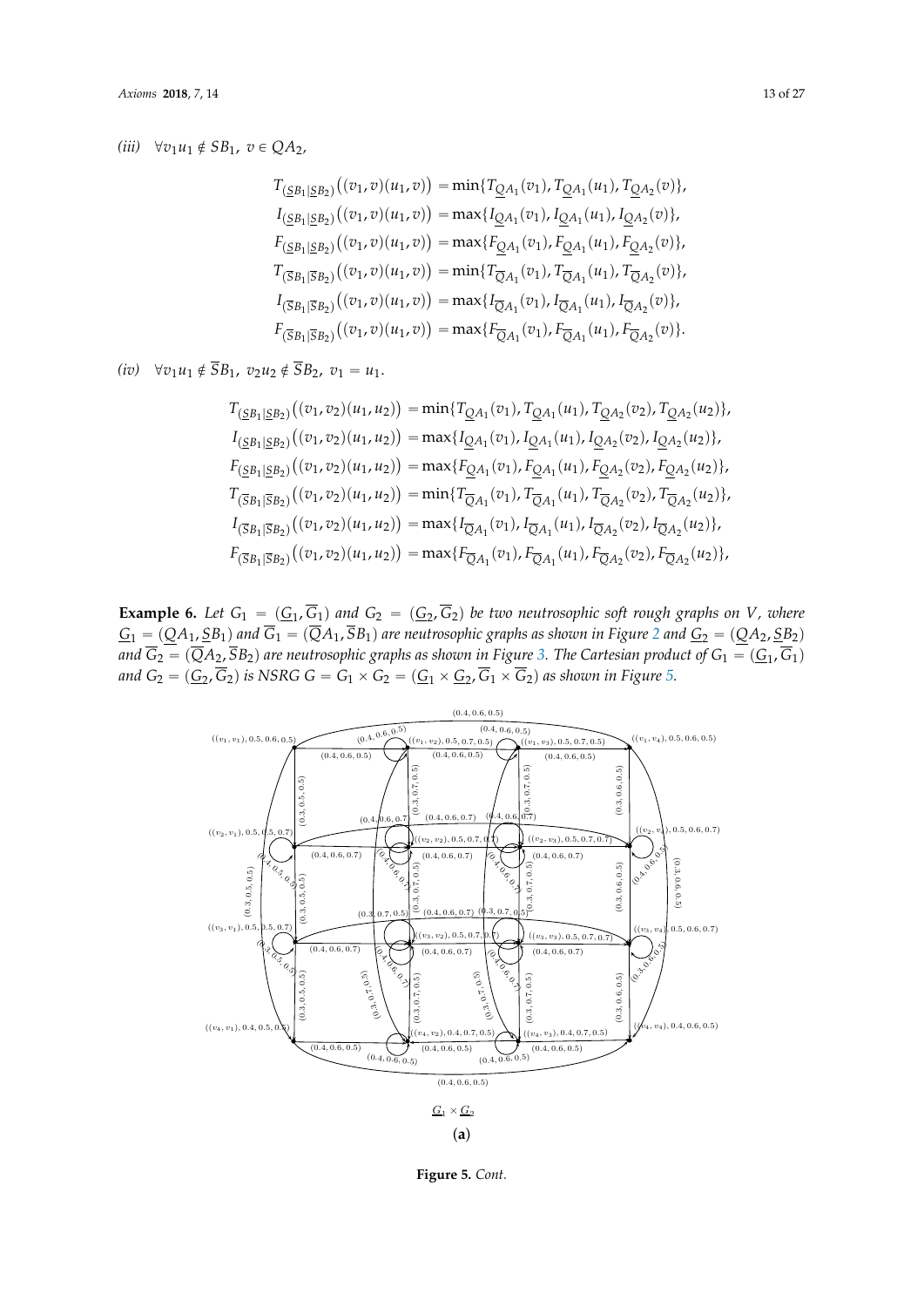

<span id="page-13-0"></span>

 $\mathcal{L}$  . The symmetric difference of G1 and G2 is a neutrosophic soft rough graph  $\mathcal{L}$ **Figure 5.** Cartesian product of two neutrosophic soft rough graphs  $G_1 \times G_2$ 

Definition 11 Flux cummatric difference of  $C$  and  $C$  is a neutroscaplic soft rough graph  $C = C \oplus C =$ **Definition 11.** The symmetric difference of G<sub>1</sub> and G<sub>2</sub> is a neutrosophic soft rough graph  $G = G_1 \oplus G_2 =$ <br>(C,  $\oplus$ C,  $\oplus$ C,  $\oplus$ C,  $\oplus$  xphere C,  $\oplus$ C,  $=$  (OA,  $\oplus$ OA,  $\otimes$ R,  $\oplus$ SR,  $\oplus$  and  $\overline{G}$ ,  $\oplus$ (i) ∀ (v1, v2) ∈ QA<sup>1</sup> × QA2. *are neutrosophic graphs, respectively, such that*  $(\underline{G}_1 \oplus \underline{G}_2, G_1 \oplus G_2)$ , where  $\underline{G}_1 \oplus \underline{G}_2 = (\underline{Q}A_1 \oplus \underline{Q}A_2, \underline{S}B_1 \oplus \underline{S}B_2)$  and  $G_1 \oplus G_2 = (QA_1 \oplus QA_2, SB_1 \oplus SB_2)$ 

$$
(i) \quad \forall (v_1, v_2) \in QA_1 \times QA_2.
$$

$$
T_{(\overline{Q}A_1 \oplus \overline{Q}A_2)}(v_1, v_2) = \min\{T_{\overline{Q}A_1}(v_1), T_{\overline{Q}A_2}(v_2)\}, T_{(\underline{Q}A_1 \oplus \underline{Q}A_2)}(v_1, v_2) = \min\{T_{\underline{Q}A_1}(v_1), T_{\underline{Q}A_2}(v_2)\},
$$
  
\n
$$
I_{(\overline{Q}A_1 \oplus \overline{Q}A_2)}(v_1, v_2) = \max\{I_{\overline{Q}A_1}(v_1), I_{\overline{Q}A_2}(v_2)\}, \quad I_{(\underline{Q}A_1 \oplus \underline{Q}A_2)}(v_1, v_2) = \max\{I_{\underline{Q}A_1}(v_1), I_{\underline{Q}A_2}(v_2)\},
$$
  
\n
$$
F_{(\overline{Q}A_1 \oplus \overline{Q}A_2)}(v_1, v_2) = \max\{F_{\overline{Q}A_1}(v_1), F_{\overline{Q}A_2}(v_2)\}, F_{(\underline{Q}A_1 \oplus \underline{Q}A_2)}(v_1, v_2) = \max\{F_{\underline{Q}A_1}(v_1), F_{\underline{Q}A_2}(v_2)\}.
$$

$$
(ii) \quad \forall v_1 v_2 \in SB_2, \ v \in QA_1.
$$

$$
T_{(\overline{S}B_1 \oplus \overline{S}B_2)}((v, v_1)(v, v_2)) = \min\{T_{\overline{Q}A_1}(v), T_{\overline{S}B_2}(v_1v_2)\},
$$
  
\n
$$
T_{(\underline{S}B_1 \oplus \underline{S}B_2)}((v, v_1)(v, v_2)) = \min\{T_{\underline{Q}A_1}(v), T_{\underline{S}B_2}(v_1v_2)\},
$$
  
\n
$$
I_{(\overline{S}B_1 \oplus \overline{S}B_2)}((v, v_1)(v, v_2)) = \max\{I_{\overline{Q}A_1}(v), I_{\overline{S}B_2}(v_1v_2)\},
$$
  
\n
$$
I_{(\underline{S}B_1 \oplus \underline{S}B_2)}((v, v_1)(v, v_2)) = \max\{I_{\underline{Q}A_1}(v), I_{\underline{S}B_2}(v_1v_2)\},
$$
  
\n
$$
F_{(\overline{S}B_1 \oplus \overline{S}B_2)}((v, v_1)(v, v_2)) = \max\{F_{\overline{Q}A_1}(v), F_{\overline{S}B_2}(v_1v_2)\},
$$
  
\n
$$
F_{(\underline{S}B_1 \oplus \underline{S}B_2)}((v, v_1)(v, v_2)) = \max\{F_{\underline{Q}A_1}(v), F_{\underline{S}B_2}(v_1v_2)\}.
$$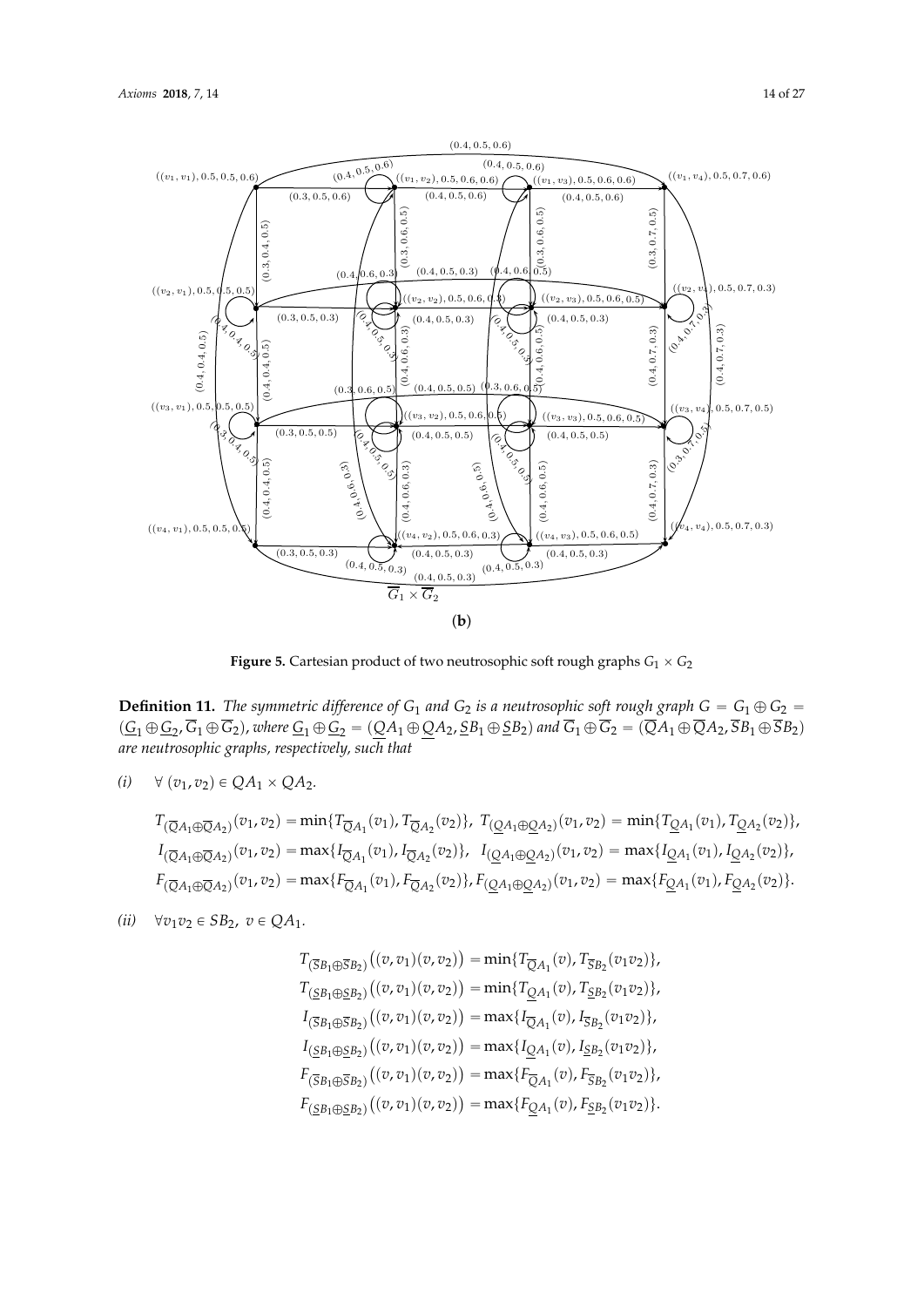### *(iii)*  $\forall v_1 v_2 \in SB_1, v \in QA_2.$

$$
T_{(\overline{S}B_1 \oplus \overline{S}B_2)}((v_1, v)(v_2, v)) = \min\{T_{\overline{S}B_1}(v_1v_2), T_{\overline{Q}A_2}(v)\},
$$
  
\n
$$
T_{(\underline{S}B_1 \oplus \underline{S}B_2)}((v_1, v)(v_2, v)) = \min\{T_{\underline{S}B_1}(v_1v_2), T_{\underline{Q}A_2}(v)\},
$$
  
\n
$$
I_{(\overline{S}B_1 \oplus \overline{S}B_2)}((v_1, v)(v_2, v)) = \max\{I_{\overline{S}B_1}(v_1v_2), I_{\overline{Q}A_2}(v)\},
$$
  
\n
$$
I_{(\underline{S}B_1 \oplus \underline{S}B_2)}((v_1, v)(v_2, v)) = \max\{I_{\underline{S}B_1}(v_1v_2), I_{\underline{Q}A_2}(v)\},
$$
  
\n
$$
F_{(\overline{S}B_1 \oplus \overline{S}B_2)}((v_1, v)(v_2, v)) = \max\{F_{\overline{S}B_1}(v_1v_2), F_{\overline{Q}A_2}(v)\},
$$
  
\n
$$
F_{(\underline{S}B_1 \oplus \underline{S}B_2)}((v_1, v)(v_2, v)) = \max\{F_{\underline{S}B_1}(v_1v_2), F_{\underline{Q}A_2}(v)\}.
$$

 $(iv)$   $∀v_1u_1 \notin SB_1$ ,  $v_2u_2 \in SB_2$ .

$$
T_{(\overline{S}B_1 \oplus \overline{S}B_2)}((v_1, v_2)(u_1, u_2)) = \min\{T_{\overline{S}B_1}(v_1u_1), T_{\overline{Q}A_2}(v_2), T_{\overline{Q}A_2}(u_2)\},
$$
  
\n
$$
T_{(\underline{S}B_1 \oplus \underline{S}B_2)}((v_1, v_2)(u_1, u_2)) = \min\{T_{\underline{S}B_1}(v_1u_1), T_{\underline{Q}A_2}(v_2), T_{\underline{Q}A_2}(u_2)\},
$$
  
\n
$$
I_{(\overline{S}B_1 \oplus \overline{S}B_2)}((v_1, v_2)(u_1, u_2)) = \max\{I_{\overline{S}B_1}(v_1u_1), I_{\overline{Q}A_2}(v_2), I_{\overline{Q}A_2}(u_2)\},
$$
  
\n
$$
I_{(\underline{S}B_1 \oplus \underline{S}B_2)}((v_1, v_2)(u_1, u_2)) = \max\{I_{\underline{S}B_1}(v_1u_1), I_{\underline{Q}A_2}(v_2), I_{\underline{Q}A_2}(u_2)\},
$$
  
\n
$$
F_{(\overline{S}B_1 \oplus \overline{S}B_2)}((v_1, v_2)(u_1, u_2)) = \max\{F_{\overline{S}B_1}(v_1u_1), F_{\overline{Q}A_2}(v_2), F_{\overline{Q}A_2}(u_2)\},
$$
  
\n
$$
F_{(\underline{S}B_1 \oplus \underline{S}B_2)}((v_1, v_2)(u_1, u_2)) = \max\{F_{\underline{S}B_1}(v_1u_1), F_{\underline{Q}A_2}(v_2), F_{\underline{Q}A_2}(u_2)\}.
$$

 $(v)$   $\forall v_1u_1 \notin SB_1$ ,  $v_2u_2 \in SB_2$ .

$$
T_{(\overline{S}B_1 \oplus \overline{S}B_2)}((v_1, v_2)(u_1, u_2)) = \min\{T_{\overline{Q}A_1}(v_1), T_{\overline{Q}A_1}(u_1), T_{\overline{S}B_2}(v_2u_2)\},
$$
  
\n
$$
T_{(\underline{S}B_1 \oplus \underline{S}B_2)}((v_1, v_2)(u_1, u_2)) = \min\{T_{\underline{Q}A_1}(v_1), T_{\underline{Q}A_1}(u_1), T_{\underline{S}B_2}(v_2u_2)\},
$$
  
\n
$$
I_{(\overline{S}B_1 \oplus \overline{S}B_2)}((v_1, v_2)(u_1, u_2)) = \max\{I_{\overline{Q}A_1}(v_1), I_{\overline{Q}A_1}(u_1), I_{\overline{S}B_2}(v_2u_2)\},
$$
  
\n
$$
I_{(\underline{S}B_1 \oplus \underline{S}B_2)}((v_1, v_2)(u_1, u_2)) = \max\{I_{\underline{Q}A_1}(v_1), I_{\underline{Q}A_1}(u_1), I_{\overline{S}B_2}(v_2u_2)\},
$$
  
\n
$$
F_{(\overline{S}B_1 \oplus \overline{S}B_2)}((v_1, v_2)(u_1, u_2)) = \max\{F_{\overline{Q}A_1}(v_1), F_{\overline{Q}A_1}(u_1), F_{\overline{S}B_2}(v_2u_2)\},
$$
  
\n
$$
F_{(\underline{S}B_1 \oplus \underline{S}B_2)}((v_1, v_2)(u_1, u_2)) = \max\{F_{\underline{Q}A_1}(v_1), F_{\underline{Q}A_1}(u_1), F_{\underline{S}B_2}(v_2u_2)\}.
$$

<span id="page-14-0"></span>**Example 7.** Let  $G_1 = (G_1, G_1)$  and  $G_2 = (G_2, G_2)$  be two neutrosophic soft rough graphs on *V*, where  $G_1 = (\underline{Q}A_1, \underline{S}B_1)$  and  $G_1 = (QA_1, SB_1)$  are neutrosophic graphs as shown in Figure 6 and  $\underline{G_2} = (\underline{Q}A_2, \underline{S}B_2)$ and  $\overline{G_2} = (\overline{Q}A_2, \overline{S}B_2)$  are neutroso[ph](#page-15-0)ic graphs as shown in Figure 7. **Example 7.** Let  $G_1 = (G_1, \overline{G_1})$  and  $G_2 = (G_2, \overline{G_2})$  be two neutrosophic soft rough graphs on V, where  $G_1 = (OA_1, SB_1)$  and  $\overline{G_1} = (\overline{OA}_1, \overline{SB}_1)$  are neutrosophic graphs [as](#page-14-0) shown in Figure 6 and  $G_2 = (OA_2, SB_2)$ 



**Figure 6.** Neutrosophic soft rough graph  $G_1 = (\underline{G}_1, G_1)$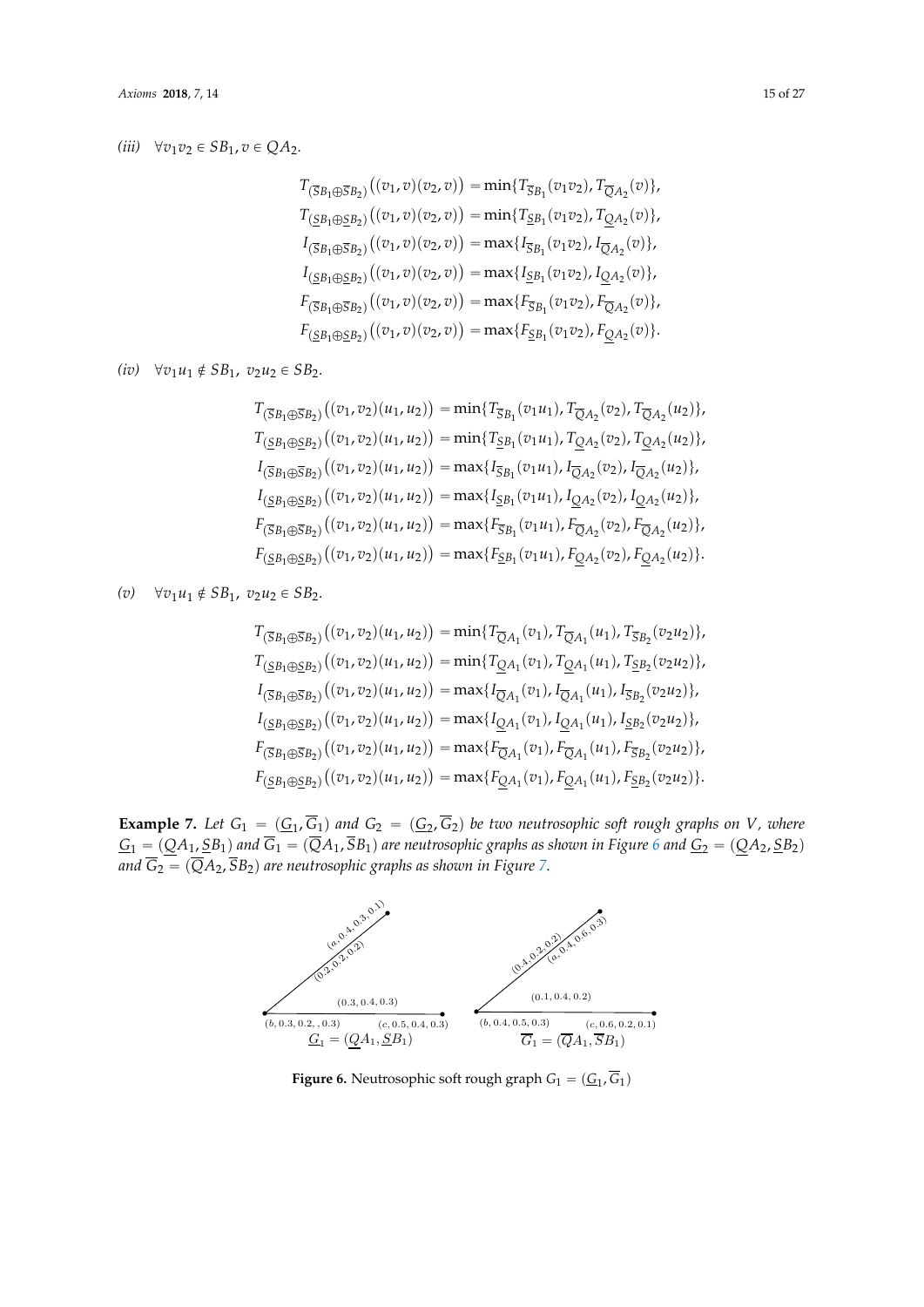<span id="page-15-0"></span>

**Figure 7.** Neutrosophic soft rough graph  $G_2 = (\underline{G}_2, \overline{G}_2)$ 

<span id="page-15-1"></span>The symmetric difference of  $G_1$  and  $G_2$  is  $G = G_1 \oplus G_2 = (\underline{G_1 \oplus G_2}, \overline{G_1 \oplus G_2})$ , where  $\underline{G_1 \oplus G_2}$  $(OA_1 \oplus OA_2, SB_1 \oplus SB_2)$  and  $\overline{G}_1 \oplus \overline{G}_2 = (\overline{OA}_1 \oplus \overline{OA}_2, \overline{SB}_1 \oplus \overline{SB}_2)$  are neutrosophic graphs as shown  $\sum_{i=1}^{N}$  Figure *The symmetric difference of*  $G_1$  *and*  $G_2$  *is*  $G = G_1 \oplus G_2 = (\underline{G}_1 \oplus \underline{G}_2, G_1 \oplus G_2)$ *, where*  $\underline{G}_1 \oplus \underline{G}_2 =$  $(QA_1 \oplus QA_2, SB_1 \oplus SB_2)$  and  $\overline{G}_1 \oplus \overline{G}_2 = (\overline{Q}A_1 \oplus \overline{Q}A_2, \overline{S}B_1 \oplus \overline{S}B_2)$  are neutrosophic graphs as shown *in Figure [8.](#page-15-1)* in Figure 8.  $\frac{Q_1+q_1 \cup Q_2+q_2 \cup Q_1 \cup Q_2}{q_1 \cup q_2 \cup q_1 \cup q_2}$  and  $Q_1+q_2 \cup Q_2+q_1 \cup Q_2+q_2 \cup Q_1$  are neutrosopine graphs as shown



**Figure 8.** Neutrosophic soft rough graph  $G_1 \oplus G_2 = (\underline{G}_1 \oplus G_2, G_1 \oplus G_2)$ 

**Definition 12.** The lexicographic product of  $G_1$  and  $G_2$  is a neutrosophic soft rough graph  $G = G_1 \odot G_2 = (G_{1*} \odot G_1)$  $G_{2*}$ ,  $G_1^* \odot G_2^*$ ), where  $G_{1*} \odot G_{2*} = (QA_1 \odot QA_2, 5B_1 \odot 5B_2)$  and  $G_1^* \odot G_2^* = (\overline{Q}A_1 \odot \overline{Q}A_2, \overline{S}B_1 \odot \overline{S}B_2)$  are neutrosophic graphs, respectively, such that

$$
(i) \quad \forall (v_1, v_2) \in QA_1 \times QA_2.
$$

$$
T_{(\overline{Q}A_1 \odot \overline{Q}A_2)}(v_1, v_2) = \min\{T_{\overline{Q}A_1}(v_1), T_{\overline{Q}A_2}(v_2)\}, T_{(\underline{Q}A_1 \odot \underline{Q}A_2)}(v_1, v_2) = \min\{T_{\underline{Q}A_1}(v_1), T_{\underline{Q}A_2}(v_2)\},
$$
  
\n
$$
I_{(\overline{Q}A_1 \odot \overline{Q}A_2)}(v_1, v_2) = \max\{I_{\overline{Q}A_1}(v_1), I_{\overline{Q}A_2}(v_2)\}, I_{(\underline{Q}A_1 \odot \underline{Q}A_2)}(v_1, v_2) = \max\{I_{\underline{Q}A_1}(v_1), I_{\underline{Q}A_2}(v_2)\},
$$
  
\n
$$
F_{(\overline{Q}A_1 \odot \overline{Q}A_2)}(v_1, v_2) = \max\{F_{\overline{Q}A_1}(v_1), F_{\overline{Q}A_2}(v_2)\}, F_{(\underline{Q}A_1 \odot \underline{Q}A_2)}(v_1, v_2) = \max\{F_{\underline{Q}A_1}(v_1), F_{\underline{Q}A_2}(v_2)\}.
$$

$$
(ii) \quad \forall v_1 v_2 \in SB_2, \ v \in QA_1.
$$

$$
T_{(\overline{S}B_1 \odot \overline{S}B_2)}((v, v_1)(v, v_2)) = \min\{T_{\overline{Q}A_1}(v), T_{\overline{S}B_2}(v_1v_2)\},
$$
  
\n
$$
T_{(\underline{S}B_1 \odot \overline{S}B_2)}((v, v_1)(v, v_2)) = \min\{T_{\underline{Q}A_1}(v), T_{\underline{S}B_2}(v_1v_2)\},
$$
  
\n
$$
I_{(\overline{S}B_1 \odot \overline{S}B_2)}((v, v_1)(v, v_2)) = \max\{I_{\overline{Q}A_1}(v), I_{\overline{S}B_2}(v_1v_2)\},
$$
  
\n
$$
I_{(\underline{S}B_1 \odot \overline{S}B_2)}((v, v_1)(v, v_2)) = \max\{I_{\underline{Q}A_1}(v), I_{\underline{S}B_2}(v_1v_2)\},
$$
  
\n
$$
F_{(\overline{S}B_1 \odot \overline{S}B_2)}((v, v_1)(v, v_2)) = \max\{F_{\overline{Q}A_1}(v), F_{\overline{S}B_2}(v_1v_2)\},
$$
  
\n
$$
F_{(\underline{S}B_1 \odot \underline{S}B_2)}((v, v_1)(v, v_2)) = \max\{F_{\underline{Q}A_1}(v), F_{\underline{S}B_2}(v_1v_2)\}.
$$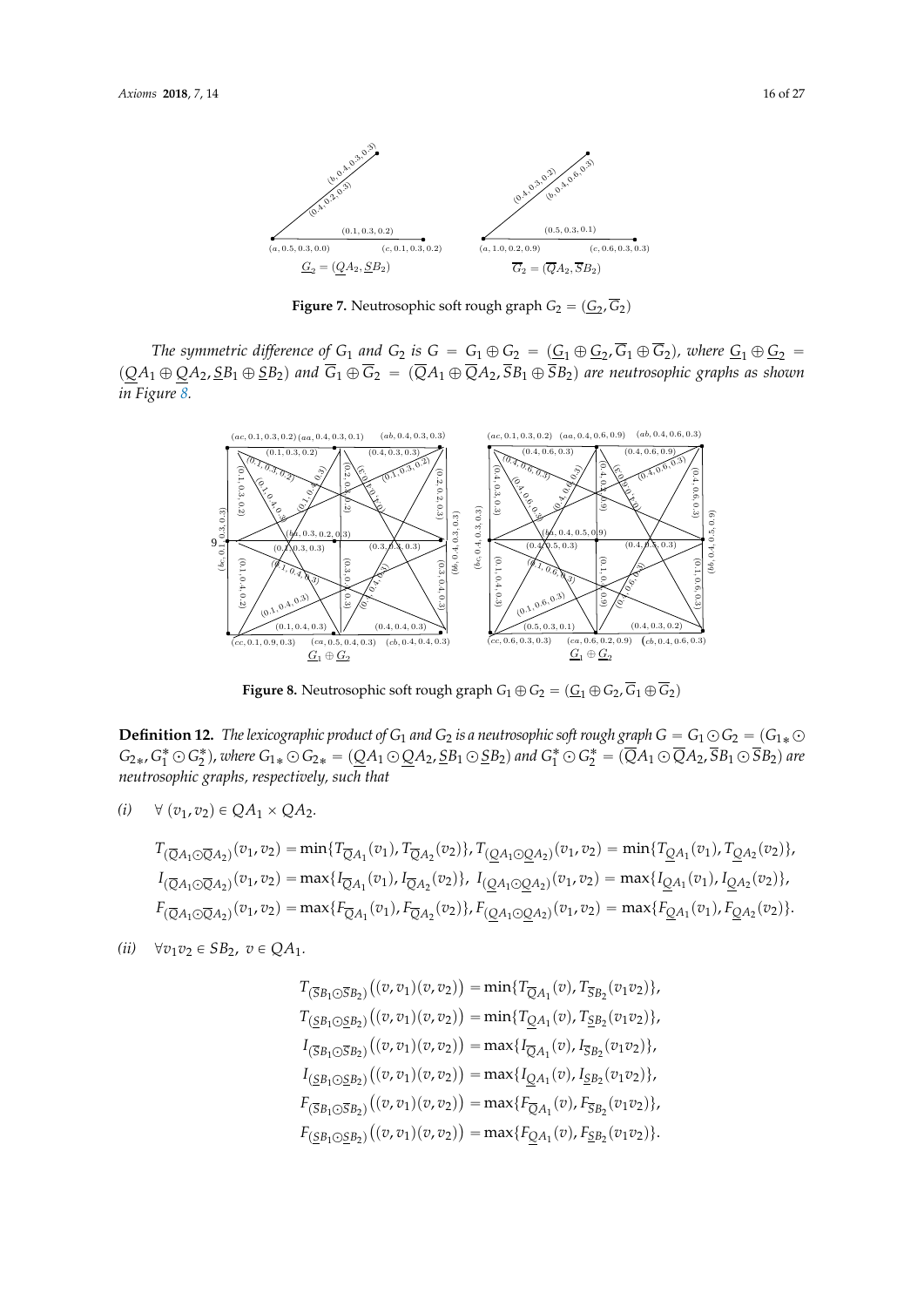### *(iii)*  $\forall v_1 u_1 \in SB_1, v_1 u_2 \in SB_2.$

$$
T_{(\overline{S}B_1 \odot \overline{S}B_2)}((v_1, v_1)(u_1, u_2)) = \min\{T_{\overline{S}B_1}(v_1u_1), T_{\overline{S}B_2}(v_1u_2)\},
$$
  
\n
$$
T_{(\underline{S}B_1 \odot \overline{S}B_2)}((v_1, v_1)(u_1, u_2)) = \min\{T_{\underline{S}B_1}(v_1u_1), T_{\underline{S}B_2}(v_1u_2)\},
$$
  
\n
$$
I_{(\overline{S}B_1 \odot \overline{S}B_2)}((v_1, v_1)(u_1, u_2)) = \max\{I_{\overline{S}B_1}(v_1u_1), I_{\overline{S}B_2}(v_1u_2)\},
$$
  
\n
$$
I_{(\underline{S}B_1 \odot \underline{S}B_2)}((v_1, v_1)(u_1, u_2)) = \max\{I_{\underline{S}B_1}(v_1u_1), I_{\underline{S}B_2}(v_1u_2)\},
$$
  
\n
$$
F_{(\overline{S}B_1 \odot \overline{S}B_2)}((v_1, v_1)(u_1, u_2)) = \max\{F_{\overline{S}B_1}(v_1u_1), F_{\overline{S}B_2}(v_1u_2)\},
$$
  
\n
$$
F_{(\underline{S}B_1 \odot \underline{S}B_2)}((v_1, v_1)(u_1, u_2)) = \max\{F_{\underline{S}B_1}(v_1u_1), F_{\underline{S}B_2}(v_1u_2)\}.
$$

**Definition 13.** *The strong product of*  $G_1$  *and*  $G_2$  *is a neutrosophic soft rough graph*  $G = G_1 \otimes G_2 = (G_{1*} \otimes$  $G_{2*}$ ,  $G_1^* \otimes G_2^*$ ), where  $G_{1*} \otimes G_{2*} = (\underline{Q}A_1 \otimes \underline{Q}A_2, \underline{S}B_1 \otimes \underline{S}B_2)$  and  $G_1^* \otimes G_2^* = (\overline{Q}A_1 \otimes \overline{Q}A_2, \overline{S}B_1 \otimes \overline{S}B_2)$ *are neutrosophic graphs, respectively, such that*

$$
(i) \quad \forall (v_1, v_2) \in QA_1 \times QA_2.
$$

$$
T_{(\overline{Q}A_1 \otimes \overline{Q}A_2)}(v_1, v_2) = \min\{T_{\overline{Q}A_1}(v_1), T_{\overline{Q}A_2}(v_2)\}, T_{(\underline{Q}A_1 \otimes \underline{Q}A_2)}(v_1, v_2) = \min\{T_{\underline{Q}A_1}(v_1), T_{\underline{Q}A_2}(v_2)\},
$$
  
\n
$$
I_{(\overline{Q}A_1 \otimes \overline{Q}A_2)}(v_1, v_2) = \max\{I_{\overline{Q}A_1}(v_1), I_{\overline{Q}A_2}(v_2)\}, I_{(\underline{Q}A_1 \otimes \underline{Q}A_2)}(v_1, v_2) = \max\{I_{\underline{Q}A_1}(v_1), I_{\underline{Q}A_2}(v_2)\},
$$
  
\n
$$
F_{(\overline{Q}A_1 \otimes \overline{Q}A_2)}(v_1, v_2) = \max\{F_{\overline{Q}A_1}(v_1), F_{\overline{Q}A_2}(v_2)\}, F_{(\underline{Q}A_1 \otimes \underline{Q}A_2)}(v_1, v_2) = \max\{F_{\underline{Q}A_1}(v_1), F_{\underline{Q}A_2}(v_2)\}.
$$

*(ii)*  $\forall v_1 v_2 \in SB_2, v \in QA_1.$ 

$$
T_{(\overline{S}B_1 \otimes \overline{S}B_2)}((v, v_1)(v, v_2)) = \min\{T_{\overline{Q}A_1}(v), T_{\overline{S}B_2}(v_1v_2)\},
$$
  
\n
$$
T_{(\underline{S}B_1 \otimes \underline{S}B_2)}((v, v_1)(v, v_2)) = \min\{T_{\underline{Q}A_1}(v), T_{\underline{S}B_2}(v_1v_2)\},
$$
  
\n
$$
I_{(\overline{S}B_1 \otimes \overline{S}B_2)}((v, v_1)(v, v_2)) = \max\{I_{\overline{Q}A_1}(v), I_{\overline{S}B_2}(v_1v_2)\},
$$
  
\n
$$
I_{(\underline{S}B_1 \otimes \underline{S}B_2)}((v, v_1)(v, v_2)) = \max\{I_{\underline{Q}A_1}(v), I_{\underline{S}B_2}(v_1v_2)\},
$$
  
\n
$$
F_{(\overline{S}B_1 \otimes \overline{S}B_2)}((v, v_1)(v, v_2)) = \max\{F_{\overline{Q}A_1}(v), F_{\overline{S}B_2}(v_1v_2)\},
$$
  
\n
$$
F_{(\underline{S}B_1 \otimes \underline{S}B_2)}((v, v_1)(v, v_2)) = \max\{F_{\underline{Q}A_1}(v), F_{\underline{S}B_2}(v_1v_2)\}.
$$

 $(iii)$   $\forall v_1v_2 \in SB_1, \ v \in QA_2.$ 

$$
T_{(\overline{S}B_1 \otimes \overline{S}B_2)}((v_1, v)(v_2, v)) = \min\{T_{\overline{S}B_1}(v_1v_2), T_{\overline{Q}A_2}(v)\},
$$
  
\n
$$
T_{(\underline{S}B_1 \otimes \underline{S}B_2)}((v_1, v)(v_2, v)) = \min\{T_{\underline{S}B_1}(v_1v_2), T_{\underline{Q}A_2}(v)\},
$$
  
\n
$$
I_{(\overline{S}B_1 \otimes \overline{S}B_2)}((v_1, v)(v_2, v)) = \max\{I_{\overline{S}B_1}(v_1v_2), I_{\overline{Q}A_2}(v)\},
$$
  
\n
$$
I_{(\underline{S}B_1 \otimes \underline{S}B_2)}((v_1, v)(v_2, v)) = \max\{I_{\underline{S}B_1}(v_1v_2), I_{\underline{Q}A_2}(v)\},
$$
  
\n
$$
F_{(\overline{S}B_1 \otimes \overline{S}B_2)}((v_1, v)(v_2, v)) = \max\{F_{\overline{S}B_1}(v_1v_2), F_{\overline{Q}A_2}(v)\},
$$
  
\n
$$
F_{(\underline{S}B_1 \otimes \underline{S}B_2)}((v_1, v)(v_2, v)) = \max\{F_{\underline{S}B_1}(v_1v_2), F_{\underline{Q}A_2}(v)\}.
$$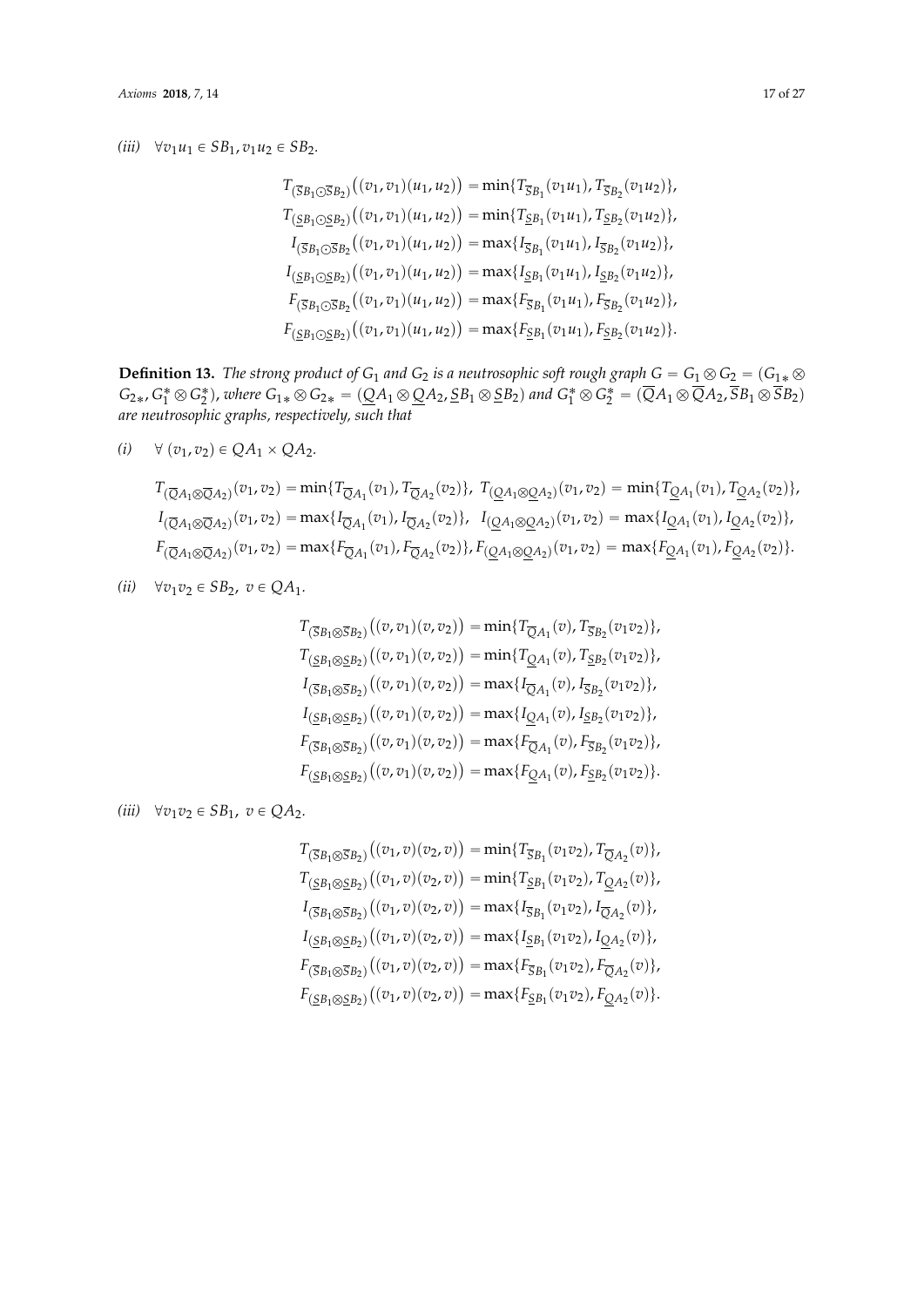### *(iv)*  $\forall v_1 u_1 \in SB_1, v_1 u_2 \in SB_2.$

$$
T_{(\overline{S}B_1 \otimes \overline{S}B_2)}((v_1, v_1)(u_1, u_2)) = \min\{T_{\overline{S}B_1}(v_1u_1), T_{\overline{S}B_2}(v_1u_2)\},
$$
  
\n
$$
T_{(\underline{S}B_1 \otimes \underline{S}B_2)}((v_1, v_1)(u_1, u_2)) = \min\{T_{\underline{S}B_1}(v_1u_1), T_{\underline{S}B_2}(v_1u_2)\},
$$
  
\n
$$
I_{(\overline{S}B_1 \otimes \overline{S}B_2)}((v_1, v_1)(u_1, u_2)) = \max\{I_{\overline{S}B_1}(v_1u_1), I_{\overline{S}B_2}(v_1u_2)\},
$$
  
\n
$$
I_{(\underline{S}B_1 \otimes \underline{S}B_2)}((v_1, v_1)(u_1, u_2)) = \max\{I_{\underline{S}B_1}(v_1u_1), I_{\underline{S}B_2}(v_1u_2)\},
$$
  
\n
$$
F_{(\overline{S}B_1 \otimes \overline{S}B_2)}((v_1, v_1)(u_1, u_2)) = \max\{F_{\overline{S}B_1}(v_1u_1), F_{\overline{S}B_2}(v_1u_2)\},
$$
  
\n
$$
F_{(\underline{S}B_1 \otimes \underline{S}B_2)}((v_1, v_1)(u_1, u_2)) = \max\{F_{\underline{S}B_1}(v_1u_1), F_{\underline{S}B_2}(v_1u_2)\}.
$$

**Definition 14.** The composition of  $G_1$  and  $G_2$  is a neutrosophic soft rough graph  $G = G_1[G_2] =$  $(G_{1*}[G_{2*}], G_1^*[G_2^*])$ , where  $G_{1*}[G_{2*}] = (\underline{Q}A_1[\underline{Q}A_2], \underline{S}B_1[\underline{S}B_2])]$  and  $G_1^*[G_2^*] = (\overline{Q}A_1[\overline{Q}A_2], \overline{S}B_1[\overline{S}B_2])$ *are neutrosophic graphs, respectively, such that*

$$
(i) \quad \forall (v_1, v_2) \in QA_1 \times QA_2.
$$

$$
T_{(\overline{Q}A_1 \times \overline{Q}A_2)}(v_1, v_2) = \min\{T_{\overline{Q}A_1}(v_1), T_{\overline{Q}A_2}(v_2)\}, T_{(\underline{Q}A_1 \times \underline{Q}A_2)}(v_1, v_2) = \min\{T_{\underline{Q}A_1}(v_1), T_{\underline{Q}A_2}(v_2)\},
$$
  
\n
$$
I_{(\overline{Q}A_1 \times \overline{Q}A_2)}(v_1, v_2) = \max\{I_{\overline{Q}A_1}(v_1), I_{\overline{Q}A_2}(v_2)\}, I_{(\underline{Q}A_1 \times \underline{Q}A_2)}(v_1, v_2) = \max\{I_{\underline{Q}A_1}(v_1), I_{\underline{Q}A_2}(v_2)\},
$$
  
\n
$$
F_{(\overline{Q}A_1 \times \overline{Q}A_2)}(v_1, v_2) = \max\{F_{\overline{Q}A_1}(v_1), F_{\overline{Q}A_2}(v_2)\}, F_{(\underline{Q}A_1 \times \underline{Q}A_2)}(v_1, v_2) = \max\{F_{\underline{Q}A_1}(v_1), F_{\underline{Q}A_2}(v_2)\}.
$$

*(ii)*  $\forall v_1 v_2 \in SB_2, v \in QA_1.$ 

$$
T_{(\overline{S}B_1 \times \overline{S}B_2)}((v, v_1)(v, v_2)) = \min\{T_{\overline{Q}A_1}(v), T_{\overline{S}B_2}(v_1v_2)\},
$$
  
\n
$$
T_{(\underline{S}B_1 \times \underline{S}B_2)}((v, v_1)(v, v_2)) = \min\{T_{\underline{Q}A_1}(v), T_{\underline{S}B_2}(v_1v_2)\},
$$
  
\n
$$
I_{(\overline{S}B_1 \times \overline{S}B_2)}((v, v_1)(v, v_2)) = \max\{I_{\overline{Q}A_1}(v), I_{\overline{S}B_2}(v_1v_2)\},
$$
  
\n
$$
I_{(\underline{S}B_1 \times \underline{S}B_2)}((v, v_1)(v, v_2)) = \max\{I_{\underline{Q}A_1}(v), I_{\underline{S}B_2}(v_1v_2)\},
$$
  
\n
$$
F_{(\overline{S}B_1 \times \overline{S}B_2)}((v, v_1)(v, v_2)) = \max\{F_{\overline{Q}A_1}(v), F_{\overline{S}B_2}(v_1v_2)\},
$$
  
\n
$$
F_{(\underline{S}B_1 \times \underline{S}B_2)}((v, v_1)(v, v_2)) = \max\{F_{\underline{Q}A_1}(v), F_{\underline{S}B_2}(v_1v_2)\}.
$$

 $(iii)$   $\forall v_1v_2 \in SB_1, \ v \in QA_2.$ 

$$
T_{(\overline{S}B_1 \times \overline{S}B_2)}((v_1, v)(v_2, v)) = \min\{T_{\overline{S}B_1}(v_1v_2), T_{\overline{Q}A_2}(v)\},
$$
  
\n
$$
T_{(\underline{S}B_1 \times \underline{S}B_2)}((v_1, v)(v_2, v)) = \min\{T_{\underline{S}B_1}(v_1v_2), T_{\underline{Q}A_2}(v)\},
$$
  
\n
$$
I_{(\overline{S}B_1 \times \overline{S}B_2)}((v_1, v)(v_2, v)) = \max\{I_{\overline{S}B_1}(v_1v_2), I_{\overline{Q}A_2}(v)\},
$$
  
\n
$$
I_{(\underline{S}B_1 \times \underline{S}B_2)}((v_1, v)(v_2, v)) = \max\{I_{\underline{S}B_1}(v_1v_2), I_{\underline{Q}A_2}(v)\},
$$
  
\n
$$
F_{(\overline{S}B_1 \times \overline{S}B_2)}((v_1, v)(v_2, v)) = \max\{F_{\overline{S}B_1}(v_1v_2), F_{\overline{Q}A_2}(v)\},
$$
  
\n
$$
F_{(\underline{S}B_1 \times \underline{S}B_2)}((v_1, v)(v_2, v)) = \max\{F_{\underline{S}B_1}(v_1v_2), F_{\underline{Q}A_2}(v)\}.
$$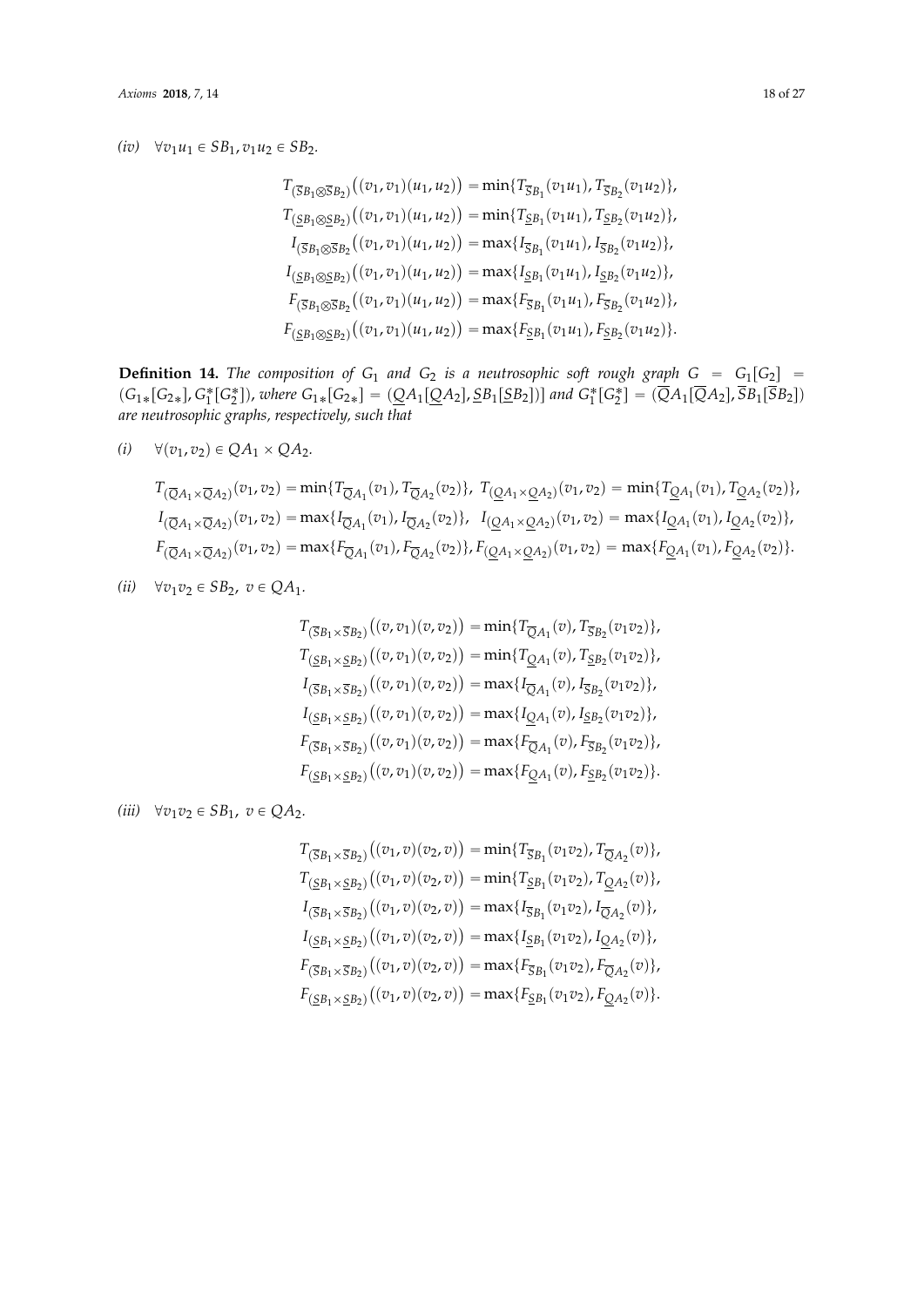# *(iv)*  $\forall v_1 u_1 \in SB_1$ ,  $v_1 \neq u_2 \in QA_2$ .

$$
T_{(\overline{S}B_1 \times \overline{S}B_2)}((v_1, v_1)(u_1, u_2)) = \min\{T_{\overline{S}B_1}(v_1u_1), T_{\overline{S}B_2}(v_1u_2)\},
$$
  
\n
$$
T_{(\underline{S}B_1 \times \underline{S}B_2)}((v_1, v_1)(u_1, u_2)) = \min\{T_{\underline{S}B_1}(v_1u_1), T_{\underline{S}B_2}(v_1u_2)\},
$$
  
\n
$$
I_{(\overline{S}B_1 \times \overline{S}B_2)}((v_1, v_1)(u_1, u_2)) = \max\{I_{\overline{S}B_1}(v_1u_1), I_{\overline{S}B_2}(v_1u_2)\},
$$
  
\n
$$
I_{(\underline{S}B_1 \times \underline{S}B_2)}((v_1, v_1)(u_1, u_2)) = \max\{I_{\underline{S}B_1}(v_1u_1), I_{\underline{S}B_2}(v_1u_2)\},
$$
  
\n
$$
F_{(\overline{S}B_1 \times \overline{S}B_2)}((v_1, v_1)(u_1, u_2)) = \max\{F_{\overline{S}B_1}(v_1u_1), F_{\overline{S}B_2}(v_1u_2)\},
$$
  
\n
$$
F_{(\underline{S}B_1 \times \underline{S}B_2)}((v_1, v_1)(u_1, u_2)) = \max\{F_{\underline{S}B_1}(v_1u_1), F_{\underline{S}B_2}(v_1u_2)\}.
$$

<span id="page-18-1"></span>**Definition 15.** Let  $G = (\underline{G}, \overline{G})$  be a neutrosophic soft rough graph. The complement of  $G$ , denoted by  $\underline{G}=(\underline{G},\overline{\acute{G}})$  is a neutrosophic soft rough graph, where  $\underline{G}=(\bar{Q}A,\bar{S}B)$  and  $\overline{\acute{G}}=(\overline{Q}A,\overline{S}B)$  are neutrosophic *graphs such that*

 $(i)$   $\forall v \in QA$ .

$$
T_{\overline{Q}A}^{\prime}(v) = T_{\overline{Q}A(v)}, \quad I_{\overline{Q}A}^{\prime}(v) = I_{\overline{Q}A(v)}, \quad F_{\overline{Q}A}^{\prime}(v) = F_{\overline{Q}A(v)},
$$

$$
T_{\underline{Q}A}^{\prime}(v) = T_{\underline{Q}A(v)}, \quad I_{\underline{Q}A}^{\prime}(v) = I_{\underline{Q}A(v)}, \quad F_{\underline{Q}A}^{\prime}(v) = F_{\underline{Q}A(v)}.
$$

 $(ii)$   $\forall v, u \in QA.$  $(x, y, y, z)$ 

$$
T_{\overline{S}B}^{'}(vu) = \min\{T_{\overline{Q}A}(v), T_{\overline{Q}A}(u)\} - T_{\overline{S}B}(vu),
$$
  
\n
$$
I_{\overline{S}B}^{'}(vu) = \max\{I_{\overline{Q}A}(v), I_{\overline{Q}A}(u)\} - I_{\overline{S}B}(vu),
$$
  
\n
$$
F_{\overline{S}B}^{'}(vu) = \max\{F_{\overline{Q}A}(v), F_{\overline{Q}A}(u)\} - F_{\overline{S}B}(vu),
$$
  
\n
$$
T_{\underline{S}B}^{'}(vu) = \min\{T_{\underline{Q}A}(v), T_{\underline{Q}A}(u)\} - T_{\underline{S}B}(vu),
$$
  
\n
$$
I_{\underline{S}B}^{'}(vu) = \max\{I_{\underline{Q}A}(v), I_{\underline{Q}A}(u)\} - I_{\overline{S}B}(vu),
$$
  
\n
$$
F_{\underline{S}B}^{'}(vu) = \max\{F_{\underline{Q}A}(v), F_{\underline{Q}A}(u)\} - F_{\underline{S}B}(vu).
$$

<span id="page-18-0"></span>Example 8. Consider an NSRGs G as show[n i](#page-18-0)n Figure 9.



**Figure 9.** Neutrosophic soft rough graph  $G = (\underline{G}, G)$ 

The complement of G is  $\hat{G} = (\hat{G}, \overline{G})$  is obtained by using the Definition 15, where  $\underline{G} = (\underline{Q}A, \underline{S}B)$  and  $\underline{G} = \underline{G}$  $G = (QA, SB)$  are net *The complement of G is*  $\acute{G} = (\acute{G}, \acute{\overline{G}})$  *is obtained by using the Definition [15,](#page-18-1) where*  $\underline{\acute{G}} = (\acute{Q}A, \acute{S}B)$  *and*  $\tilde{\overline{G}} = (\overline{Q}A, \overline{S}B)$  are neutrosophic graphs as shown in Figure [10.](#page-19-0)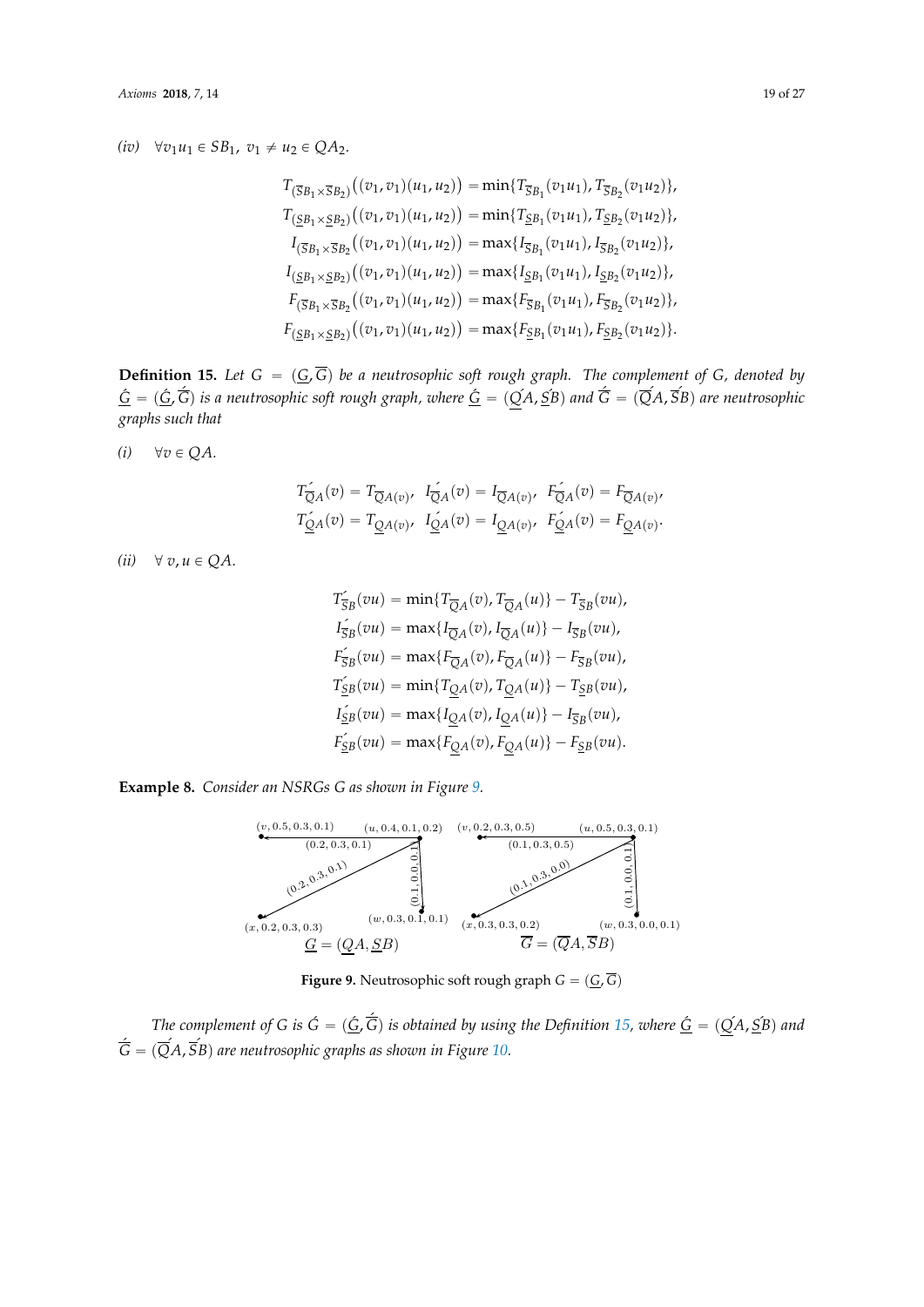<span id="page-19-0"></span>

**Figure 10.** Neutrosophic soft rough graph  $\vec{G} = (\vec{G}, \vec{\hat{G}})$ 

**Definition 16.** *A graph G is called self complement, if G* =  $\acute{\mathbf{G}}$ *, i.e.,* 

 $(v)$   $\vee$  $(i)$   $\forall v \in QA.$ 

$$
T_{\overline{Q}A}^{\prime}(v) = T_{\overline{Q}A(v)}, \quad I_{\overline{Q}A}^{\prime}(v) = I_{\overline{Q}A(v)}, \quad F_{\overline{Q}A}^{\prime}(v) = F_{\overline{Q}A(v)},
$$

$$
T_{\underline{Q}A}^{\prime}(v) = T_{\underline{Q}A(v)}, \quad I_{\underline{Q}A}^{\prime}(v) = I_{\underline{Q}A(v)}, \quad F_{\underline{Q}A}^{\prime}(v) = F_{\underline{Q}A(v)}.
$$

 $(ii)$   $\forall v, u \in QA.$ 

$$
T_{\overline{S}B}(\overline{v}u) = T_{\overline{S}B}(\overline{v}u), \quad I_{\overline{S}B}(\overline{v}u) = I_{\overline{S}B}(\overline{v}u), \quad I_{\overline{S}B}(\overline{v}u) = I_{\overline{S}B}(\overline{v}u),
$$
  

$$
T_{\underline{S}B}(\overline{v}u) = T_{\underline{S}B}(\overline{v}u), \quad I_{\underline{S}B}(\overline{v}u) = I_{\underline{S}B}(\overline{v}u), \quad I_{\underline{S}B}(\overline{v}u) = I_{\underline{S}B}(\overline{v}u).
$$

**Definition 17.** A neutrosophic soft rough graph G is called strong neutrosophic soft rough graph if  $\forall uv \in SB$ ,

$$
T_{\overline{S}B}(vu) = \min\{T_{\overline{Q}A}(v), T_{\overline{Q}A}(u)\}, \ I_{\overline{S}B}(vu) = \max\{I_{\overline{Q}A}(v), I_{\overline{Q}A}(u)\}, \ F_{\overline{S}B}(vu) = \max\{F_{\overline{Q}A}(v), F_{\overline{Q}A}(u)\},
$$
  

$$
T_{\underline{S}B}(vu) = \min\{T_{\underline{Q}A}(v), T_{\underline{Q}A}(u)\}, \ I_{\underline{S}B}(vu) = \max\{I_{\underline{Q}A}(v), I_{\underline{Q}A}(u)\}, \ F_{\underline{S}B}(vu) = \max\{F_{\underline{Q}A}(v), F_{\underline{Q}A}(u)\}.
$$

<span id="page-19-1"></span>**Example 9.** Consider a graph G such that  $V = \{u, v, w\}$  and  $E = \{uv, vw, wu\}$ . Let QA be a neutrosophic *soft rough set of V and let SB be a neutrosophic soft rough set of E defined in the Tables [9](#page-19-1) and [10,](#page-19-2) respectively.*

**Table 9.** Neutrosophic soft rough set on *V*.

| V              | QA              | QA              |
|----------------|-----------------|-----------------|
| u              | (0.8, 0.5, 0.2) | (0.7, 0.5, 0.2) |
| $\overline{v}$ | (0.9, 0.5, 0.1) | (0.7, 0.5, 0.2) |
| $\overline{w}$ | (0.7, 0.5, 0.1) | (0.7, 0.5, 0.2) |

<span id="page-19-2"></span>

| Table 10. Neutrosophic soft rough set on E. |  |  |
|---------------------------------------------|--|--|
|---------------------------------------------|--|--|

| E  | <b>SB</b>       | SВ              |
|----|-----------------|-----------------|
| uv | (0.8, 0.5, 0.2) | (0.7, 0.5, 0.2) |
| vw | (0.7, 0.5, 0.1) | (0.7, 0.5, 0.2) |
| wu | (0.7, 0.5, 0.2) | (0.7, 0.5, 0.2) |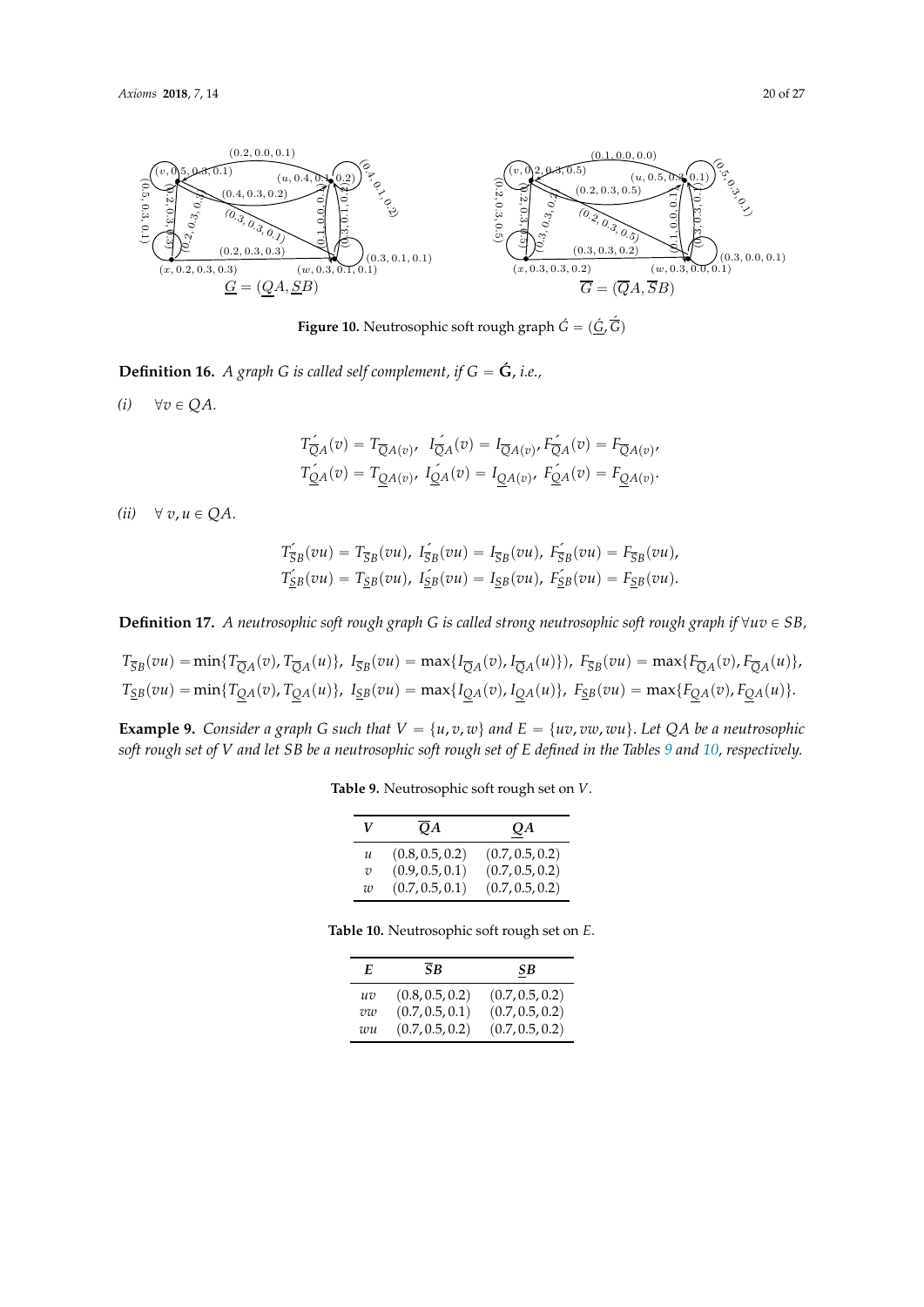

**Figure 11.** Strong neutrosophic soft rough graph  $G = (QA, SB)$ 

Hence, G = (QA, SB) is a strong neutrosophic soft rough graph. *Hence, G* " p*QA*, *SB*q *is a strong neutrosophic soft rough graph.*

**Definition 18.** A neutrosophic soft rough graph G is called a complete neutrosophic soft rough graph if ∀ vu ∈ QA, @ *vu* P *QA*,

$$
T_{\overline{S}B}(vu) = \min\{T_{\overline{Q}A}(v), T_{\overline{Q}A}(u)\}, I_{\overline{S}B}(vu) = \max\{I_{\overline{Q}A}(v), I_{\overline{Q}A}(u)\}, F_{\overline{S}B}(vu) = \max\{F_{\overline{Q}A}(v), F_{\overline{Q}A}(u)\},
$$
  

$$
T_{\underline{S}B}(vu) = \min\{T_{\underline{Q}A}(v), T_{\underline{Q}A}(u)\}, I_{\underline{S}B}(vu) = \max\{I_{\underline{Q}A}(v), I_{\underline{Q}A}(u)\}, F_{\underline{S}B}(vu) = \max\{F_{\underline{Q}A}(v), F_{\underline{Q}A}(u)\}.
$$

Remark 2.2. Every complete neutrosophic soft rough graph is a strong neutrosophic soft rough graph. **Remark 2.** *Every complete neutrosophic soft rough graph is a strong neutrosophic soft rough graph. However,* the converse is not true.

**Definition 19.** *A neutrosophic soft rough graph G is isolated, if*  $\forall x, y \in QA$ .

$$
T_{\underline{S}B}(vu) = 0, I_{\underline{S}B}(vu) = 0, F_{\underline{S}B}(vu) = 0, T_{\overline{S}B}(vu) = 0, I_{\overline{S}B}(vu) = 0, F_{\overline{S}B}(vu) = 0.
$$

Theorem 2.1. The rejection of two neutrosophic soft rough graphs is a neutrosophic soft rough graph. **Theorem 1.** *The rejection of two neutrosophic soft rough graphs is a neutrosophic soft rough graph.*

Proof. Let G<sup>1</sup> = (G<sup>1</sup> , G1) and G<sup>2</sup> = (G<sup>2</sup> , G2) be two NSRGs. Let G = G1|G<sup>2</sup> = (G<sup>1</sup> |G<sup>2</sup> **Proof.** Let  $G_1 = (\underline{G}_1, G_1)$  and  $G_2 = (\underline{G}_2, G_2)$  be two NSRGs. Let  $G = G_1 | G_2 = (\underline{G}_1 | \underline{G}_2, G_1 | G_2)$  be the rejection of  $G_1$  and  $G_2$ , where  $\underline{G_1}|\underline{G_2} = (\underline{Q}A_1|\underline{Q}A_2, \underline{S}B_1|\underline{S}B_2)$  and  $G_1|G_2 = (QA_1|QA_2, SB_1|\underline{S}B_2)$ . We claim that  $G = G_1|G_2$  is a neutrosophic soft rough graph. It is enough to show that  $\underline{S}B_1|\underline{S}B_2$  and  $\overline{S}B_1|\overline{S}B_2$  are neutrosophic relations on  $\underline{Q}A_1|\underline{Q}A_2$  and  $\overline{Q}A_1|\overline{Q}A_2$ , respectively. First, we show that *SB*1|*SB*<sup>2</sup> is a neutrosophic relation on *QA*1|*QA*2. If  $v \in QA_1$ ,  $v_1v_2 \notin \underline{SB_2}$ , then

$$
T_{(\underline{S}B_1|\underline{S}B_2)}((v,v_1)(v,v_2)) = (T_{\underline{Q}A_1}(v) \wedge (T_{\underline{Q}A_2}(v_2) \wedge T_{\underline{Q}A_2}(v_2)))
$$
  
\n
$$
= (T_{\underline{Q}A_1}(v) \wedge T_{\underline{Q}A_2}(v_2)) \wedge (T_{\underline{Q}A_1}(v) \wedge T_{\underline{Q}A_2}(v_2))
$$
  
\n
$$
= T_{(\underline{Q}A_1|\underline{Q}A_2)}(v,v_1) \wedge T_{(\underline{Q}A_1|\underline{Q}A_2)}(v,v_2)
$$
  
\n
$$
T_{(\underline{S}B_1|\underline{S}B_2)}((v,v_1)(v,v_2)) = T_{(\underline{Q}A_1|\underline{Q}A_2)}(v,v_1) \wedge T_{(\underline{Q}A_1|\underline{Q}A_2)}(v,v_2)
$$
  
\nSimilarly,  $I_{(\underline{S}B_1|\underline{S}B_2)}((v,v_1)(v,v_2)) = I_{(\underline{Q}A_1|\underline{Q}A_2)}(v,v_1) \vee I_{(\underline{Q}A_1|\underline{Q}A_2)}(v,v_2)$   
\n
$$
F_{(\underline{S}B_1|\underline{S}B_2)}((v,v_1)(v,v_2)) = F_{(\underline{Q}A_1|\underline{Q}A_2)}(v,v_1) \vee F_{(\underline{Q}A_1|\underline{Q}A_2)}(v,v_2).
$$

If  $v_1v_2 \notin \underline{S}B_1$ ,  $v \in QA_2$ , then

$$
T_{(\underline{S}B_1|\underline{S}B_2)}((v_1,v)(v_2,v)) = ((T_{\underline{Q}A_1}(v_1) \wedge T_{\underline{Q}A_1}(v_2)) \wedge T_{\underline{Q}A_2}(v))
$$
  
\n
$$
= ((T_{\underline{Q}A_1}(v_1) \wedge T_{\underline{Q}A_2}(v)) \wedge (T_{\underline{Q}A_1}(v_2) \wedge T_{\underline{Q}A_2}(v)))
$$
  
\n
$$
= T_{(\underline{Q}A_1|\underline{Q}A_2)}(v_1,v) \wedge T_{(\underline{Q}A_1|\underline{Q}A_2)}(v_2,v)
$$
  
\n
$$
T_{(\underline{S}B_1|\underline{S}B_2)}((v_1,v)(v_2,v)) = T_{(\underline{Q}A_1|\underline{Q}A_2)}(v_1,v) \wedge T_{(\underline{Q}A_1|\underline{Q}A_2)}(v_2,v)
$$
  
\nSimilarly,  $I_{(\underline{S}B_1|\underline{S}B_2)}((v_1,v)(v_2,v)) = I_{(\underline{Q}A_1|\underline{Q}A_2)}(v_1,v) \vee I_{(\underline{Q}A_1|\underline{Q}A_2)}(v_2,v)$   
\n
$$
F_{(\underline{S}B_1|\underline{S}B_2)}((v_1,v)(v_2,v)) = F_{(\underline{Q}A_1|\underline{Q}A_2)}(v_1,v) \vee F_{(\underline{Q}A_1|\underline{Q}A_2)}(v_2,v).
$$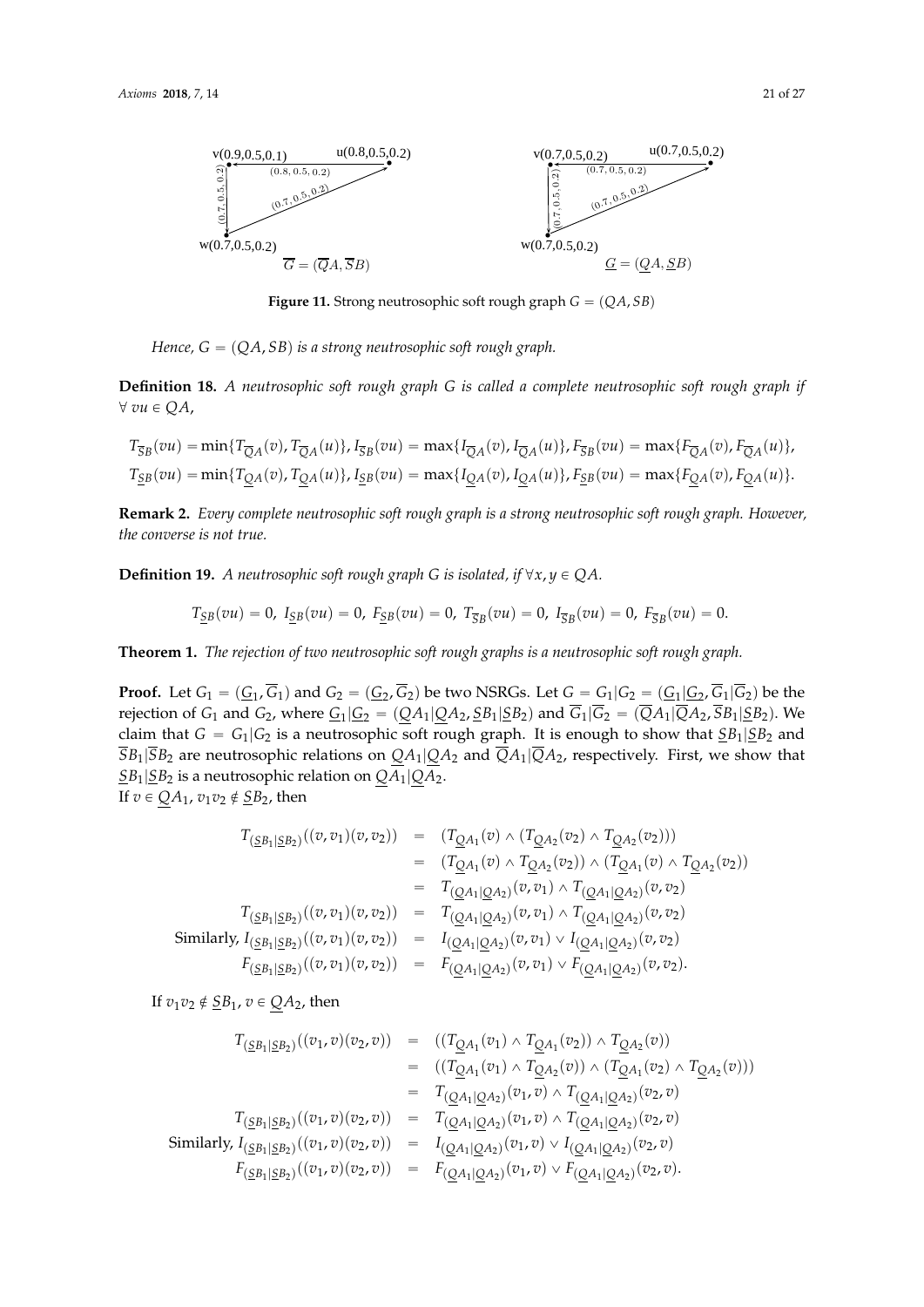If  $v_1v_2 \notin \underline{SB}_1$ ,  $u_1, u_2 \notin \underline{SB}_2$ , then

$$
T_{(\underline{S}B_1|\underline{S}B_2)}((v_1, u_1)(v_2, u_2)) = ((T_{\underline{Q}A_1}(v_1) \wedge T_{\underline{Q}A_1}(v_2)) \wedge (T_{\underline{Q}A_2}(u_1) \wedge T_{\underline{Q}A_2}(u_2)))
$$
  
\n
$$
= (T_{\underline{Q}A_1}(v_1) \wedge T_{\underline{Q}A_2}(u_1)) \wedge (T_{\underline{Q}A_1}(v_2) \wedge T_{\underline{Q}A_2}(u_2))
$$
  
\n
$$
= T_{(\underline{Q}A_1|\underline{Q}A_2)}(v_1, u_1) \wedge T_{(\underline{Q}A_1|\underline{Q}A_2)}(v_2, u_2)
$$
  
\nSimilarly,  $I_{(\underline{S}B_1|\underline{S}B_2)}((v_1, u_1)(v_2, u_2)) = T_{(\underline{Q}A_1|\underline{Q}A_2)}(v_1, u_1) \wedge T_{(\underline{Q}A_1|\underline{Q}A_2)}(u_1, u_2)$   
\n
$$
F_{(\underline{S}B_1|\underline{S}B_2)}((v_1, u_1)(v_2, u_2)) = I_{(\underline{Q}A_1|\underline{Q}A_2)}(v_1, u_1) \vee I_{(\underline{Q}A_1|\underline{Q}A_2)}(u_1, u_2)
$$
  
\n
$$
F_{(\underline{S}B_1|\underline{S}B_2)}((v_1, u_1)(v_2, u_2)) = F_{(\underline{Q}A_1|\underline{Q}A_2)}(v_1, u_1) \vee F_{(\underline{Q}A_1|\underline{Q}A_2)}(u_1, u_2).
$$

Thus,  $\frac{SB_1|SB_2}{SB_2}$  is a neutrosophic relation on  $QA_1|QA_2$ . Similarly, we can show that  $\overline{SB_1|SB_2}$  is a neutrosophic relation on  $\overline{Q}A_1|\overline{Q}A_2$ . Hence, G is a neutrosophic soft rough graph.  $\Box$ 

**Theorem 2.** *The Cartesian product of two NSRGs is a neutrosophic soft rough graph.*

**Proof.** Let  $G_1 = (G_1, G_1)$  and  $G_2 = (G_2, G_2)$  be two NSRGs. Let  $G = G_1 \ltimes G_2 = (G_1 \ltimes G_2, G_1 \ltimes G_2)$ be the Cartesian product of  $G_1$  and  $G_2$ , where  $\underline{G}_1 \ltimes \underline{G}_2 = (QA_1 \ltimes QA_2, \underline{S}B_1 \ltimes \underline{S}B_2)$  and  $\overline{G}_1 \ltimes \overline{G}_2$  $p(\overline{Q}A_1 \ltimes \overline{Q}A_2, \overline{S}B_1 \ltimes \underline{S}B_2)$ . We claim that  $G = G_1 \ltimes G_2$  is a neutrosophic soft rough graph. It is enough to show that  $SB_1 \times SB_2$  and  $\overline{SB}_1 \times \overline{SB}_2$  are neutrosophic relations on  $QA_1 \times QA_2$  and  $\overline{QA}_1 \times \overline{QA}_2$ , respectively. We have to show that  $\underline{S}B_1 \ltimes \underline{S}B_2$  is a neutrosophic relation on  $QA_1 \ltimes QA_2$ .

If  $v \in QA_1$ ,  $v_1u_1 \in SB_2$ , then

$$
T_{(\underline{S}B_1 \times \underline{S}B_2)}((v, v_1)(v, u_1)) = T_{(\underline{Q}A_1)}(v) \wedge T_{(\underline{S}B_2)}(v_1 u_1)
$$
  
\n
$$
\leq T_{(\underline{Q}A_1)}(v) \wedge (T_{(\underline{Q}A_2)}(v_1) \wedge T(\underline{Q}A_2)(u_1))
$$
  
\n
$$
= (T_{(\underline{Q}A_1)}(v) \wedge T_{(\underline{Q}A_2)}(v_1)) \wedge (T_{(\underline{Q}A_1)}(v) \wedge T_{(\underline{Q}A_2)}(u_1))
$$
  
\n
$$
= T_{(\underline{Q}A_1 \times \underline{Q}A_2)}(v, v_1) \wedge T_{(\underline{Q}A_1 \times \underline{Q}A_2)}(v, u_1)
$$
  
\n
$$
T_{(\underline{S}B_1 \times \underline{S}B_2)}((v, v_1)(v, u_1)) \leq T_{(\underline{Q}A_1 \times \underline{Q}A_2)}(v, v_1) \wedge T_{(\underline{Q}A_1 \times \underline{Q}A_2)}(v, u_1)
$$
  
\nSimilarly,  $I_{(\underline{S}B_1 \times \underline{S}B_2)}((v, v_1)(v, u_1)) \leq I_{(\underline{Q}A_1 \times \underline{Q}A_2)}(v, v_1) \vee I_{(\underline{Q}A_1 \times \underline{Q}A_2)}(v, u_1)$   
\n $F_{(\underline{S}B_1 \times \underline{S}B_2)}((v, v_1)(v, u_1)) \leq F_{(\underline{Q}A_1 \times \underline{Q}A_2)}(v, v_1) \vee F_{(\underline{Q}A_1 \times \underline{Q}A_2)}(v, u_1).$ 

If  $v_1u_1 \in \underline{SB}_1$ ,  $z \in QA_2$ , then

$$
T_{(\underline{S}B_1 \times \underline{S}B_2)}((v_1, z)(u_1, z)) = T_{(\underline{S}B_1)}(v_1u_1) \wedge T_{(\underline{Q}A_2)}(z)
$$
  
\n
$$
\leq (T_{(\underline{Q}A_1)(v_1) \wedge (\underline{Q}A_1)}(u_1)) \wedge T_{(\underline{Q}A_2)}(z)
$$
  
\n
$$
= T_{(\underline{Q}A_1 \times \underline{Q}A_2)}(v_1, z) \wedge T_{(\underline{Q}A_1 \times \underline{Q}A_2)}(u_1, z)
$$
  
\n
$$
T_{(\underline{S}B_1 \times \underline{S}B_2)}((v_1, z)(u_1, z)) \leq T_{(\underline{Q}A_1 \times \underline{Q}A_2)}(v_1, z) \wedge T_{(\underline{Q}A_1 \times \underline{Q}A_2)}(u_1, z)
$$
  
\nSimilarly,  $I_{(\underline{S}B_1 \times \underline{S}B_2)}((v_1, z)(u_1, z)) \leq I_{(\underline{Q}A_1 \times \underline{Q}A_2)}(v_1, z) \vee I_{(\underline{Q}A_1 \times \underline{Q}A_2)}(u_1, z)$   
\n
$$
F_{(\underline{S}B_1 \times \underline{S}B_2)}((v_1, z)(u_1, z)) \leq F_{(\underline{Q}A_1 \times \underline{Q}A_2)}(v_1, z) \vee F_{(\underline{Q}A_1 \times \underline{Q}A_2)}(u_1, z).
$$

Therefore,  $\underline{S}B_1 \ltimes \underline{S}B_2$  is a neutrosophic relation on  $QA_1 \ltimes QA_2$ . Similarly,  $\overline{S}B_1 \ltimes \overline{S}B_2$  is a neutrosophic relation on  $\overline{Q}A_1 \ltimes \overline{Q}A_2$ . Hence, *G* is a neutrosophic rough graph.  $\Box$ 

**Theorem 3.** *The cross product of two neutrosophic soft rough graphs is a neutrosophic soft rough graph.*

**Proof.** Let  $G_1 = (G_1, G_1)$  and  $G_2 = (G_2, G_2)$  be two NSRGs. Let  $G = G_1 \odot G_2 = (G_1 \odot G_2, G_1 \odot G_2)$ be the cross product of  $G_1$  and  $G_2$ , where  $\underline{G}_1 \odot \underline{G}_2 = (QA_1 \odot QA_2, \underline{S}B_1 \odot \underline{S}B_2)$  and  $\overline{G}_1 \odot \overline{G}_2 = (\overline{Q}A_1 \odot \overline{Q}B_2)$  $\overline{Q}A_2$ ,  $\overline{S}B_1 \odot \underline{S}B_2$ ). We claim that  $G = G_1 \odot G_2$  is a neutrosophic soft rough graph. It is enough to show that  $\underline{S}B_1 \odot \underline{S}B_2$  and  $\overline{S}B_1 \odot \overline{S}B_2$  are neutrosophic relations on  $QA_1 \odot QA_2$  and  $\overline{Q}A_1 \odot \overline{Q}A_2$ , respectively. First, we show that  $\underline{S}B_1 \odot \underline{S}B_2$  is a neutrosophic relation on  $QA_1 \odot QA_2$ .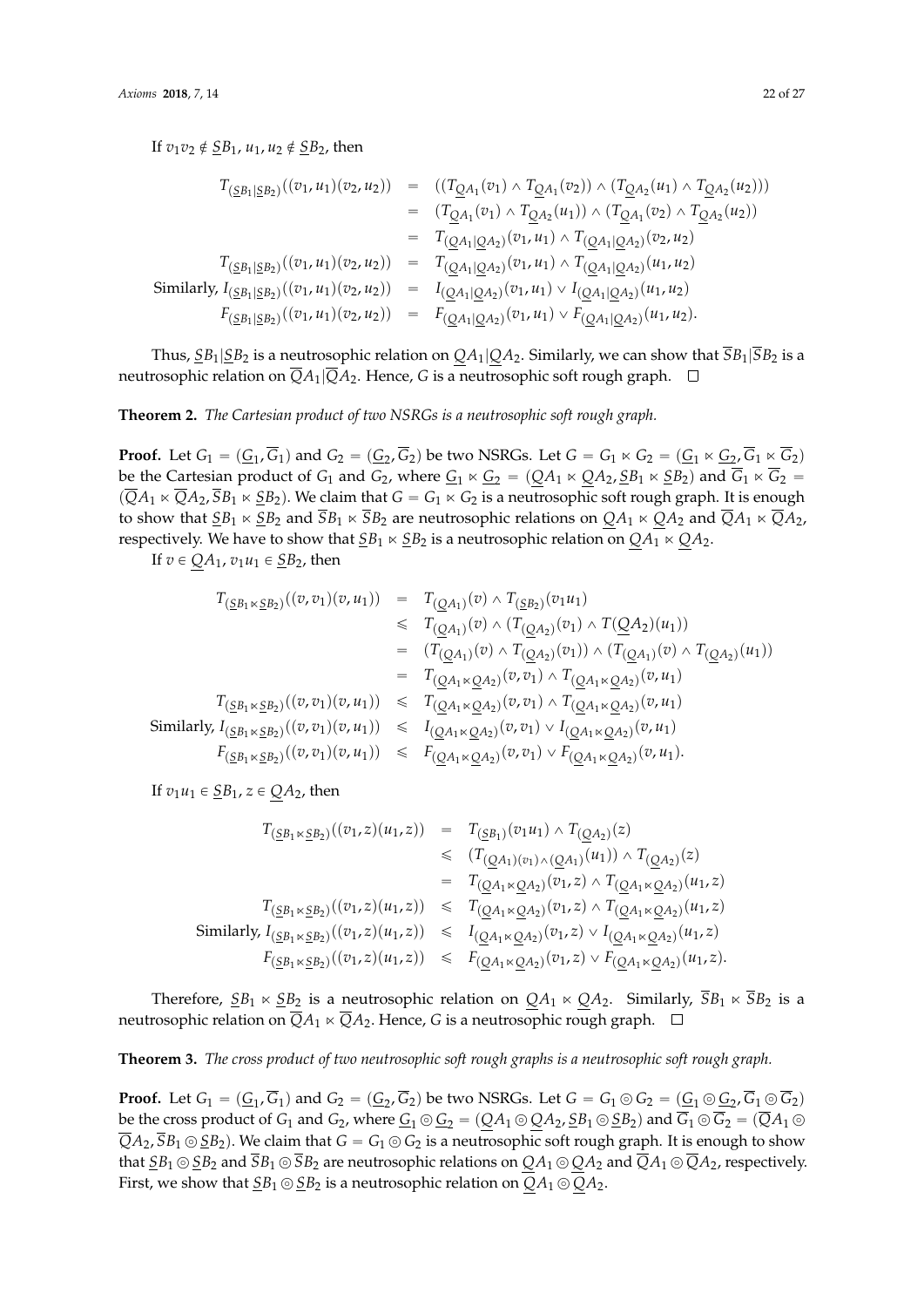If  $v_1u_1 \in \underline{SB}_1$ ,  $v_1u_2 \in \underline{SB}_2$ , then

$$
T_{(\underline{S}B_1 \odot \underline{S}B_2)}((v_1, v_1)(u_1, u_2)) = T_{(\underline{S}B_1)}(v_1u_1) \wedge T_{(\underline{S}B_2)}(v_1u_2)
$$
  
\n
$$
\leq (T_{(\underline{Q}A_1)}(v_1) \wedge T_{(\underline{Q}A_1)}(u_1) \wedge (T_{(\underline{Q}A_2)}(v_1) \wedge T_{(\underline{Q}A_2)}(u_2))
$$
  
\n
$$
= (T_{(\underline{Q}A_1)}(v_1) \wedge T_{(\underline{Q}A_2)}(v_1)) \wedge (T_{(\underline{Q}A_1)}(u_1) \wedge T_{(\underline{Q}A_2)}(u_2))
$$
  
\n
$$
= T_{(\underline{Q}A_1 \odot \underline{Q}A_2)}(v_1, v_1) \wedge T_{(\underline{Q}A_1 \odot \underline{Q}A_2)}(u_1, u_2)
$$
  
\n
$$
T_{(\underline{S}B_1 \odot \underline{S}B_2)}((v_1, v_1)(u_1, u_2)) \leq T_{(\underline{Q}A_1 \odot \underline{Q}A_2)}(v_1, v_1) \wedge T_{(\underline{Q}A_1 \odot \underline{Q}A_2)}(v, u_2)
$$
  
\nSimilarly,  $I_{(\underline{S}B_1 \odot \underline{S}B_2)}((v_1, v_1)(u_1, u_2)) \leq I_{(\underline{Q}A_1 \odot \underline{Q}A_2)}(v_1, v_1) \vee I_{(\underline{Q}A_1 \odot \underline{Q}A_2)}(v, u_2)$   
\n
$$
F_{(\underline{S}B_1 \odot \underline{S}B_2)}((v_1, v_1)(u_1, u_2)) \leq F_{(\underline{Q}A_1 \odot \underline{Q}A_2)}(v_1, v_1) \vee F_{(\underline{Q}A_1 \odot \underline{Q}A_2)}(v, u_2).
$$

Thus,  $\underline{S}B_1 \odot \underline{S}B_2$  is a neutrosophic relation on  $QA_1 \odot QA_2$ . Similarly, we can show that  $\overline{S}B_1 \odot \overline{S}B_2$ is a neutrosophic relation on  $\overline{Q}A_1 \odot \overline{Q}A_2$ . Hence, *G* is a neutrosophic soft rough graph.  $\Box$ 

#### **3. Application**

In this section, we apply the concept of NSRSs to a decision-making problem. In recent times, the object recognition problem has gained considerable importance. The object recognition problem can be considered as a decision-making problem, in which final identification of objects is founded on a given set of information. A detailed description of the algorithm for the selection of most suitable objects based on an available set of alternatives is given, and purposed decision-making method can be used to calculate lower and upper approximation operators to progress deep concerns of the problem. The presented algorithms can be applied to avoid lengthy calculations when dealing with large number of objects. This method can be applied in various domains for multi-criteria selection of objects.

#### *Selection of Most Suitable Generic Version of Brand Name Medicine*

In the pharmaceutical industry, different pharmaceutical companies develop, produce and discover pharmaceutical medicine (drugs) for use as medication. These pharmaceutical companies deals with "brand name medicine" and "generic medicine". Brand name medicine and generic medicine are bioequivalent, and have a generic medicine rate and element of absorption. Brand name medicine and generic medicine have the same active ingredients, but the inactive ingredients may differ. The most important difference is cost. Generic medicine is less expensive as compared to brand name comparators. Usually, generic drug manufacturers face competition to produce cost less products. The product may possibly be slightly dissimilar in color, shape, or markings. The major difference is cost. We consider a brand name drug  $u =$  Loratadine" used for seasonal allergies medication. Consider

$$
V = \{u_1 = \text{Triamcinolone}, u_2 = \text{Cetirizine/Pseudoephedrine},
$$
  

$$
u_3 = \text{Pseudoephedrine}, u_4 = \text{loratadine/pseudoephedrine},
$$
  

$$
u_5 = \text{Fluticasone}
$$

is a set of generic versions of "Loratadine". We want to select the most suitable generic version of Loratadine on the basis of parameters  $e_1$  = Highly soluble,  $e_2$  = Highly permeable,  $e_3$  = Rapidly dissolving.  $M = \{e_1, e_2, e_3\}$  be a set of paraments. Let *Q* be a neutrosophic soft relation from *V* to parameter set *M*, and describe truth-membership, indeterminacy-membership and false-membership degrees of generic version medicine corresponding to the parameters as shown in Table [11.](#page-23-0)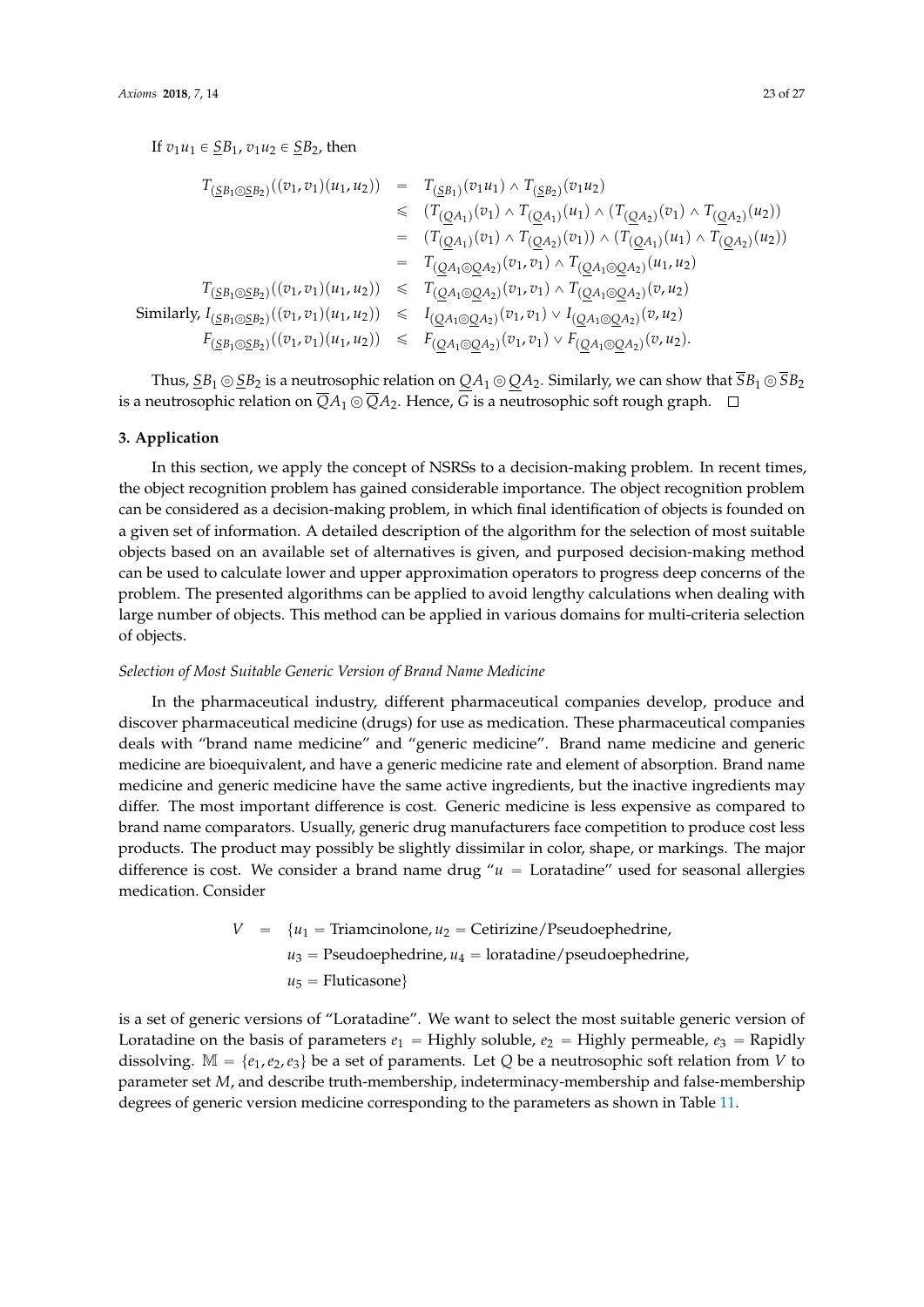Table 11. Neutrosophic soft set  $(Q, M)$ .

<span id="page-23-0"></span>

| Q              | u1              | $\mathfrak{u}_2$ | u2              | uа              | $u_{5}$         |
|----------------|-----------------|------------------|-----------------|-----------------|-----------------|
| $\ell_1$       | (0.4, 0.5, 0.6) | (0.5, 0.3, 0.6)  | (0.7, 0.2, 0.3) | (0.5, 0.7, 0.5) | (0.6, 0.5, 0.4) |
| e              | (0.7, 0.3, 0.2) | (0.3, 0.4, 0.3)  | (0.6, 0.5, 0.4) | (0.8, 0.4, 0.6) | (0.7, 0.8, 0.5) |
| e <sub>3</sub> | (0.6, 0.3, 0.4) | (0.7, 0.2, 0.3)  | (0.7, 0.2, 0.4) | (0.8, 0.7, 0.6) | (0.7, 0.3, 0.5) |

Suppose  $A = \{(e_1, 0.2, 0.4, 0.5), (e_2, 0.5, 0.6, 0.4), (e_3, 0.7, 0.5, 0.4)\}\$ is the most favorable object that is an NS on the parameter set *M* under consideration. Then,  $(Q(A), \overline{Q}(A))$  is an NSRS in NSAS  $(V, M, Q)$ , where

$$
\overline{Q}(A) = \{(u_1, 0.6, 0.5, 0.4), (u_2, 0.7, 0.4, 0.4), (u_3, 0.7, 0.4, 0.4), (u_4, 0.7, 0.6, 0.5), (u_5, 0.7, 0.5, 0.5)\},\newline \underline{Q}(A) = \{(u_1, 0.5, 0.6, 0.4), (u_2, 0.5, 0.6, 0.5), (u_3, 0.3, 0.3, 0.5), (u_4, 0.5, 0.6, 0.5), (u_5, 0.4, 0.5, 0.5)\}.
$$

Let  $E = {u_1v_2, u_1u_3, u_4u_1, u_2u_3, u_5u_3, u_2u_4, u_2u_5} \subseteq \hat{V}$  and  $L = {e_1e_3, e_2e_1, e_3e_2} \subseteq \hat{M}$ . Then, a neutrosophic soft relation *S* on *E* (from *L* to *E*) can be defined as follows:

**Table 12.** Neutrosophic soft relation *S*.

|                      | $u_1u_2$                           | $u_1u_3$                           | $u_4u_1$                           | $u_2u_3$                           | $u_5u_3$                           | $u_2u_4$                           | $u_2u_5$                           |
|----------------------|------------------------------------|------------------------------------|------------------------------------|------------------------------------|------------------------------------|------------------------------------|------------------------------------|
| $e_1e_2$             | (0.3, 0.4, 0.2)<br>(0.5, 0.4, 0.1) | (0.4, 0.4, 0.5)<br>(0.4, 0.3, 0.2) | (0.4, 0.4, 0.5)<br>(0.4, 0.3, 0.2) | (0.6, 0.3, 0.4)<br>(0.3, 0.3, 0.2) | (0.4, 0.2, 0.2)<br>(0.6, 0.2, 0.4) | (0.4, 0.4, 0.2)<br>(0.3, 0.2, 0.1) | (0.4, 0.3, 0.4)<br>(0.3, 0.3, 0.2) |
| $e_2e_3$<br>$e_1e_3$ | (0.4, 0.4, 0.1)                    | (0.4, 0.2, 0.2)                    | (0.4, 0.2, 0.2)                    | (0.5, 0.3, 0.3)                    | (0.4, 0.2, 0.3)                    | (0.4, 0.3, 0.1)                    | (0.5, 0.3, 0.2)                    |

Let  $B = \{(e_1e_2, 0.2, 0.4, 0.5), (e_2e_3, 0.5, 0.4, 0.4), (e_1e_3, 0.5, 0.2, 0.5)\}\$ be an NS on *L* that describes some relationship between the parameters under consideration; then,  $SB = (SB, \overline{SB})$  is an NSRR, where

 $\overline{SB}$  = { $(u_1u_2, 0.5, 0.4, 0.4), (u_1u_3, 0.4, 0.2, 0.4), (u_4u_1, 0.4, 0.2, 0.4), (u_2u_3, 0.5, 0.3, 0.4),$  $(u_5u_3, 0.5, 0.2, 0.4), (u_2u_4, 0.4, 0.3, 0.4), (u_2u_5, 0.5, 0.3, 0.4)\},$  $SB = \{(u_1u_2, 0.2, 0.4, 0.4)(u_1u_3, 0.5, 0.4, 0.4), (u_4u_1, 0.5, 0.4, 0.4), (u_2u_3, 0.4, 0.4, 0.5),\}$  $(u_5u_3, 0.2, 0.4, 0.4), (u_2u_4, 0.2, 0.4, 0.4), (u_2u_5, 0.4, 0.4, 0.5)\}.$ 

Thus,  $G = (G, \overline{G})$  is an NSRG as shown in Figure [12.](#page-23-1)

<span id="page-23-1"></span>

**Figure 12.** Neutrosophic soft rough graph  $G = (\underline{G}, G)$ 

In [3], [th](#page-25-2)e sum of two neutrosophic numbers is defined. In [3], the sum of two neutrosophic numbers is defined.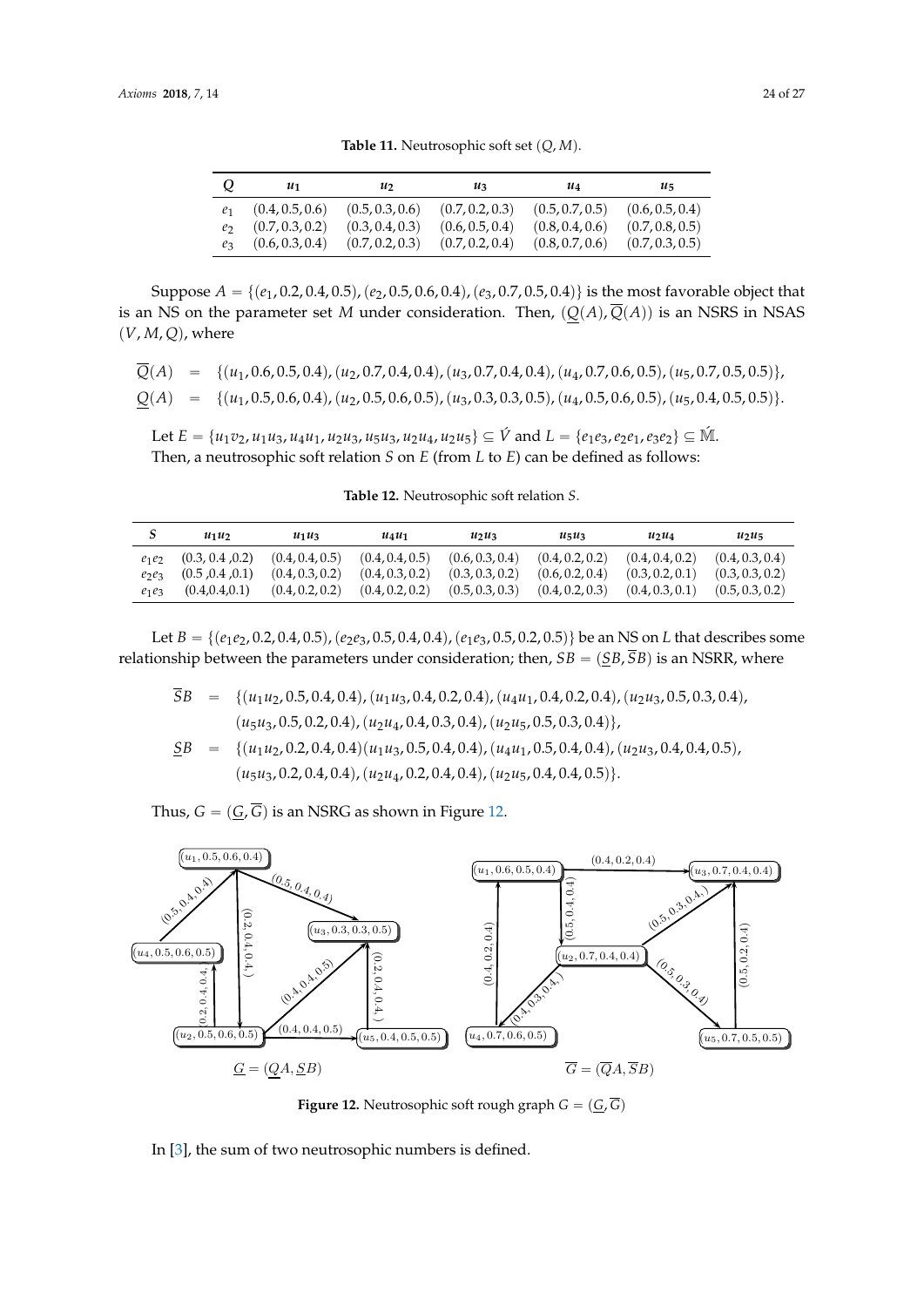**Definition 20.** *[\[3\]](#page-25-2) Let C and D be two single valued neutrosophic numbers, and the sum of two single valued neutrosophic number is defined as follows:*

$$
C \oplus D \leq T_C + T_D - T_C \times T_D, I_C \times I_D, F_C \times F_D > . \tag{1}
$$

**Algorithm 1:** Algorithm for selection of most suitable objects

- <span id="page-24-0"></span>1. Input the number of elements in vertex set  $V = \{u_1, u_2, \ldots, u_n\}.$
- 2. Input the number of elements in parameter set  $\mathbb{M} = \{e_1, e_2, \ldots, e_m\}.$
- 3. Input a neutrosophic soft relation *Q* from *V* to M.
- 4. Input a neutrosophic set *A* on *M*.
- 5. Compute neutrosophic soft rough vertex set  $QA = (QA, \overline{Q}(A))$ .
- 6. Input the number of elements in edge set  $E = \{u_1u_1, u_1u_2, \dots, u_ku_1\}$ .<br>7. Input the number of elements in parameter set  $\mathbb{M} = \{e_1e_1, e_1e_2, \dots, e_l\}$
- 7. Input the number of elements in parameter set  $\mathbb{M} = \{e_1e_1, e_1e_2, \ldots, e_le_1\}.$
- 8. Input a neutrosophic soft relation *S* from  $\acute{V}$  to  $\acute{M}$ .
- 9. Input a neutrosophic set *B* on  $\mathbb{M}$ .
- 10. Compute neutrosophic soft rough edge set  $SB = (\underline{SB}, \overline{S}(B))$ .
- 11. Compute neutrosophic set  $\alpha = (T_\alpha(u_i), I_\alpha(u_i), F_\alpha(u_i))$ , where

$$
T_{\alpha}(u_i) = T_{\overline{Q}(A)}(u_i) + T_{\underline{Q}(A)}(u_i) - T_{\overline{Q}(A)}(u_i) \times T_{\underline{Q}(A)}(u_i),
$$
  
\n
$$
I_{\alpha}(u_i) = T_{\overline{Q}(A)}(u_i) \times T_{\underline{Q}(A)}(u_i),
$$
  
\n
$$
F_{\alpha}(u_i) = F_{\overline{Q}(A)}(u_i) \times F_{\underline{Q}(A)}(u_i).
$$

12. Compute neutrosophic set  $\beta = (T_{\beta}(u_iu_i), I_{\beta}(u_iu_j), F_{\beta}(u_iu_j))$ , where

$$
T_{\beta}(u_i u_j) = T_{\overline{S}(B)}(u_i u_j) + T_{\underline{S}(B)}(u_i u_j) - T_{\overline{S}(B)}(u_i u_j) \times T_{\underline{S}(B)}(u_i u_j),
$$
  
\n
$$
I_{\beta}(u_i u_j) = T_{\overline{S}(B)}(u_i u_j) \times T_{\underline{S}(B)}(u_i u_j),
$$
  
\n
$$
F_{\beta}(u_i u_j) = F_{\overline{S}(B)}(u_i u_j) \times F_{\underline{S}(B)}(u_i u_j).
$$

13. Calculate the score values of each object *u<sup>i</sup>* , and the score function is defined as follows:

$$
\tilde{S}(u_i) = \sum_{u_iu_j \in E} \frac{T_\alpha(u_j) + I_\alpha(u_j) - F_\alpha(u_j)}{3 - (T_\beta(u_iu_j) + I_\beta(u_iu_j) - F_\beta(u_iu_j))}.
$$

- 14. The decision is  $S_i$  if  $S_i = \max_{i=1}^n \tilde{S}_i$ .
- 15. If *i* has more than one value, then any one of *S<sup>i</sup>* may be chosen.

The sum of UNSRS *QA* and the LNSRS *QA* and sum of LNSRR *SB* and the UNSRR *SB* are NSs  $\overline{Q}A \oplus QA$  and  $\overline{S}B \oplus \underline{S}B$ , respectively defined by

$$
\alpha = \overline{Q}A \oplus \underline{Q}A = \{(u_1, 0.8, 0.3, 0.16), (u_2, 0.85, 0.24, 0.2), (u_3, 0.79, 0.2, 0.2), (u_4, 0.85, 0.36, 0.25), (u_5, 0.82, 0.25, 0.25)\},
$$
  
\n
$$
\beta = \overline{S}B \oplus \underline{S}B = \{(u_1u_2, 0.6, 0.16, 0.16), (u_1u_3, 0.7, 0.8, 0.16), (u_4u_1, 0.7, 0.8, 0.16), (u_2u_3, 0.7, 0.12, 0.2), (u_5u_3, 0.6, 0.08, 0.16), (u_2u_4, 0.52, 0.12, 0.16), (u_2u_5, 0.7, 0.12, 0.2)\}.
$$

The score function  $\tilde{S}(u_k)$  defines for each generic version medicine  $u_i \in V$ ,

$$
\tilde{S}(u_i) = \sum_{u_i u_j \in E} \frac{T_{\alpha}(u_j) + I_{\alpha}(u_j) - F_{\alpha}(u_j)}{3 - (T_{\beta}(u_i u_j) + I_{\beta}(u_i u_j) - F_{\beta}(u_i u_j))}
$$
(2)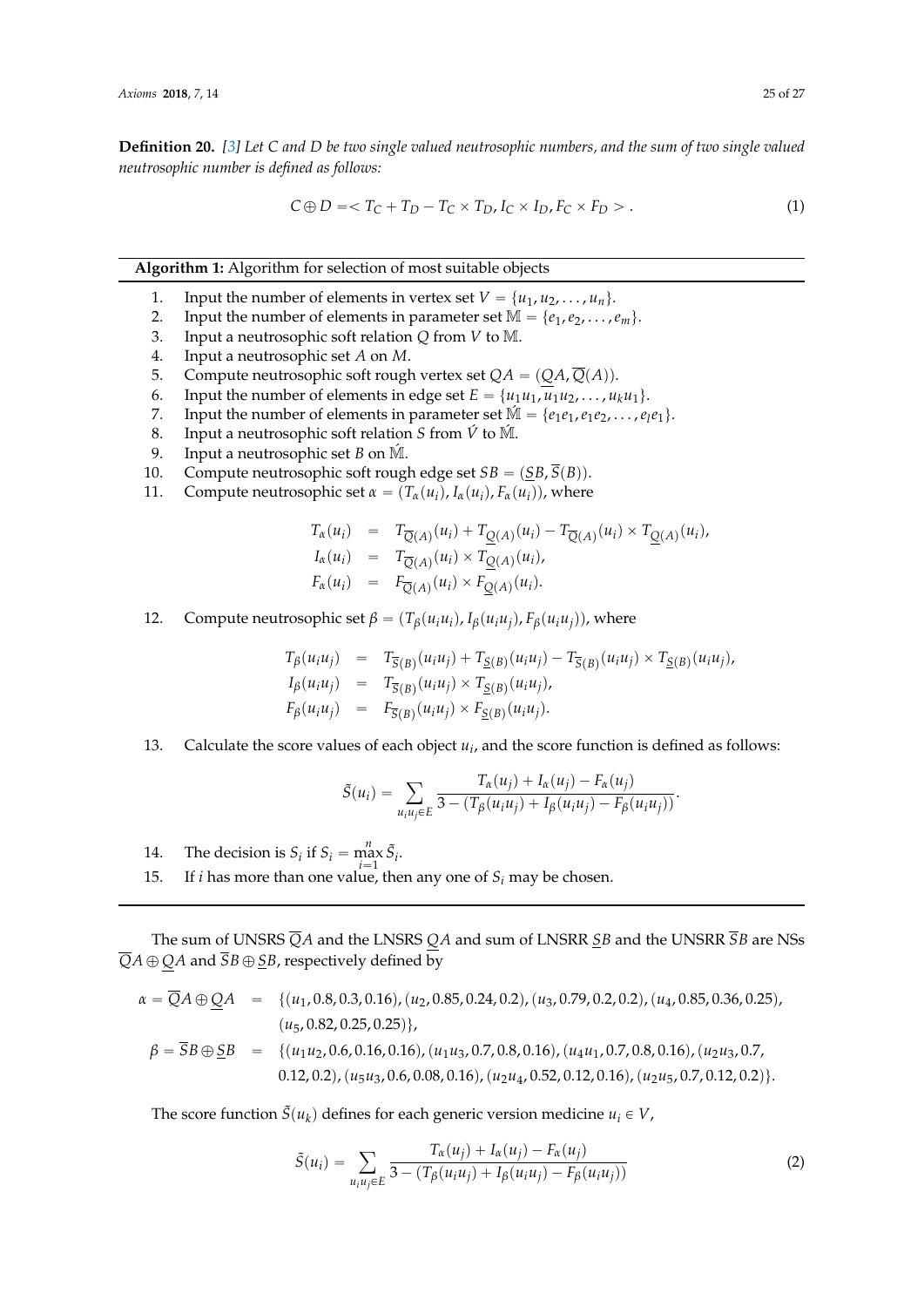and  $u_k$  with the larger score value  $u_k = \max_i S(u_i)$  is the most suitable generic version medicine. By calculations, we have

$$
\tilde{S}(u_1) = 0.88, \tilde{S}(u_2) = 0.69, \ \tilde{S}(u_3) = 0.26 \ \tilde{S}(u_4) = 0.57, \text{ and } \ \tilde{S}(u_5) = 0.33.
$$
 (3)

Here,  $u_1$  is the optimal decision, and the most suitable generic version of "Loratadine" is "Triamcinolone". We have used software MATLAB (version 7, MathWorks, Natick, MA, USA) for calculating the required results in the application. The algorithm is given in Algorithm [1.](#page-24-0) The algorithm of the program is general for any number of objects with respect to certain parameters.

#### **4. Conclusions**

Rough set theory can be considered as an extension of classical set theory. Rough set theory is a very useful mathematical model to handle vagueness. NS theory, RS theory and SS theory are three useful distinguished approaches to deal with vagueness. NS and RS models are used to handle uncertainty, and combining these two models with another remarkable model of SSs gives more precise results for decision-making problems. In this paper, we have presented the notion of NSRGs and investigated some properties of NSRGs in detail. The notion of NSRGs can be utilized as a mathematical tool to deal with imprecise and unspecified information. In addition, a decision-making method based on NSRGs is proposed. This research work can be extended to (1) Rough bipolar neutrosophic soft sets; (2) Bipolar neutrosophic soft rough sets, (3) Interval-valued bipolar neutrosophic rough sets, and (4) Soft rough neutrosophic graphs.

**Author Contributions:** Muhammad Akram and Sundas Shahzadi conceived and designed the experiments; Hafsa M. Malik performed the experiments; Florentin Smarandache analyzed the data; Sundas Shahzadi and Hafsa M. Malik wrote the paper.

**Conflicts of Interest:** The authors declare no conflict of interest.

#### **References**

- <span id="page-25-0"></span>1. Smarandache, F. Neutrosophic set, a generalisation of the Intuitionistic Fuzzy Sets. *Int. J. Pure Appl. Math.* **2010**, *24*, 289–297.
- <span id="page-25-1"></span>2. Wang, H.; Smarandache, F.; Zhang, Y.; Sunderraman, R. Single-valued neutrosophic sets. *Multispace Multistructure* **2010**, *4*, 410–413.
- <span id="page-25-2"></span>3. Peng, J.J.; Wang, J.Q.; Zhang, H.Y.; Chen, X.H. An outranking approach for multi-criteria decision-making problems with simplified neutrosophic sets. *Appl. Soft Comput.* **2014**, *25*, 336–346.
- <span id="page-25-3"></span>4. Molodtsov, D.A. Soft set theory-first results. *Comput. Math. Appl.* **1999**, *37*, 19–31.
- <span id="page-25-4"></span>5. Maji, P.K.; Biswas, R.; Roy, A.R. Fuzzy soft sets. *J. Fuzzy Math.* **2001**, *9*, 589–602.
- 6. Maji, P.K.; Biswas, R.; Roy, A.R. Intuitionistic fuzzy soft sets. *J. Fuzzy Math.* **2001**, *9*, 677–692.
- <span id="page-25-5"></span>7. Maji, P.K. Neutrosophic soft set. *Ann. Fuzzy Math. Inform.* **2013**, *5*, 157–168.
- <span id="page-25-6"></span>8. Sahin, R.; Kucuk, A. On similarity and entropy of neutrosophic soft sets. *J. Intell. Fuzzy Syst. Appl. Eng. Technol.* **2014**, *27*, 2417–2430.
- <span id="page-25-7"></span>9. Pawlak, Z. Rough sets. *Int. J. Comput. Inf. Sci.* **1982**, *11*, 341–356.
- <span id="page-25-8"></span>10. Feng, F.; Liu, X.; Leoreanu-Fotea, B.; Jun, Y.B. Soft sets and soft rough sets. *Inf. Sci.* **2011**, *181*, 1125–1137.
- <span id="page-25-9"></span>11. Meng, D.; Zhang, X.; Qin, K. Soft rough fuzzy sets and soft fuzzy rough sets. *Comput. Math. Appl.* **2011**, *62*, 4635–4645.
- <span id="page-25-10"></span>12. Sun, B.Z.; Ma, W. Soft fuzzy rough sets and its application in decision making. *Artif. Intell. Rev.* **2014**, *41*, 67–80.
- <span id="page-25-11"></span>13. Sun, B.Z.; Ma, W.; Liu, Q. An approach to decision making based on intuitionistic fuzzy rough sets over two universes. *J. Oper. Res. Soc.* **2013**, *64*, 1079–1089.
- <span id="page-25-12"></span>14. Zhang, X.; Zhou, B.; Li, Q. A general frame for intuitionistic fuzzy rough sets. *Inf. Sci.* **2012**, *216*, 34–49.
- <span id="page-25-13"></span>15. Zhang, X.; Dai, J.; Yu, Y. On the union and intersection operations of rough sets based on various approximation spaces. *Inf. Sci.* **2015**, *292*, 214–229.